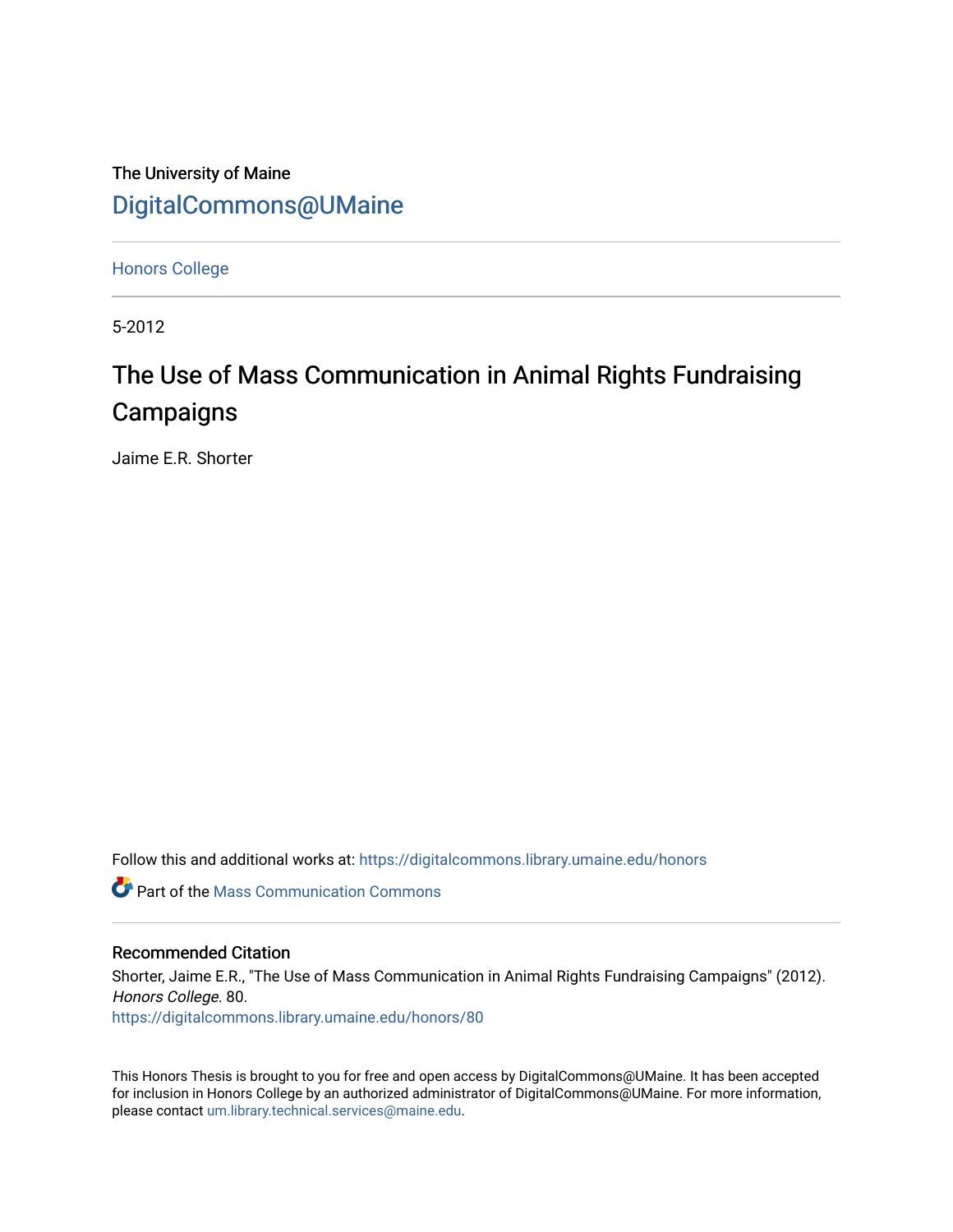# THE USE OF MASS COMMUNICATION IN ANIMAL RIGHTS FUNDRIASING

## CAMPAIGNS

by

Jaime E.R. Shorter

A Thesis Submitted in Partial Fulfillment Of the Requirements for a Degree with Honors (Mass Communication)

The Honors College

University of Maine

May 2012

Advisory Committee:

Eric E. Peterson, Professor of Communication and Journalism, Advisor James Gallagher, Associate Professor Emeritus of Sociology and Honors Faculty Paul Grosswiler, Associate Professor of Communication and Journalism Michael J. Socolow, Associate Professor, Department of Communication and Journalism Claire F. Sullivan, Associate Professor of Communication and Journalism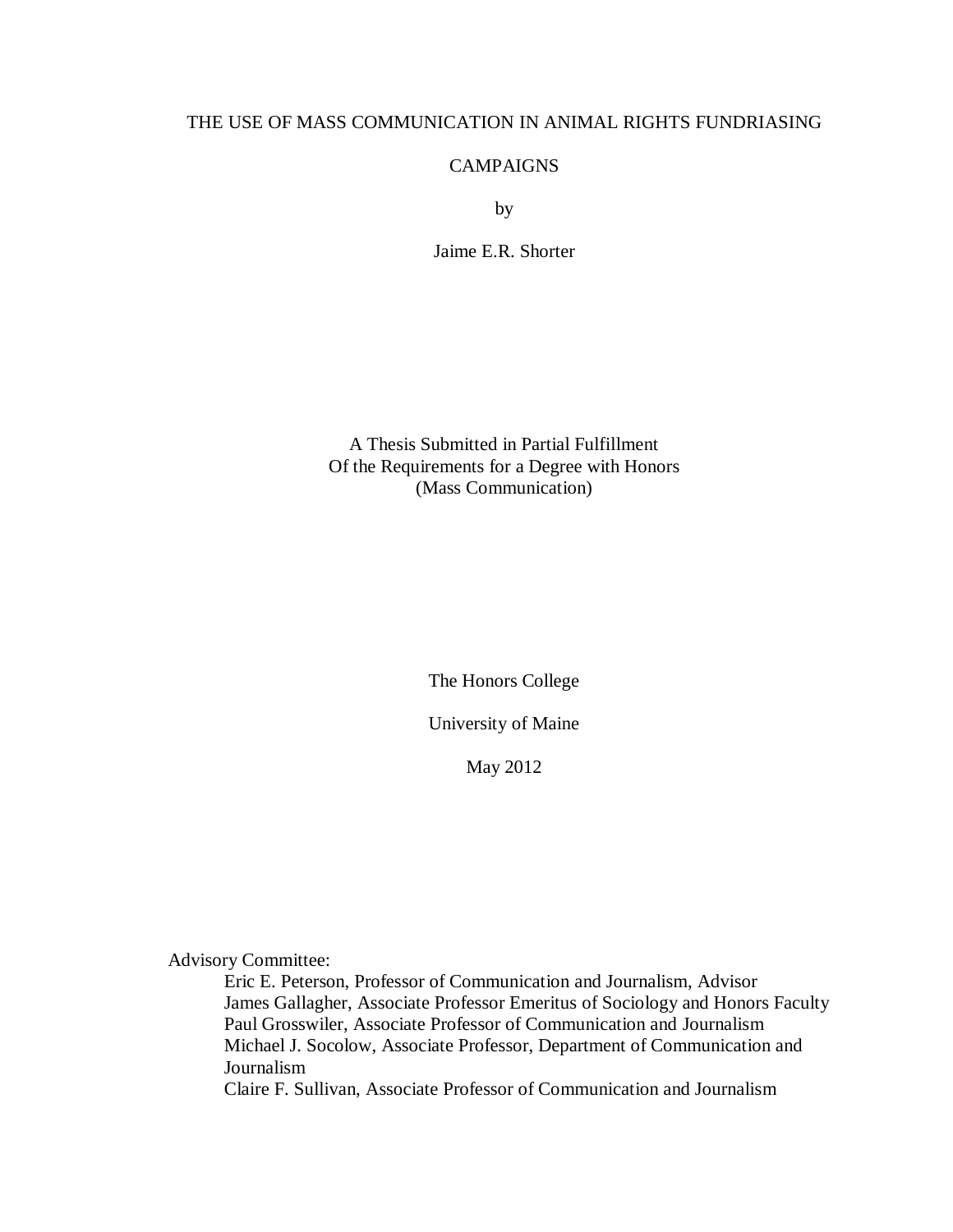© 2012 Jaime Shorter

All Rights Reserved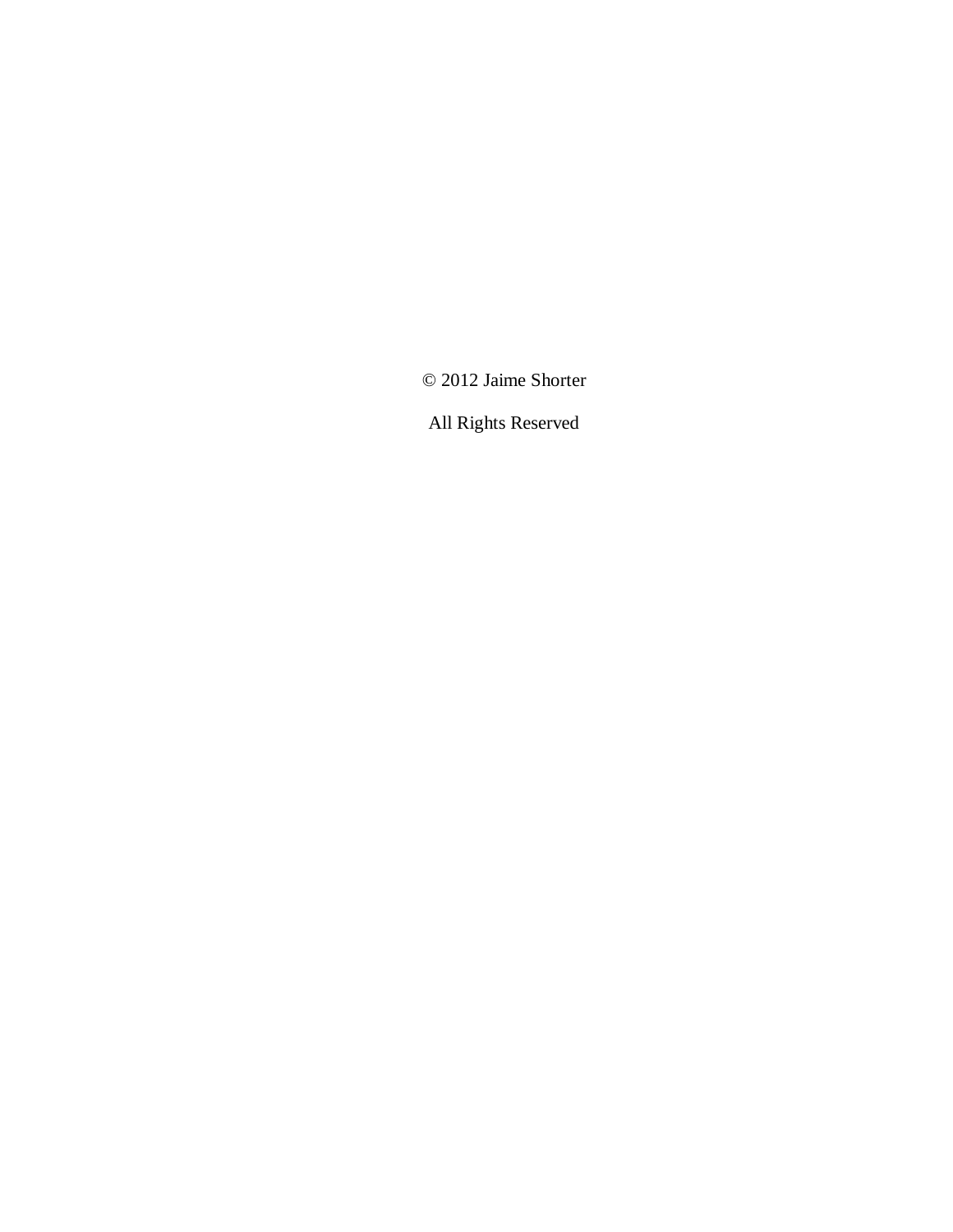#### ABSTRACT

Animal abuse and neglect is an ongoing, documented problem for society. Cases of animal harm stream in and out of news reports and public discussion. With changes in technology, mass communication has become more than a convenient outlet for publicizing stories about animal harm. Not-for-profit organizations look to mass communication as a way to gain support from the public. Animal welfare organizations use mass communication to benefit their causes and reach multiple groups through their use of fundraising campaigns.

Animal welfare organizations were created to address the problem of abuse and harm. But, as not-for-profit organizations, they rely heavily on donations and voluntary support from the public. In order to achieve their mission, the ASPCA (American Society for the Prevention of Cruelty to Animals) and PETA (People for the Ethical Treatment of Animals), two of the most popular animal welfare organizations, rely heavily on mass communication fundraising campaigns.

This research study examines four mass communication campaigns from the ASPCA and PETA. The campaigns involve the use of mass communication through print, television/video broadcasting, mail, and the Internet. I describe how each organization uses these forms of mass communication to successfully accomplish their fundraising goals.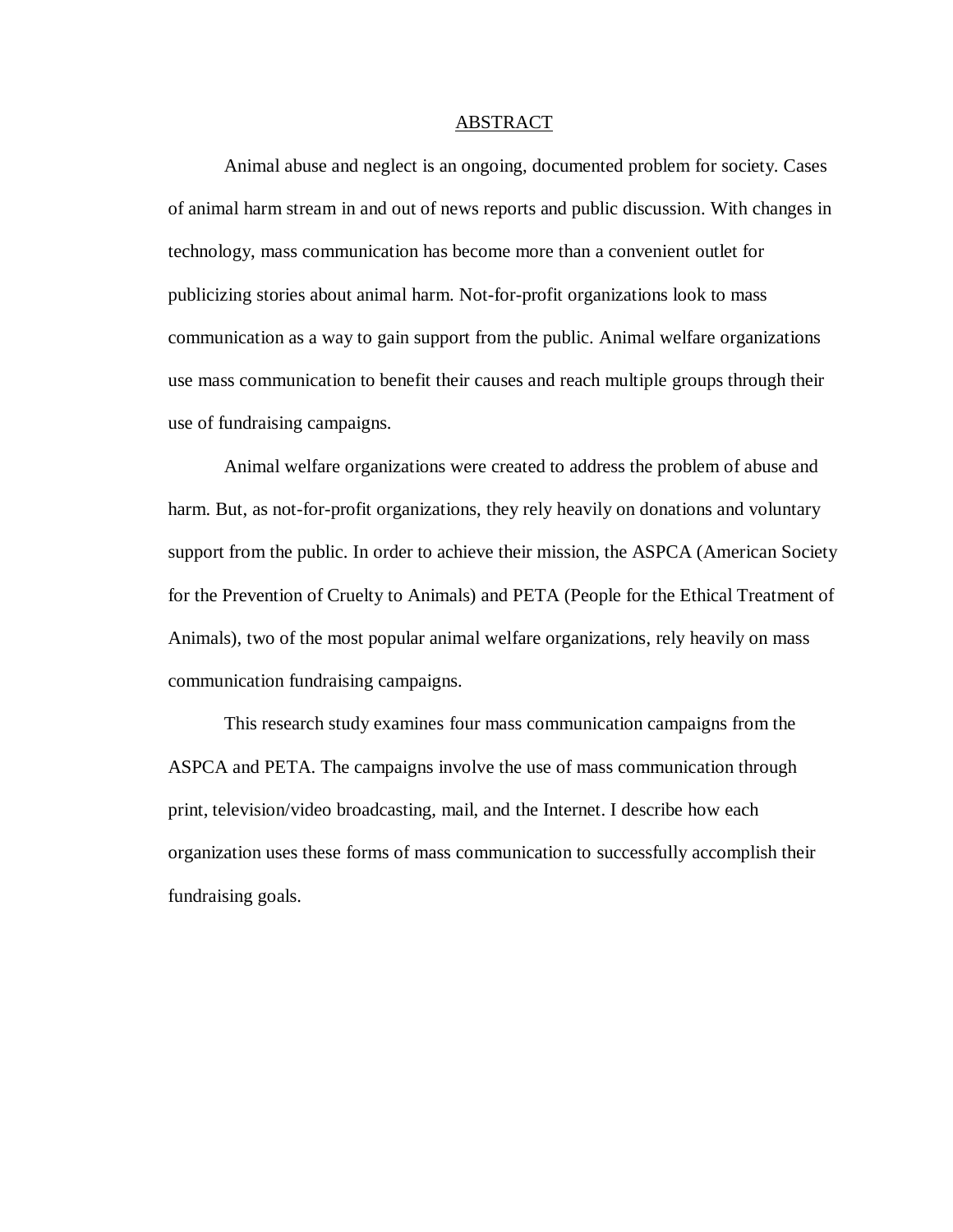# DEDICATION/PREFACE

I would like to dedicate my work to my grandmother, Jojo, who recently passed this last summer. She has always, and will always be an inspiration in my life, and a cheerleader for every dream I've had. She always cherished education, and always made sure it was known that she supported every one of her grandchildren to the fullest. Thank you for every ounce of love and guidance you gave me. You are sorely missed.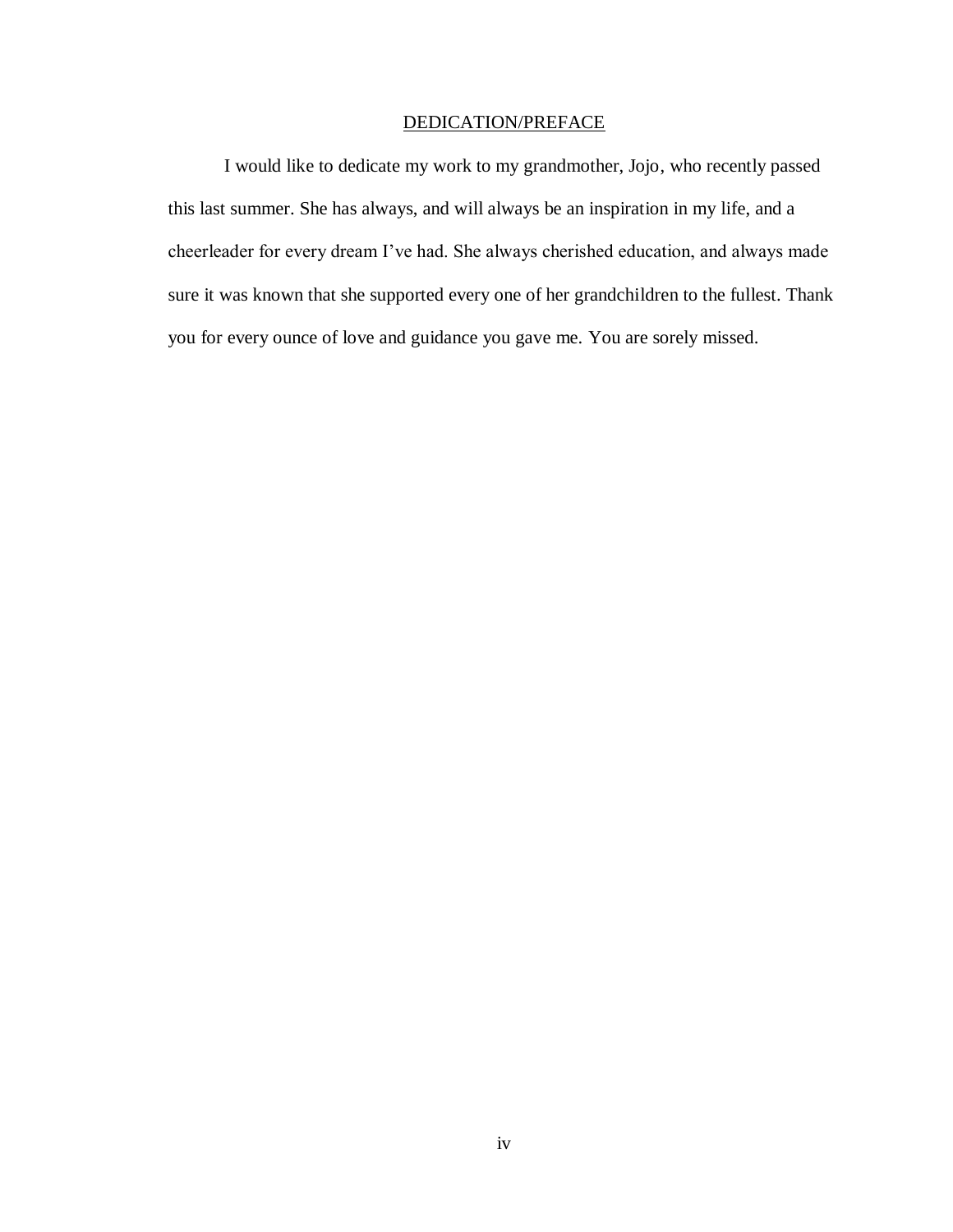# ACKNOWLEDGEMENTS

I would like to thank my advisor, Eric Peterson for the countless hours of help and advice, and for being an amazing mentor throughout the past year. I would also like to thank my committee, Michael Socolow, James Gallagher, Claire Sullivan, and Paul Grosswiler for being a part of this long process and for being a part of my committee. Lastly, I would like to thank my parents for picking up all my late night phone calls when I desperately needed support. Thank you!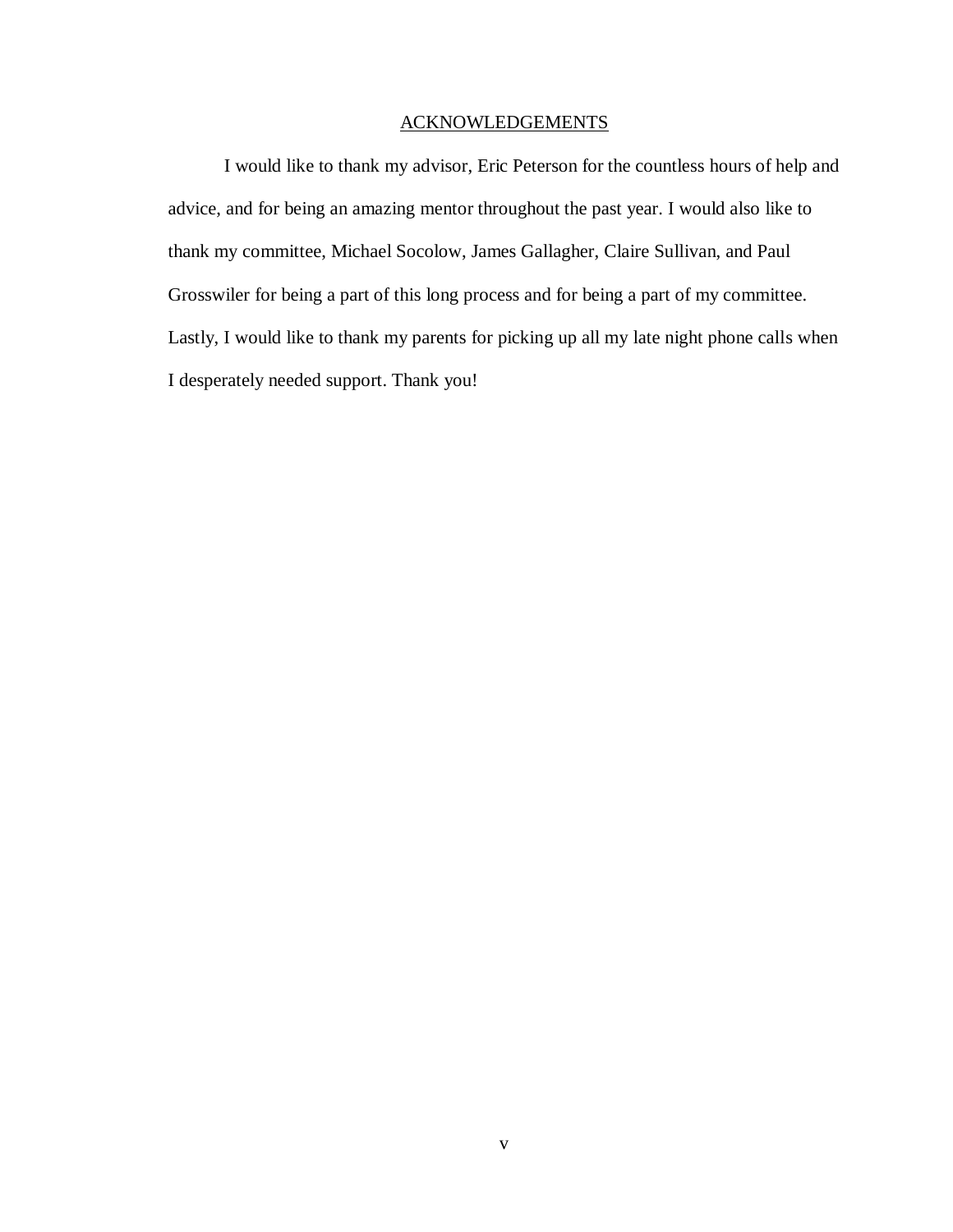# TABLE OF CONTENTS

| CHAPTER 1: INTRODUCTION AND BACKGROUND 1     |    |  |  |  |
|----------------------------------------------|----|--|--|--|
|                                              |    |  |  |  |
| Fundraising in Mass Communication Research 4 |    |  |  |  |
| Four Forms of Mass Communication 7           |    |  |  |  |
| Background of Animal Rights Organizations    |    |  |  |  |
| Campaigns of ASPCA and PETA.                 |    |  |  |  |
| Table 1. Mass Communication Campaigns        | 15 |  |  |  |
| CHAPTER 2: CAMPAIGN ANALYSIS                 |    |  |  |  |
| Television and Video-Based Broadcasting.     |    |  |  |  |
|                                              | 22 |  |  |  |
|                                              | 29 |  |  |  |
|                                              | 35 |  |  |  |
|                                              | 40 |  |  |  |
|                                              | 42 |  |  |  |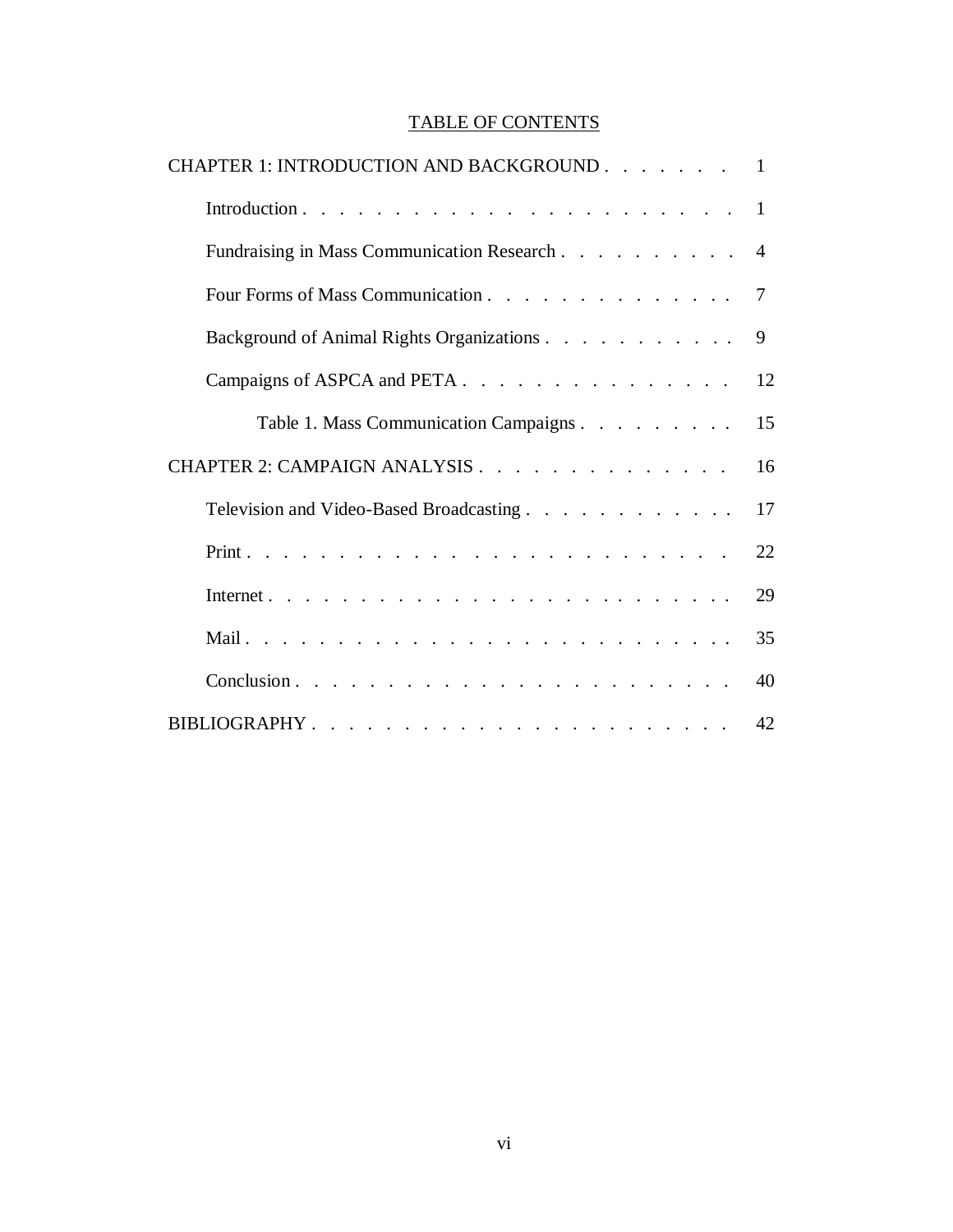#### CHAPTER 1: INTRODUCTION AND BACKGROUND

## **Introduction**

Fundraising is an ongoing effort for all types of organizations. Fundraising today is unlike anything before; with the use of technology and media, information and donations can be exchanged within seconds. News spreads faster than fire. The availability of mass communication makes it easy for organizations to reach dispersed audiences. Society is surrounded by the constant buzz of mass communication and contributing to that buzz are the fundraising campaigns of animal rights organizations.

I begin this chapter with a description of the background on two animal rights organizations. Then, I look at the different types of mass communication used in fundraising and how they relate to four models of fundraising. Finally, I describe examples of how mass communication of campaigns accomplish organizational goals.

I analyze the fundraising campaigns of two animal rights organizations, the American Society for the Protection of Cruelty to Animals (ASPCA) and People for the Ethical Treatment of Animals (PETA) and how they use mass communication in their fundraising campaigns. My main question is "How do the ASPCA and PETA use different forms of mass communication in their fundraising?"

A campaign is defined as "An operation or series of operations energetically pursued to accomplish a purpose"(Dictionary.com). In other words, a campaign is based around a goal created by a group or organization in which the organization turns to the public for support and donations through consistent and persuasive tactics and events. Campaigns can be executed through one-on-one interaction, through public events and rallies, and through different forms of mass communication.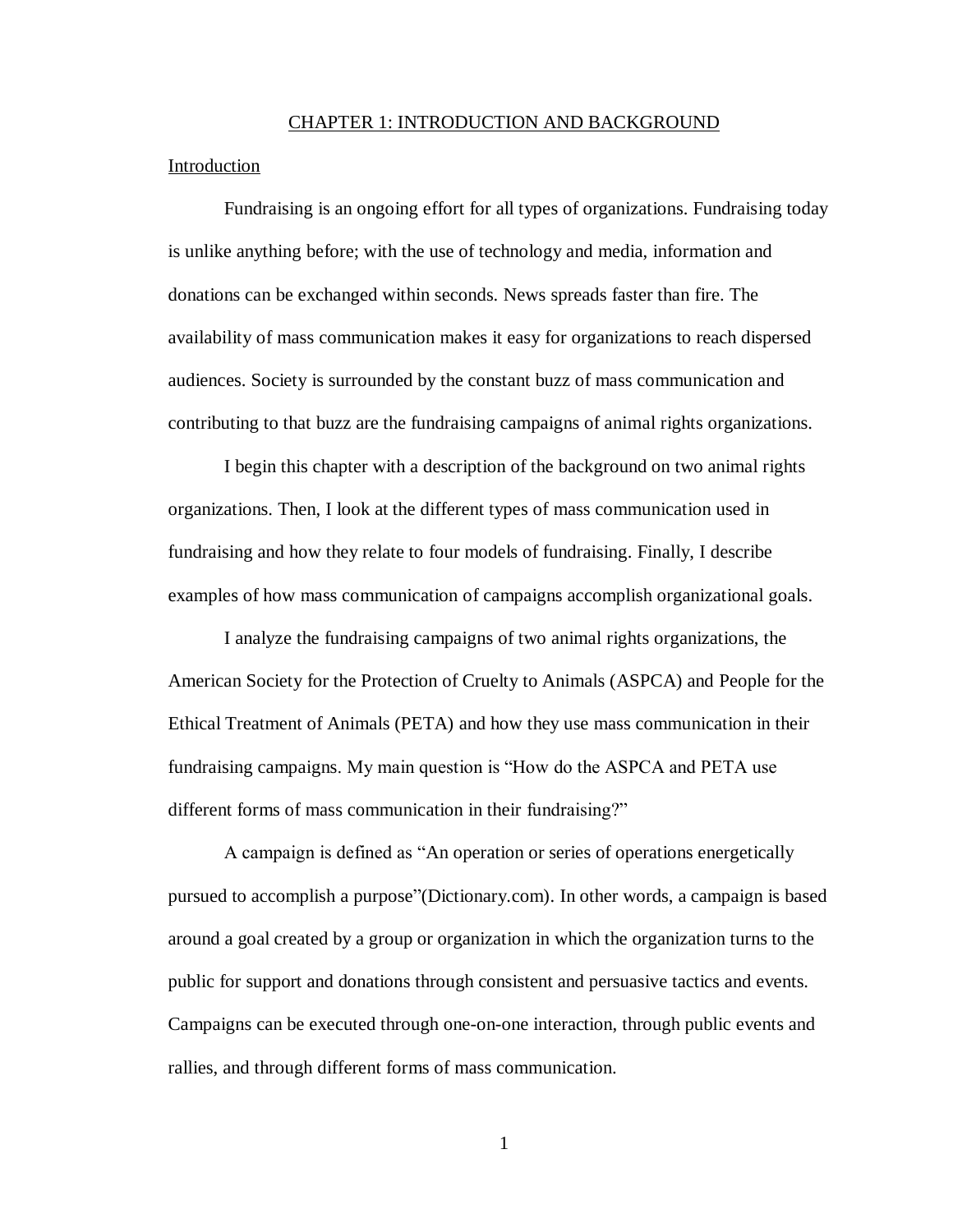It is reasonable to assume that organizations adapt their fundraising campaigns to best utilize the specific characteristics of mass communication. Through research on current campaigns from these two animal welfare organizations, I show how these two organizations use different forms of mass communication in their fundraising campaigns. I describe the different forms both groups use, and how they use those forms to enact campaign goals. I also provide a brief history of each welfare group to contextualize how these groups use mass communication for their benefit. I focus on multiple campaigns from both groups to illustrate the forms of mass communication that each group uses and how they use them. I describe each group and their campaigns by focusing on organization websites, news releases, and coverage of issues in news media. For the purposes of this study, I selected four mass communication campaigns for each organization taken from the last five years.

Mass communication efforts for animal welfare groups have changed over the years. Prior to the emergence of broadcasting, animal welfare groups emphasized personto-person contact, rallies, posters, and surface mail. But now, with the increase of communication technology around the world, organizations have shifted their emphasis to mass communication. Mass communication technology has increased in availability as well as convenience over the past decade. Broadcasting is useful in fundraising because animal welfare groups have to compete with a growing number of fundraising organizations attempting to reach a general public.

For my thesis research, I looked at one campaign from each organization for each different form of mass communication. I compared and contrasted the campaigns from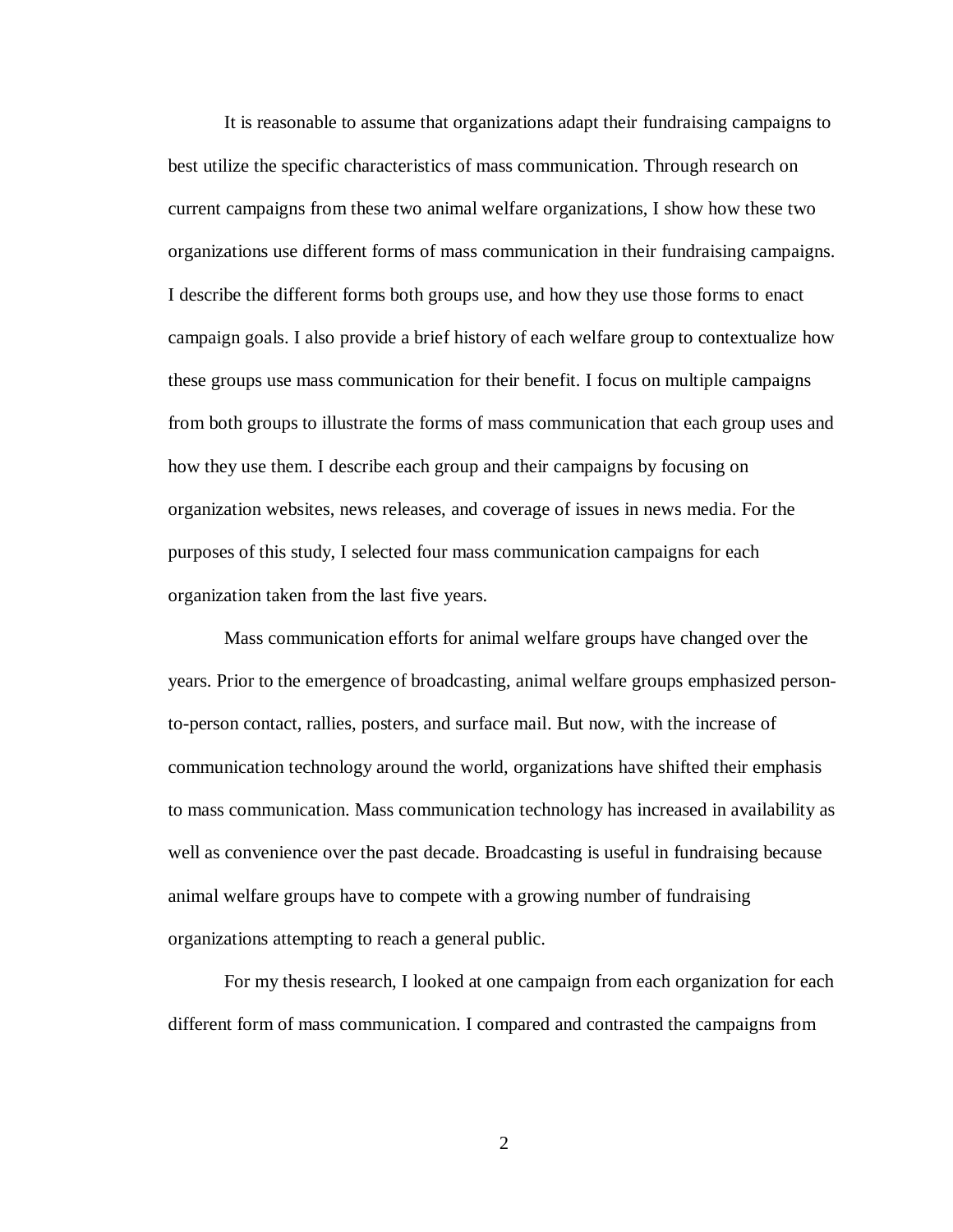the ASPCA and PETA for each form of mass communication. I focus on four forms: television and video broadcasting, print, Internet, and mail.

I describe how the use of mass communication in these campaigns work to influence and gain support from the public. I analyze these campaigns using Kathleen Kelly's (1995) research on *"The Fund-raising Behavior of U.S. Charitable Organizations,* and Diane Beers (2006) book on *" The History and Legacy of Animal Rights Activism in the United States*. In addition, I draw on other scholarly works, as well as the organizations' websites, in order to examine how the campaigns use mass communication to gain funding and support.

Research on these campaigns illustrates the approaches that these two groups. Mass communication campaigns help to advertise these organizations, to solicit funds, and to improve their access to the public. On the Internet, for example, both big and little organizations are able to look alike; if both sites put the same amount of effort into their personal sites, both can appear to be successful (Mutz, 1997).

I chose the ASPCA and PETA because these are two of the largest, most well known animal welfare groups in the nation, if not the world. Both have similar goals, yet both choose to execute their campaigns in different ways, with hopes to rise above the economic struggles currently occurring and continue to gain more support across the nation. I chose these two groups because they take different approaches, but share an emphasis on helping any hurt or abandoned animal.

I conducted my research mostly through the Internet. I directly used both PETA and ASPCA resources (and their on-line home pages specifically) for information and for specific campaigns. I also used many books that provide a background to mass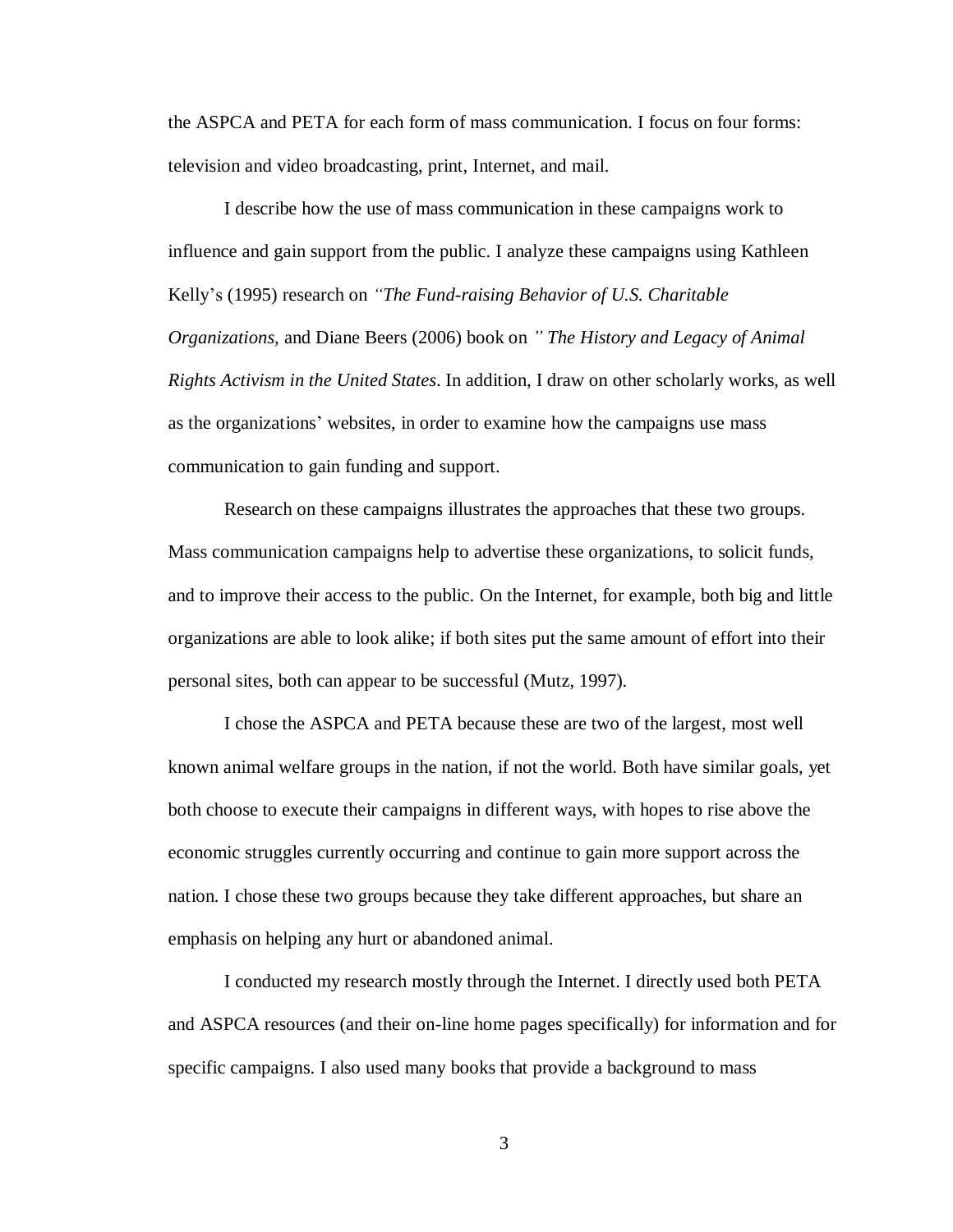communication use and functions.

#### Fundraising in Mass Communication Research

Animal cruelty and abuse has become a widely recognized problem, due in large part to the growth of media coverage. People tend to take advantage of situations in the world that are similar to causes or interests they can relate to or feel a connection to somehow (Mutz, 1997). People want to provide support to a cause that means something to them, and therefore an individual finds it satisfying to donate to a specific charity. Competition among similar charities is always a challenge.

People need to have a motivation before they will donate to any social cause. Therefore, donors to the ASPCA and PETA both have to feel that their money will go to a worthwhile and effective cause. Organizations hope that donors will be lifelong, and not one-time donors (Miller, 2005). By using mass communication, these organizations seek to create a compassionate and meaningful reason for the public to donate to their causes. Different campaigns use different approaches to mass communication, such as using celebrities as spokespeople, photos of sad looking animals, and compelling stories to draw the public in, and keep them connected to the cause.

Fundraising is not an easy task, and organizations will try different strategies to gain support from the public. The ASPCA and PETA have used similar and different strategies for their campaigns, some of which have been more successful than others. For my thesis, I describe campaigns that use different forms of mass communication because I think it is important to see how animal rights groups use mass communication to advance their causes. Mass communication is very powerful, and it only continues to gain more importance for fundraising. Mass communication is a part of everyday life for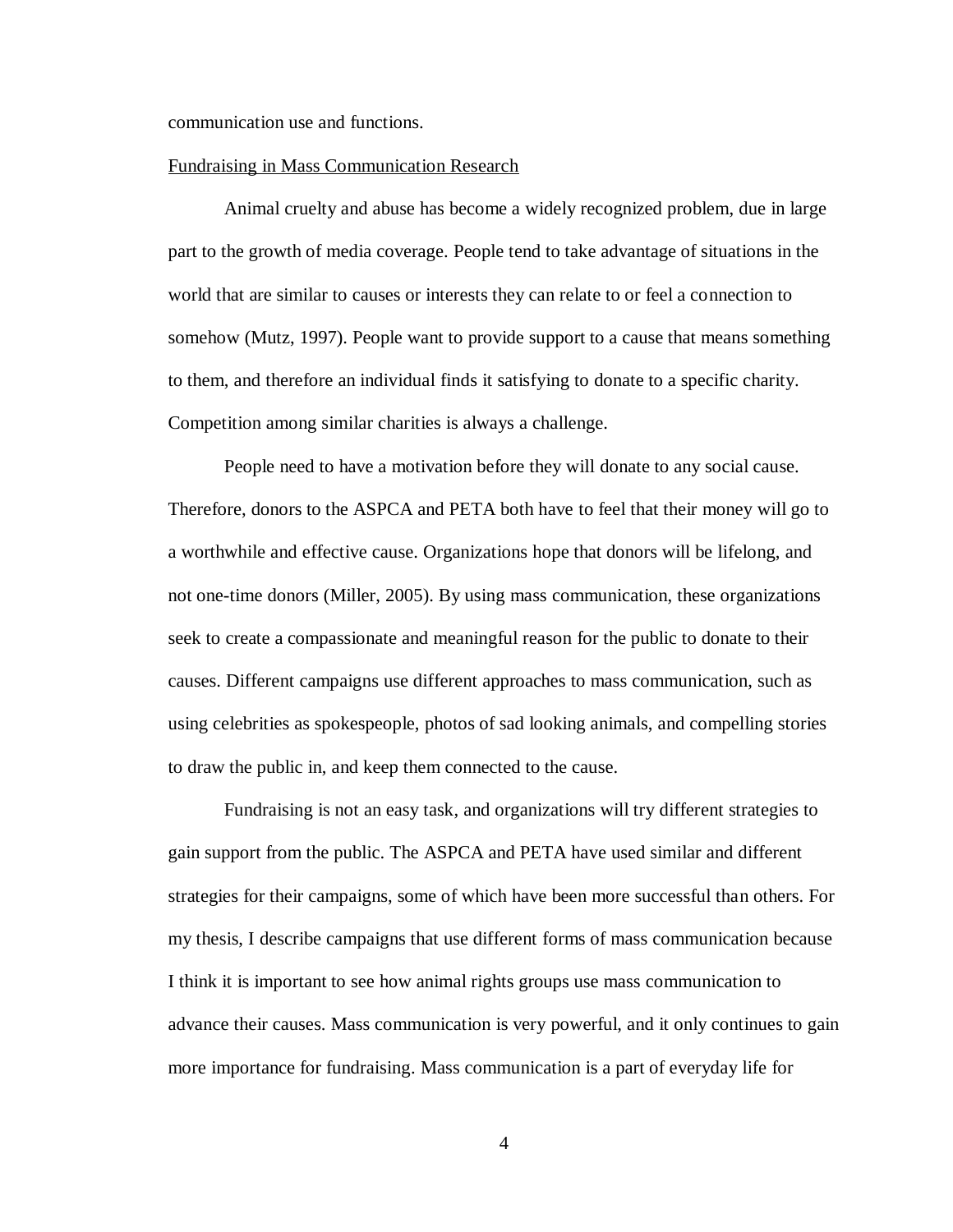nearly every person on earth, so it is important to see how these two animal rights groups use it to their advantage.

According to Kelly (1995), fundraising in the United States is based on four models of fundraising, which structures how organizations conduct campaigns and public relations. These four models include press agentry, public information, two-way asymmetrical communication, and two-way symmetrical communication (p. 114). These four models are key elements to understand how fundraising organizations perform their campaigns, and execute goals.

The first model, press agentry, is based mainly around using manipulation and control over information to get a point across to its audience (Kelly, p. 114). It is a oneway form of communication where the organization speaks directly to the donor in an effort to persuade the donor to donate and support the organization. Press agentry tries to embed its purpose in emotional triggers for the donor. In this way, communication is a way to manipulate the donor to support the organization or cause. Little research is needed from the organization usually for their campaign and the truth of the information is not of great importance (Kelly, p. 114). Press agentry models of communication tend to focus on gaining support through volunteers, special events, and hosting public events. An example of a mass communication campaign using the press agentry model would be a billboard that condemns abortion by simply showing a fetus of an aborted child and calling it murder. The campaign does not rely on knowledge or evidence to prove a case, instead the advertisement uses emotional triggers and shock tactics to criticize abortion and advance their cause.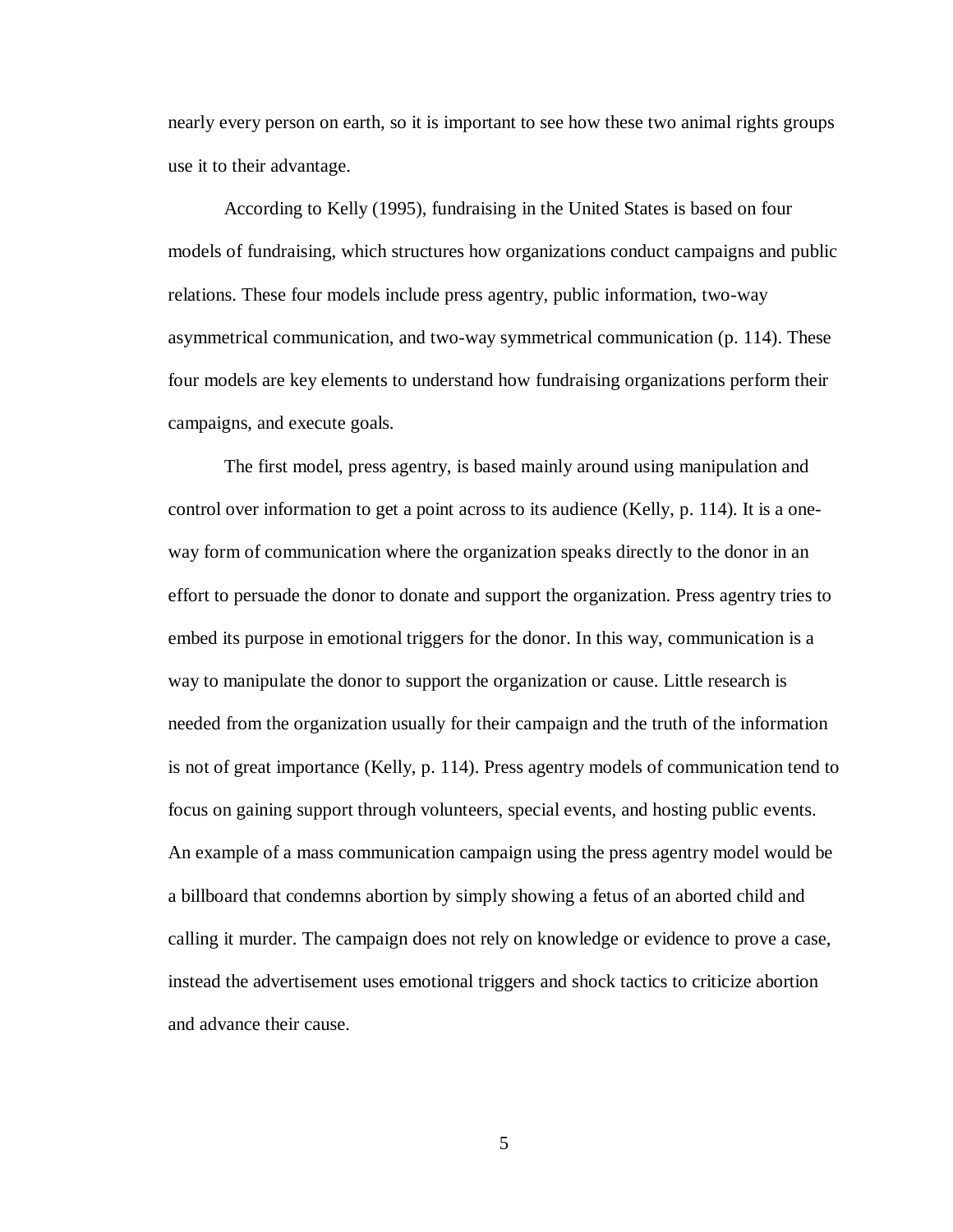The second model is public information. This model is also a one-way form of communication from the organization to the donor. According to Kelly (1995), this model relies mainly on ""enlightenment" (fundraising is dependent on rational, intelligent, and compassionate donor publics)" (p. 116). Public information works to provide honest facts and acknowledged truths to the public. The public, as rational and compassionate, would then be moved to support the organization. An example of this model would be an anti-smoking campaign that describes medical research on the effects of smoking. The campaign uses evidence and information to persuade the public to not smoke cigarettes. By using honest facts about the health risks of smoking, these facts help persuade the public and gain support for a cause.

The third model is two-way asymmetrical communication. This model focuses on having a two-way form of communication between donor and organization, but is often unbalanced (p. 115). The two-way asymmetrical model relies on social science research to persuade the public to support and make donations. Like press agentry and public information, the two-way asymmetrical model, although two-way, is focused on creating a campaign that persuades audiences to comply with organization goals, such as giving to a charitable cause. An example of this model would be an on-line blog set up to support a women's health campaign. Through the blog, the public is able to read and respond (by "commenting"), but the primary use of the blog site is to generate donations for the cause. With the donations, the supporter feels satisfied and fulfilled by having provided support. Their "feedback," however does not play a significant role in the formulation of organizational goals.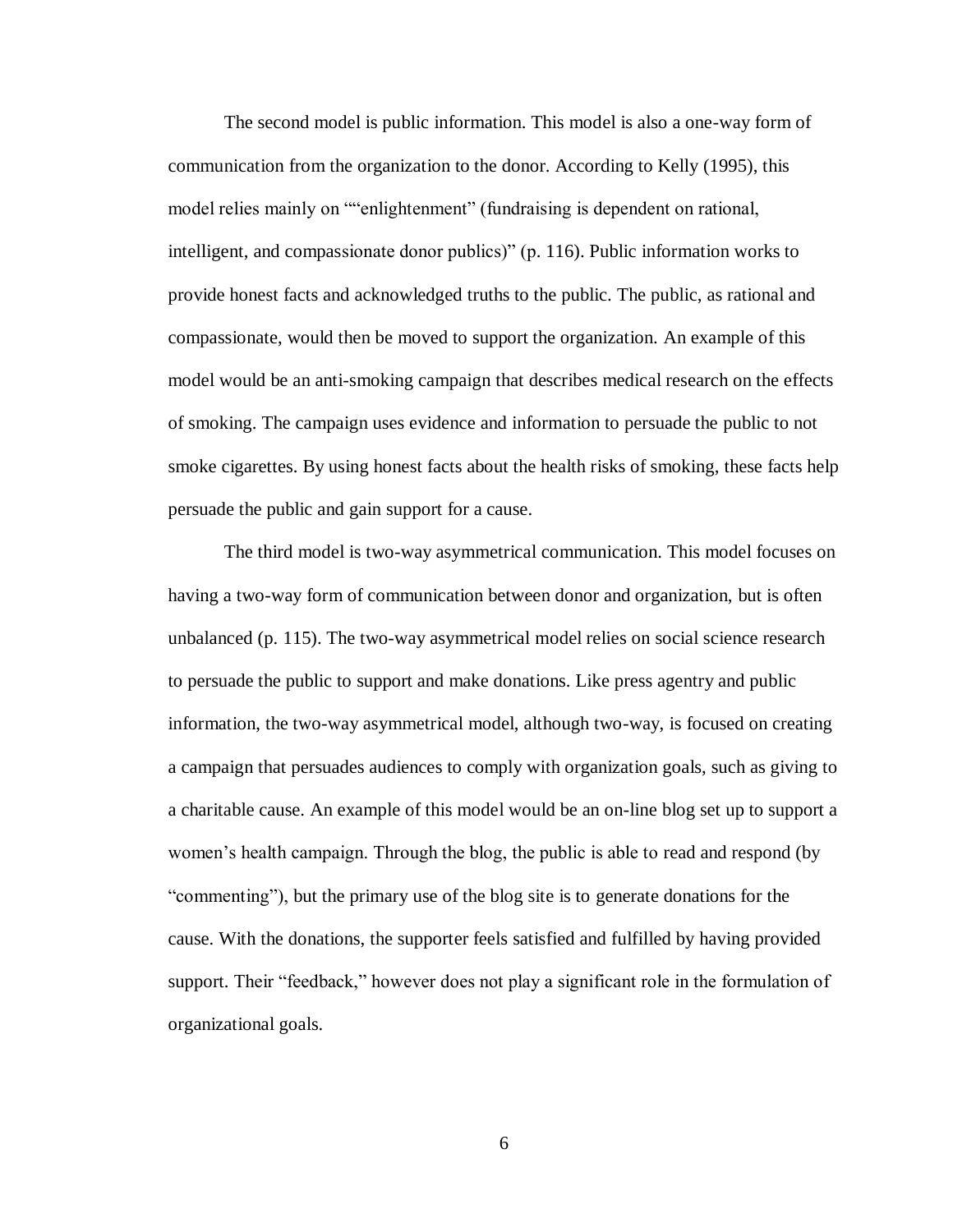The last model, two-way symmetrical communication, is the newest model and has also been seen to be the most successful for organizations that depend on it (p. 117). The two-way symmetrical model relies on feedback and interaction with donors in order to negotiate benefits for both sides. This model aims to create a mutual understanding with the donor publics, hence it is a two-way form of communication where both the donors and the organizations communicate. This model strives for negotiation between donor and organization, and in return both sides are able to benefit from supporting each other. This model relies on developing a shared historical background and research to communicate with the public. Organizations that rely on this model aim to be accountable for their information and actions. An example of this model would be an online campaign to end children's cancer. The website would provide information, detailed research, ways for the public to help this cause, as well as a way to donate directly through the website. For example, they could publish artwork by the children of family stories submitted on the website. The website would establish a means of communication through blogs and resources, which would help create a relationship with and among donors (they can submit advice, questions, concerns, etc.), while the donor aims to support the cause through support and donations. A relationship is made, and this relationship is necessary to keep the cause afloat.

In describing the ASPCA and PETA mass communication campaigns, I place each campaign into one of these four models as I discuss the campaign and the form of mass communication used in it.

#### Four Forms of Mass Communication

In mass communication, most observers would suggest that the Internet is the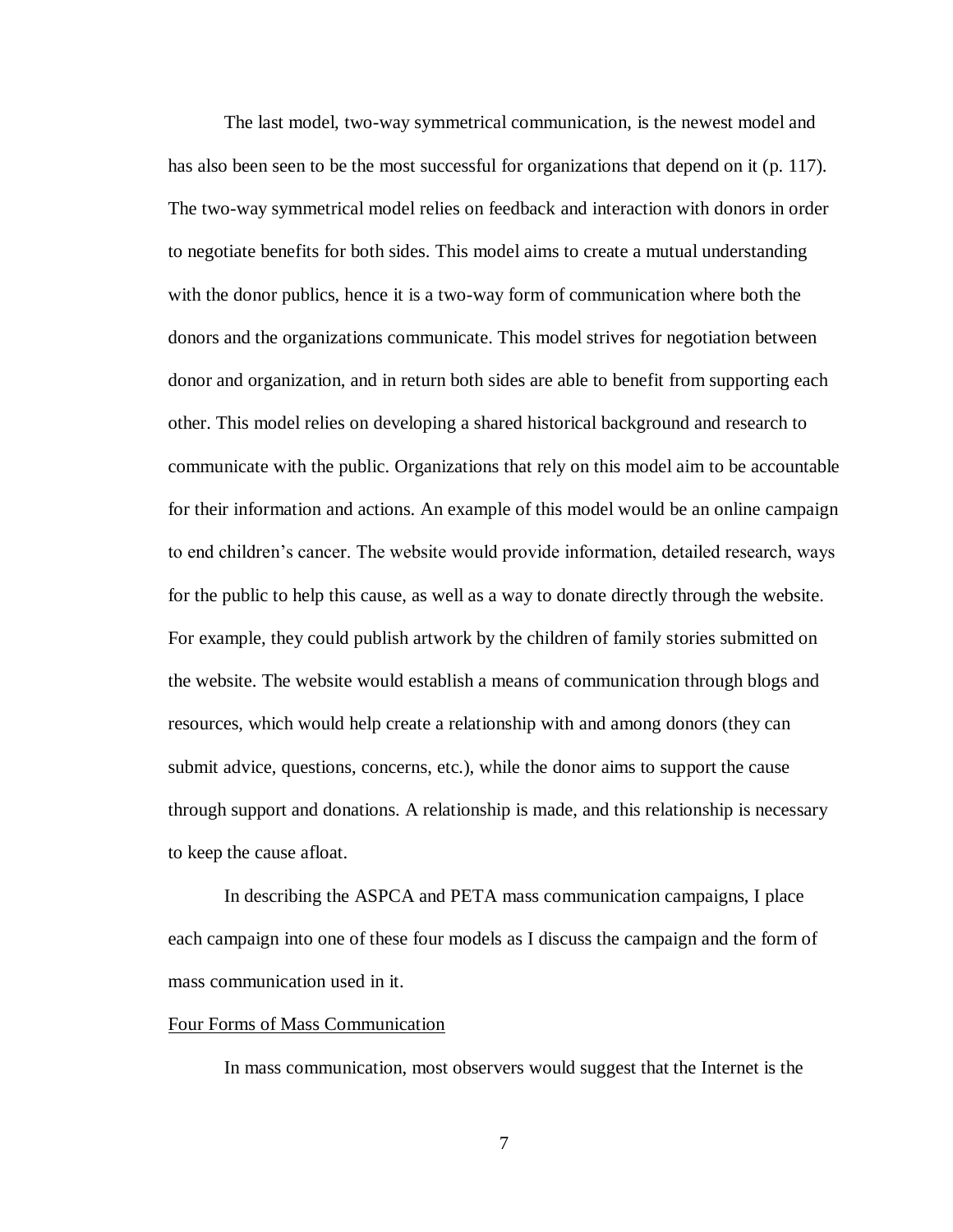most efficient way to spread information. Society, in a digital world, emphasizes mass communication in which everything is distributed across as many outlets as possible, as quickly as possible, and everyone participates (Wheeldon, 2010). Much of this mass communication exists through the use of the Internet, and because the Internet is so fast and easy, many people and organizations use it as a primary source of information, donations, and support. Wheeldon (2010) quotes Brücks, Mehnert, Prommer and Räder (2008) who claim that "the Internet is part of our everyday life" for the reason that "we do the same in the Internet as in real life, probably in a [...] more efficient, faster [and] cheaper [way]"(p. 2) [from Wheeldon].

Although the Internet is a successful and relatively inexpensive form of mass communication, there are other forms that are just as efficient, if not more successful in some ways. The different forms of mass communication make it possible to reach large amounts of people quickly, and in different ways. Television and video broadcasting provide audio and visual stimuli, which is a unique way to persuade viewers to support the cause being promoted. The Internet is able to show multiple messages at once, reach millions of people in a second at low cost. In addition, an organization can become accessible through search engines on the Internet.

Print is able to provide emotional stories and images, while getting messages across. Print in popular forms such as magazines and newspapers reaches large populations of people, and provides a hard copy of the advertisement to be kept or passed along. Print is persuasive; it can use all kinds of different stimuli such as images, labels, and slogans to gain support from the public. People will remember an advertisement or a message when it is printed frequently, and is emotionally empowering.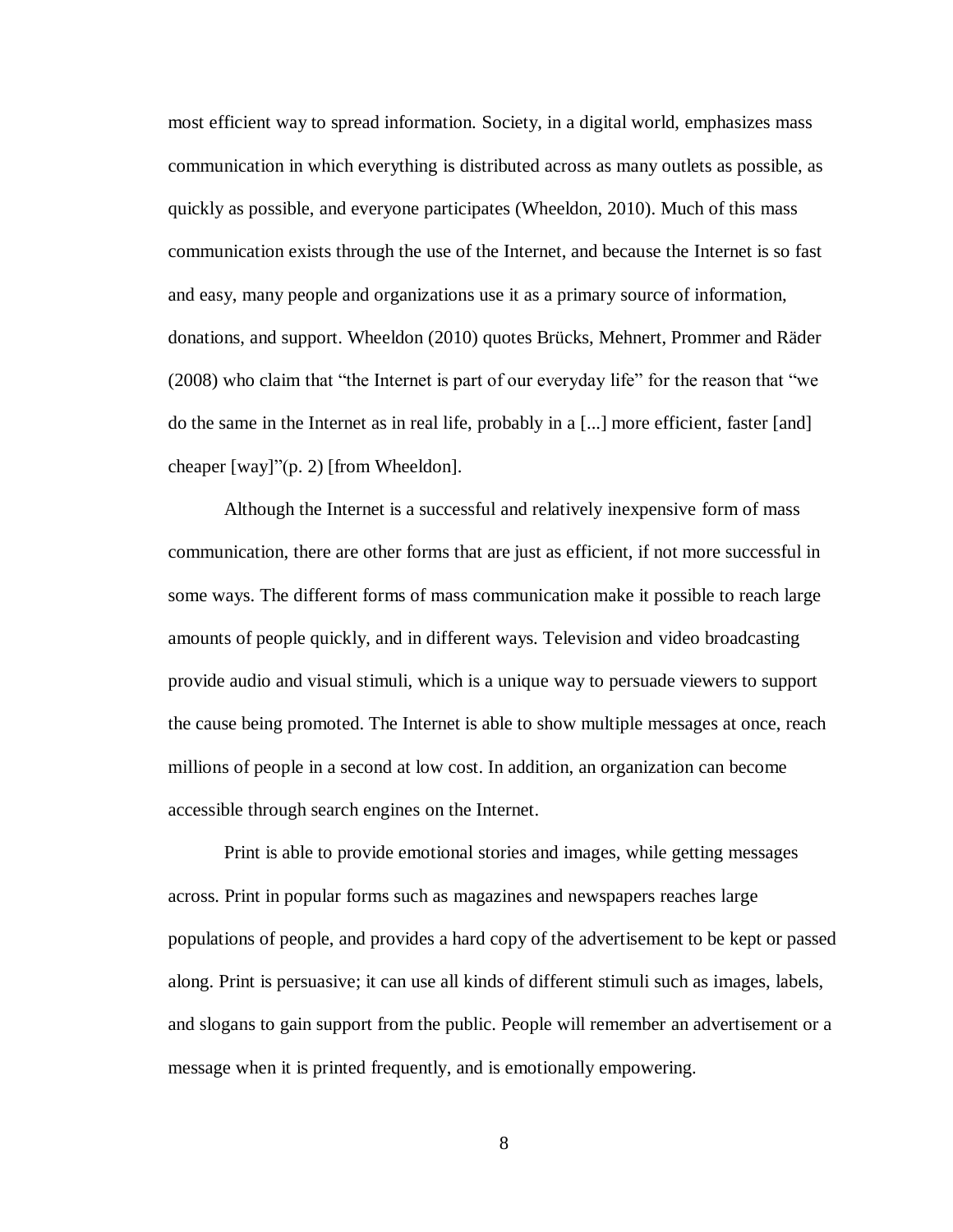Communication by mail is emotional, personal, and allows the organization to recognize an individual for past support. People feel satisfaction when they receive personal mail, and it gives more incentive to keep donating to the organization. Mail is also an easier form of communication to reach certain age groups, such as older generations where Internet is not a primary form of communication that they rely on. Mail makes it easier to directly contact an individual, and keep their support.

Television and video-broadcasting are able to combine images, print, voiceover, and even music to create a persuasive message in order to gain supporters and donations. Through the use of video and television, organizations can create short clips filled with emotional stimuli, enticing photos, and can create happy or heart wrenching stories in order to maintain and keep support from the public. Using visual and auditory stimuli combined, it makes the message more powerful.

#### Background on Animal Rights Organizations

The American Society for the Prevention of Cruelty to Animals (ASPCA) is a non-profit organization and was the first humane organization in the Western Hemisphere. Their mission, as stated by founder Henry Bergh, is "to provide effective means for the prevention of cruelty to animals throughout the United States" (ASPCA, 2011). Bergh founded the ASPCA on April 10, 1866, in New York City. The organization now has hundreds of animal shelters located across the U.S., strives to help pass animal cruelty prevention laws (mostly domestic and farm animals), encourages education on spay/neuter efforts, and adoption resources for the public. The ASPCA's primary focus is on domestic animals.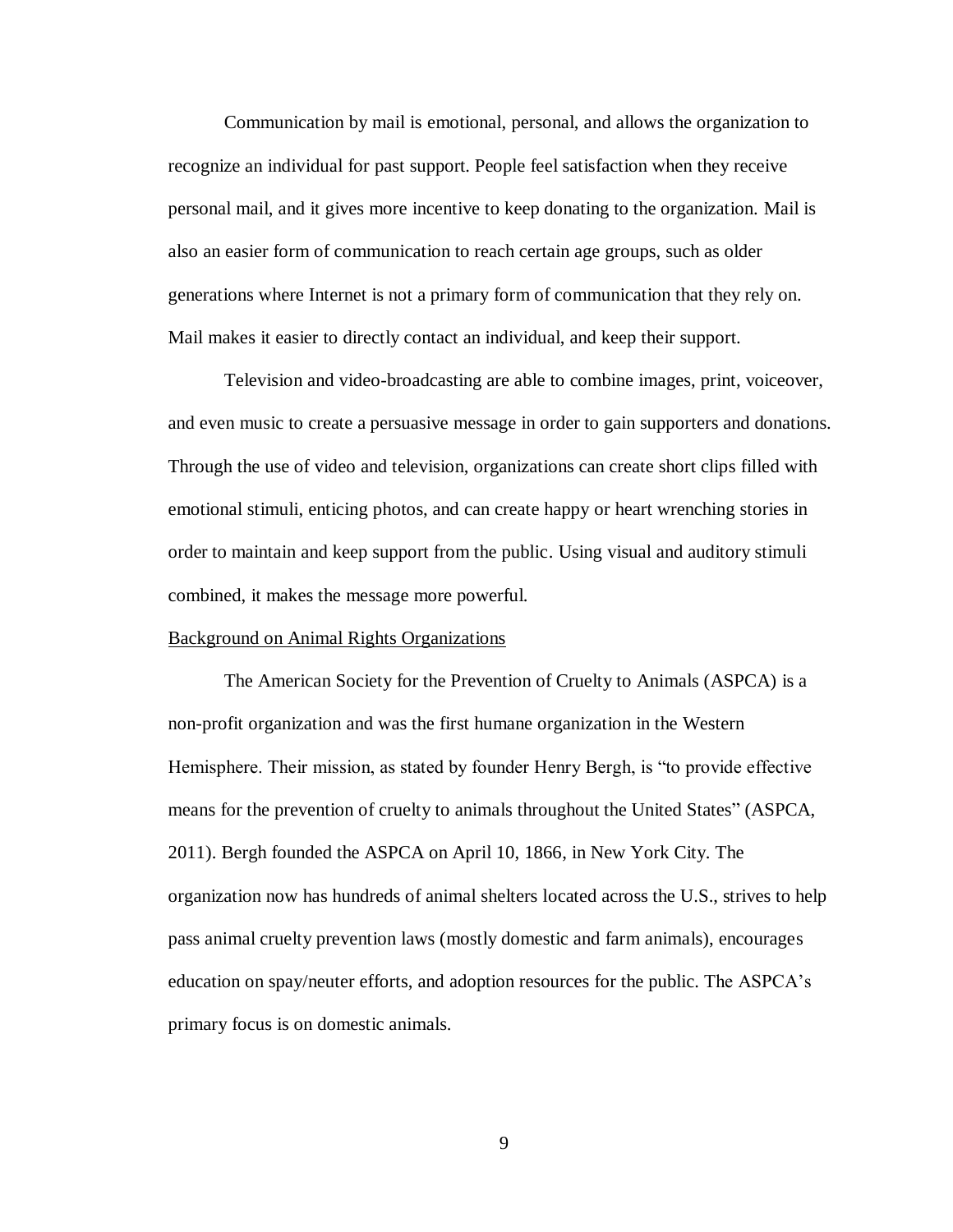The ASPCA actually branched off from the RSPCA (formally called the SPCA before that branch traveled to the U.S. as well), which originated in London, England in 1800, when the British House of Commons decided to petition the first animal protection bill to be presented to them (Ritvo, 1987). Driven by the idea that the way an individual treated an animal provided a good impression of the type of person they were, the country strove to create a better image of its people, and in order to do so, they aimed to greatly decrease the amount of cruelty and abuse that animals (farm animals, in particular) were experiencing.

The ASPCA is an important animal welfare organization because it is seen as having power and voice in the animal rights world. On April 19, 1866, the first anticruelty law was passed since the founding of ASPCA, and the organization was granted the right to enforce anti-cruelty laws (ASPCA, 2011). The ASPCA wrote its first annual report in 1867 when a man was sentenced to ten days in prison for beating a cat to death. Since then, the organization has helped to protect hundreds of thousands of animals, provide shelter and new homes for abandoned animals, and also push for animal equality and protection from mistreatment.

People for the Ethical Treatment of Animals (PETA) is another well known, and widely-based animal rights organization. It is actually the largest animal rights organization in the world, with over 3 million members (PETA, 2011). It was founded in 1980 by Ingrid Newkirk. PETA differs from the ASPCA with regards to many of its goals. PETA is a vegan-based organization, not only in terms of food, but also in terms of not using animals for anything cruel from fur trade to laboratory experiments.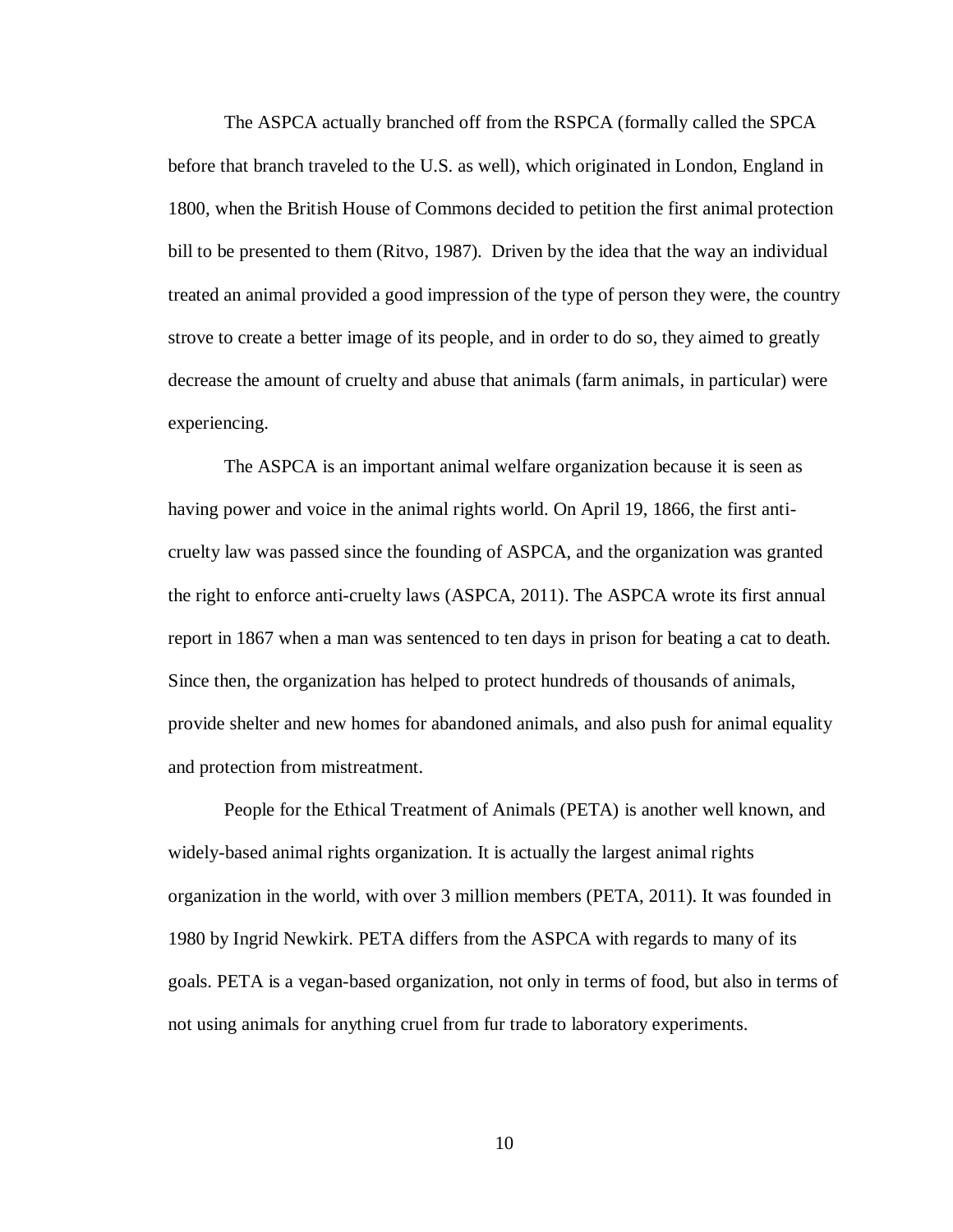PETA organized its first campaign and protests in 1980 with the Silver Spring monkeys case, where 17 monkeys were being used for laboratory experiments. The campaign took 10 years and eventually resulted in an amendment to the Animal Welfare Act. Since this case, PETA has been a well-known animal rights organization with numerous campaigns and legal cases in its name.

PETA's main goal is to put an end to animal abuse and neglect in the four main areas where cruelty is often seen: farms, entertainment industry, fur trade, and laboratories. Its slogan is "animals are not ours to eat, wear, experiment on, or use for entertainment" (PETA, 2011). Many PETA members will not wear fur, eat any type of meat or animal by-product, or support any form of industry that is known to abuse animals. "Aided by thorough investigative work, consumer protests, and international media coverage, PETA brings together members of the scientific, corporate, and legislative communities to achieve large-scale, long-term changes that improve animals' quality of life and prevent their deaths" (PETA, 2011).

PETA is well known for its vocal campaigns and protests for several of its causes, as well as its questionable investigations into certain cases. Members of PETA have often been spotted in many public areas with posters and flyers, yelling and vocally protesting various causes. PETA is widely known for such demonstrations. PETA also partakes in undercover investigations such as looking into the abuse behind the scenes at circuses and farms. PETA has been criticized for its extremist views and beliefs (such as being against fishing or killing animals many would refer to as "pests"). Many audiences object campaigns, such as the "I'd rather go naked than wear fur" advertisements where celebrities pose naked in order to make a statement against the fur trade. But, there are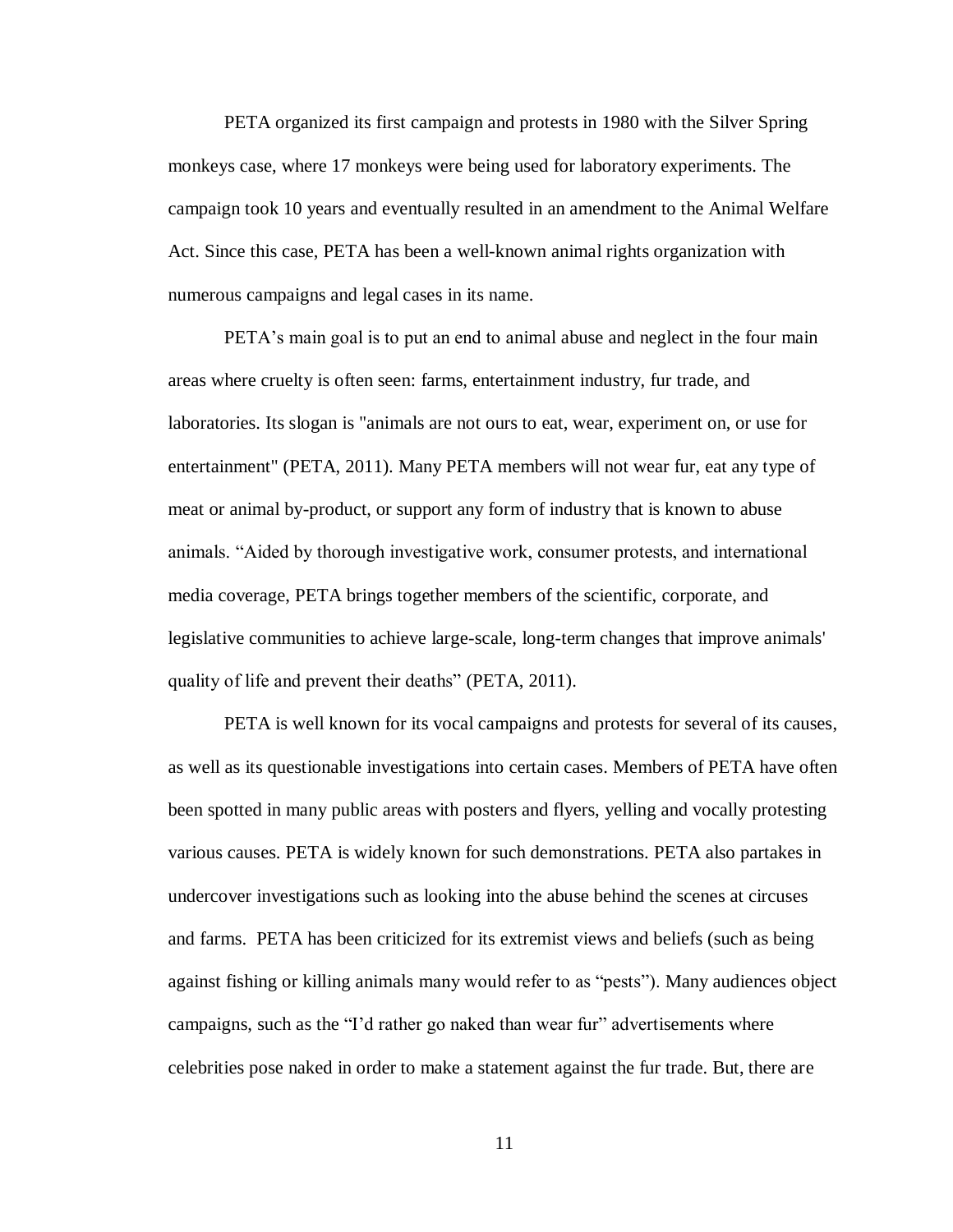also millions who support the organization and its goals. PETA has national and international reputation.

#### Campaigns of ASPCA and PETA

The forms of mass communication used in fundraising campaigns that I study are the Internet (email/social networking/websites), television and video broadcasting, mail, and print (magazines/newspaper). Focusing on these four types, I describe how the ASPCA and PETA use mass communication in their fundraising campaigns. I selected one campaign to illustrate each type of mass communication for both organizations.

For the ASPCA television/video broadcasting campaign, I chose the anti-cruelty commercial that uses music by Willie Nelson, a well-known singer. This specific campaign is a 2-minute broadcast, created in 2010, that shows photos of abused and neglected animals with short quotations while the song "Always On My Mind" plays in the background. The commercial provides information about animal abuse and how to donate to the ASPCA.

For the ASPCA Internet campaign, I selected one of their anti-puppy mills website articles. This campaign has been an ongoing effort for years, but in 2011 the ASPCA aimed to target pet stores that were promoting puppy mills by selling their litters to the public. This campaign sets out to stop people from supporting any pet store that sells puppies, since approximately 75% of puppies found in pet stores actually come from puppy mills.

For the ASPCA print campaign I selected a Pit Bull anti-fighting ring campaign. Pit Bulls often get a bad name from the stereotypes that surround them, such as the tendency to be aggressive, violent, and rough. Pit Bull fighting rings not only promote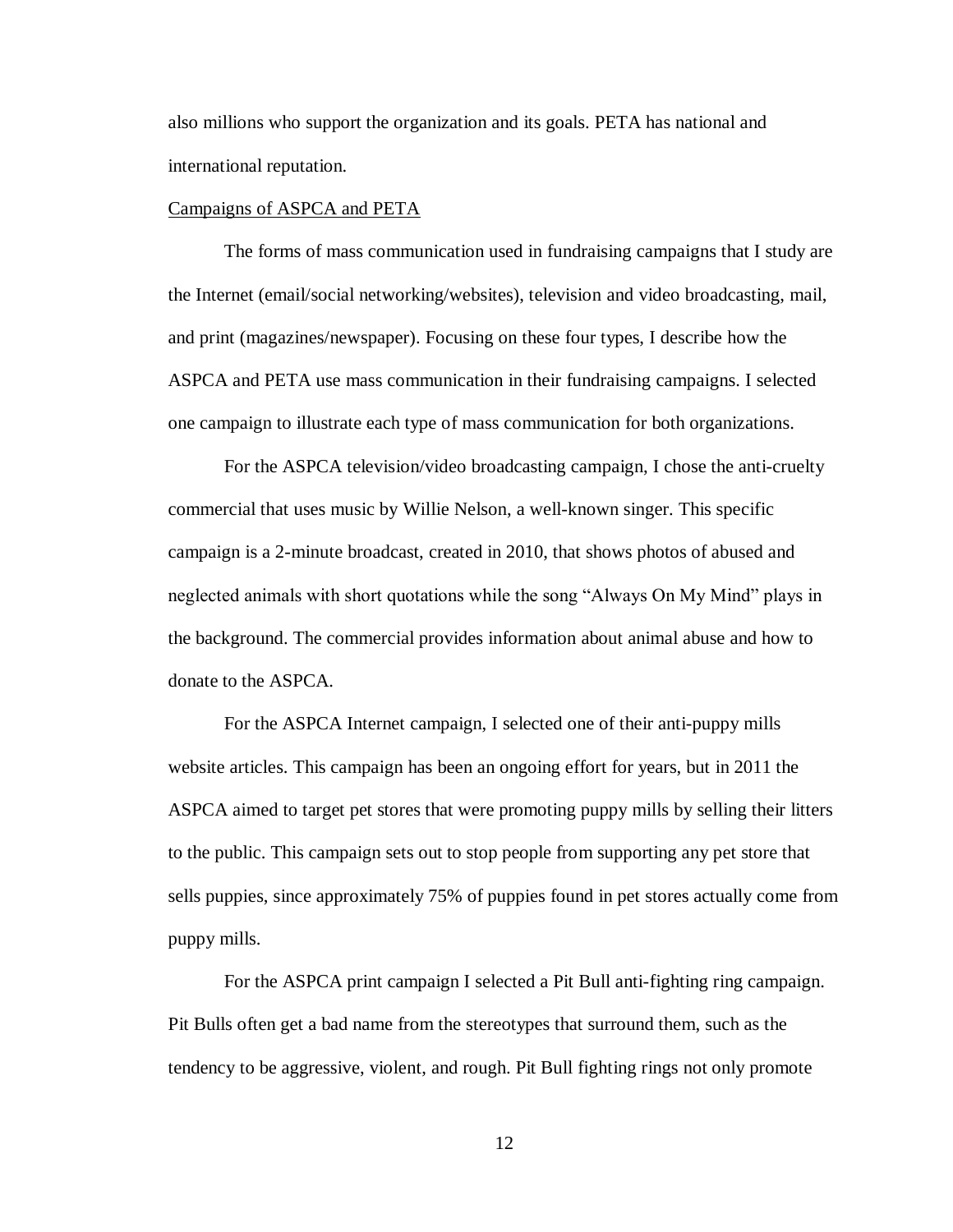this stereotype to the public, but also have become a death sentence for thousands of Pit Bulls that are forced to fight against other pit bulls in order to survive. These rings are often conducted as illegal fights. This campaign is meant to not only put an end to pit bull fighting, but to help bring a brighter, more realistic understanding of Pit Bull as a species, and to remove the stigma that all Pit Bulls are "dangerous."

For the ASPCA mail campaign, I chose the 2011 "Holiday campaign." This campaign focuses on newsletters sent to donor's households, which provides a happy story for a cat named Lucky who was saved in the Mississippi storms this past summer. This newsletter is sent out to ask for further donations in hopes of saving many more animals like Lucky during the holiday season.

For PETA's print campaign, I selected the "I'd rather go naked than wear fur" advertisement. This campaign is one of PETA's most well-publicized campaigns. This campaign first began in 1991 when Gina Schock, Kathy Valentine, Belinda Carlisle, Jane Wiedlin, and Charlotte Caffey, a punk-rock group called "The Go-Go's," agreed to pose nude for the advertisement. Today, many famous celebrities have supported this campaign by being photographed naked for the ad themselves.

For the PETA website/Internet campaign, I selected the campaign against farm cruelty and support of vegetarianism. PETA is a promoter of vegetarianism and vegan lifestyle. This specific campaign pushes to stop the abuse that is seen and neglected on multiple farms. In exchange for eating meat, this campaign promotes a no-meat diet, therefore no longer buying or supporting farms that abuse and neglect their animals.

For PETA's television campaign, I selected a short broadcast created by Federal Campaign to publicize PETA's goals and values. This campaign is a general montage of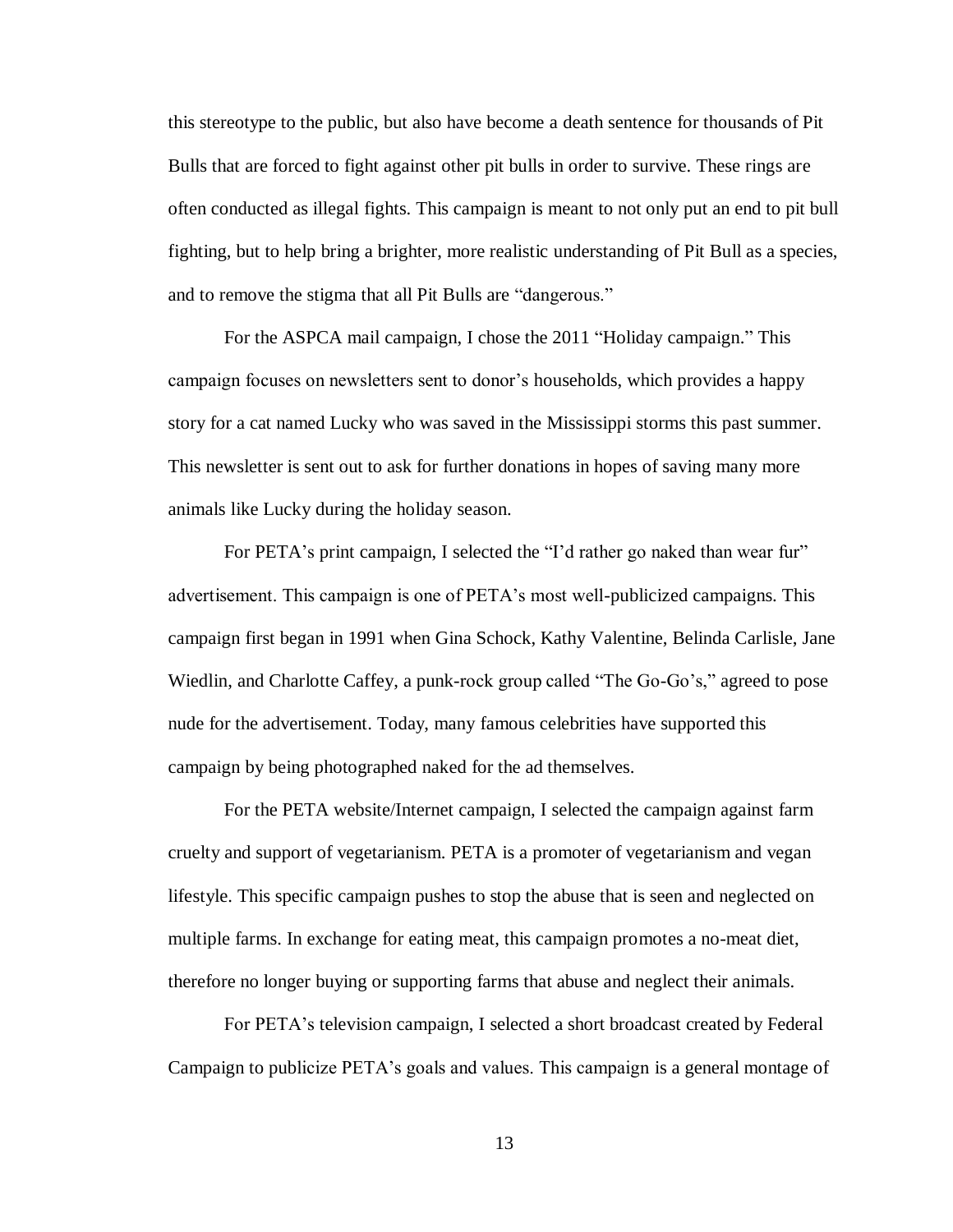video clips and photos of animal abuse and activism that explains what PETA does to end the fur trade and animal abuse. The voiceover explains why PETA is good cause and where people can donate or help support their organization.

For PETA's mail campaign, I chose a campaign that was created in 2008, using the Beijing Olympics to put an end to Chinese fur farms where animals are skinned alive for their fur. While this campaign relies on almost all forms of media, the use of direct mail was the focus for this specific campaign. A summary of these campaigns is provided in Table 1.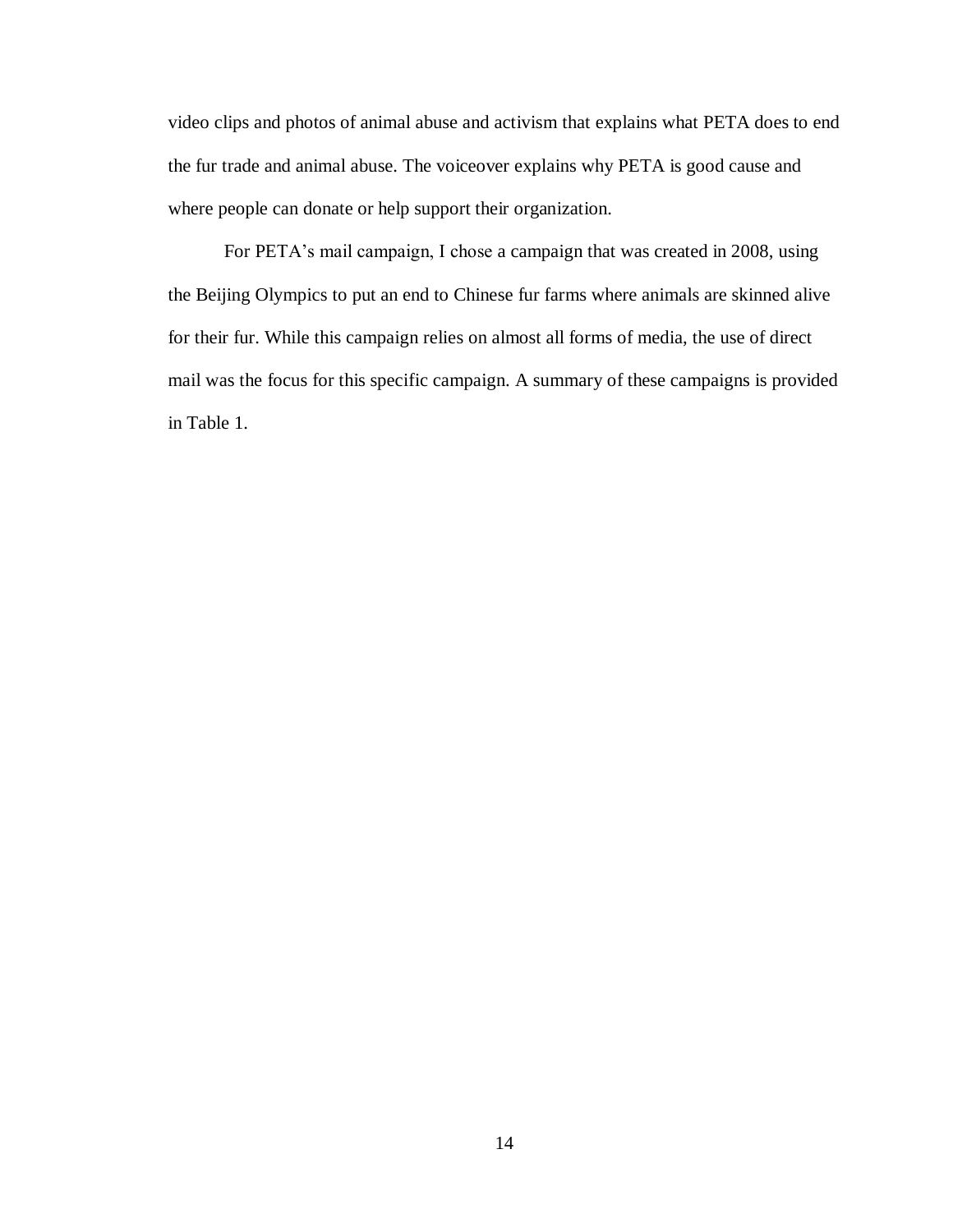Table 1. Mass Communication Campaigns

|              | <b>TV/VIDEO</b>      | <b>MAIL</b>    | <b>PRINT</b>          | <b>INTERNET</b> |
|--------------|----------------------|----------------|-----------------------|-----------------|
|              | <b>BROADCAST</b>     |                |                       |                 |
| <b>ASPCA</b> | <b>Willie Nelson</b> | Holiday        | Pit Bull              | Anti-Puppy      |
|              | Commercial           | Campaign       | <b>Fighting Rings</b> | Mills           |
| <b>PETA</b>  | Combined             | "I'd Rather Go | Anti-Fur              | McDonalds'      |
|              | Federal              | Naked"         | Farms in China        | McCruelty       |
|              | Campaign             | Campaign       |                       | Campaign        |

In the next chapter, I discuss how both the ASPCA and PETA use different forms of mass communication for specific fundraising campaigns. I describe the background for each campaign, how it uses a particular form of mass communication to its advantage, and the kind of fundraising model it employs.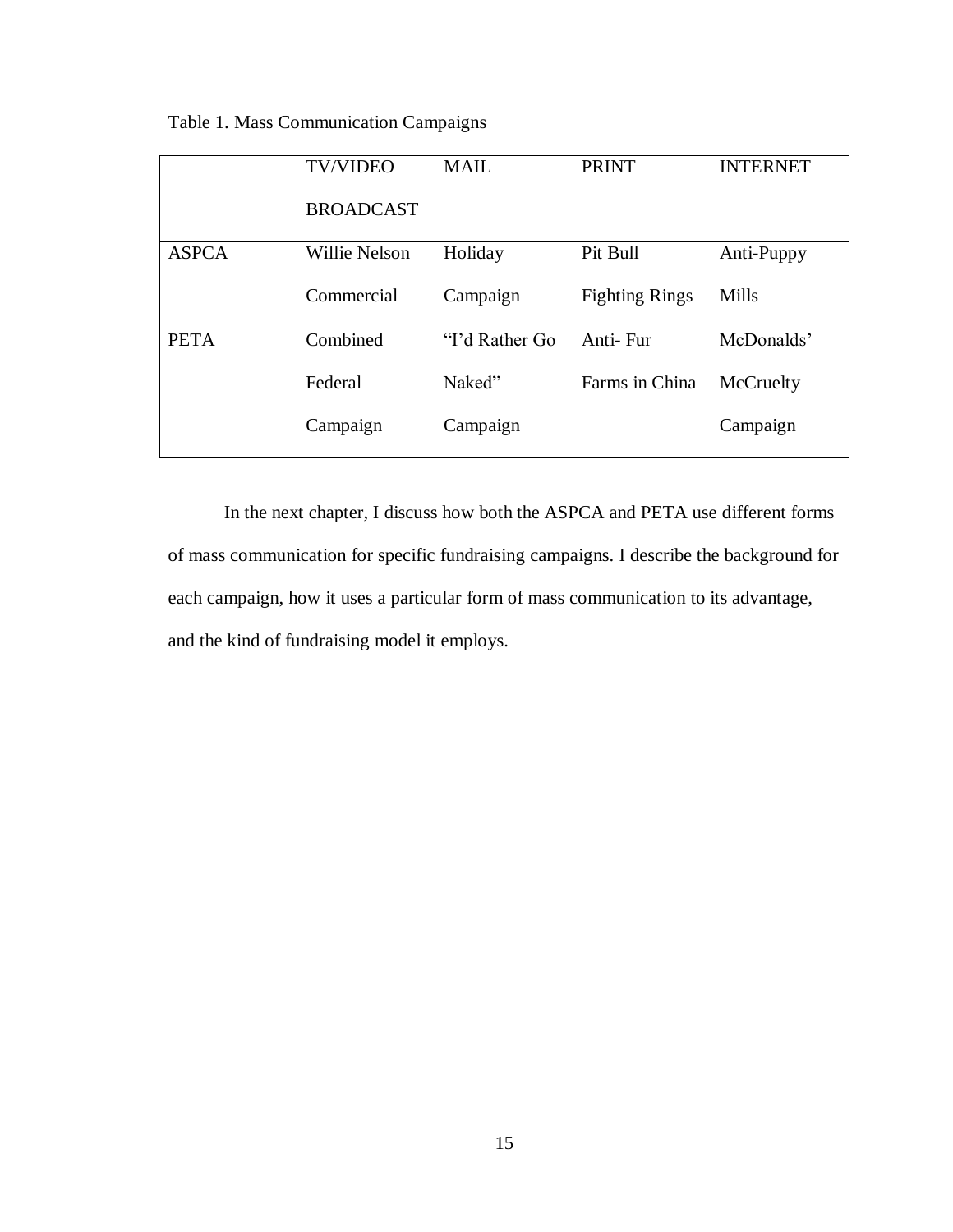#### CHAPTER 2: CAMPAIGN ANALYSIS

The use of mass communication for an organization's campaign is an important component in a campaign's success. Through mass communication, a campaign can reach large groups of people, target specific audiences, gain feedback (if the campaign wants it), and solicit donations. Mass communication helps organizations contact their public in multiple ways, persuade and motivate certain responses, and increase awareness of the campaign in order to gain support. When using mass communication as a tool for gaining support for a cause, nothing is an accident; every picture, message, voiceover, and even pause in music is deliberate and planned to create a certain feeling and reaction for the audience, which in turn could create a positive action from the individual to benefit the organization.

A campaign can only survive if it gains enough support from the public to keep it alive. If the public does not care about a cause, they will not donate or support it and eventually the campaign will fail. So, in order for a campaign to gain support, the organization running the campaign must figure out a way to use appropriate forms of mass communication to persuade the public to support their campaign. Through different forms of mass communication, a campaign is able to use specific tactics in order to reach audiences and earn their support, beyond a single effort. An organization wants to keep a donor/supporter for as long as possible; those who keep supporting a cause are the most important because they become the most reliable for an organization to depend on for help.

Through the use of mass communication, the ASPCA earned revenue of approximately of \$128 million in the year of 2008 alone, and PETA earned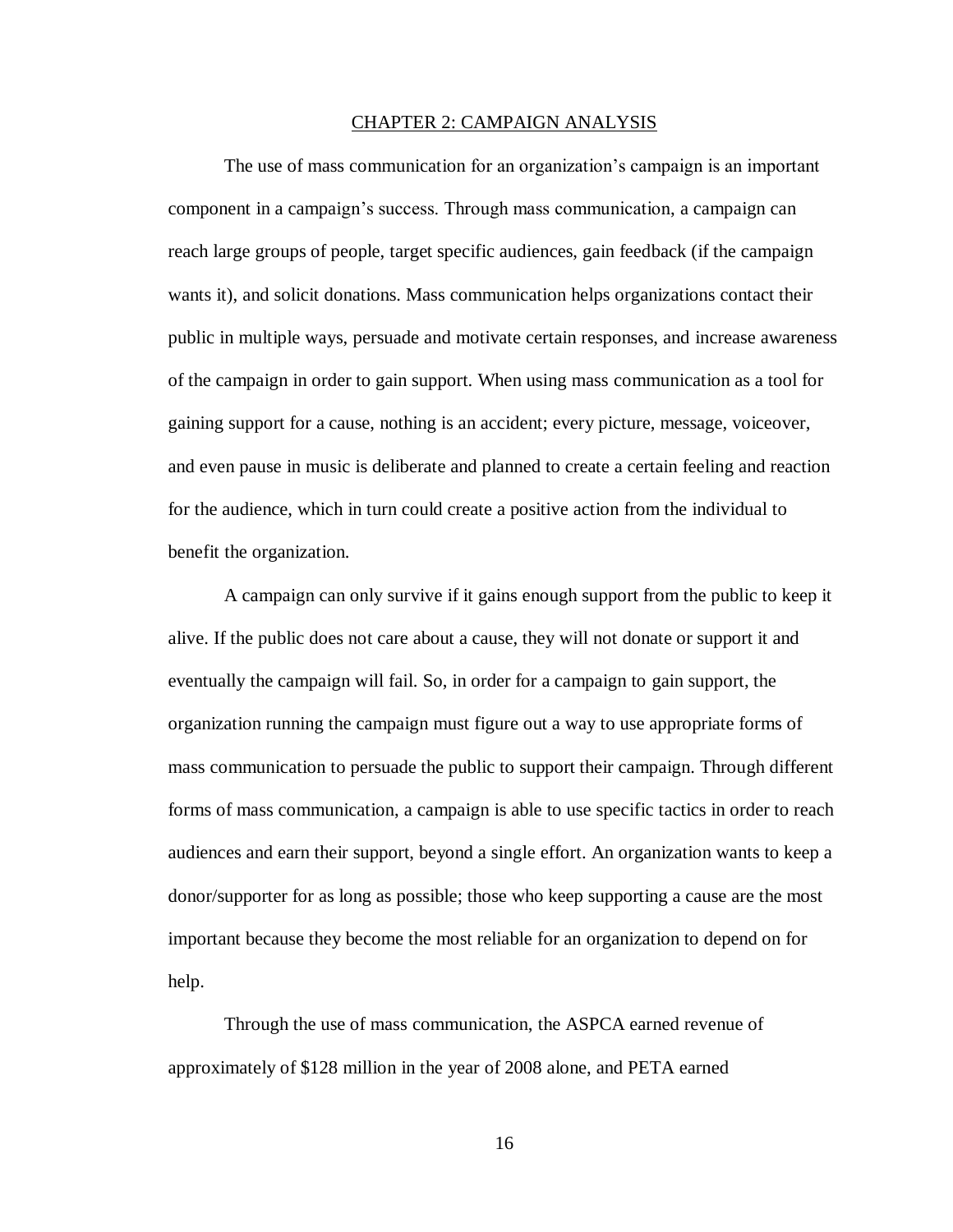approximately \$33 million from donations and gifts from members and supporters (Voiovich, 2010). By using mass communication for campaigns to create support from the public, both organizations are able to gain millions of dollars per year and continue to be successful in competition with other charitable organizations.

With regards to different forms of mass communication, animal welfare organizations consider broadcasting and television to be beneficial in raising awareness of their campaigns by using a tactic that not many other types of organizations can use, they are able to integrate anthropomorphism into their campaigns. By anthropomorphizing the animals and giving them human traits in their commercials and then broadcasting them as having emotions and feelings, audiences find it possible to connect to these animals on a more personal basis (Daston & Mitman, 2005). It creates a situation where humans are able to see familiar feelings in another species, making animals appear on a more equal level to humans as opposed to being seen as inferior. If people see another species as similar to their own species, it becomes harder to ignore the appeal to protect them (Daston & Mitman, 2005).

#### TV/Video-Based Broadcasting

Video broadcasting and television are a major component of mass communication as it has grown and flourished. Businesses and not-for-profit organizations depend on television and broadcasting as a main source for exposure and support from the public. Television is influential not only because it reaches a broad range of viewers quickly and consistently, but it is also successful because of its visual capabilities to engage the audience.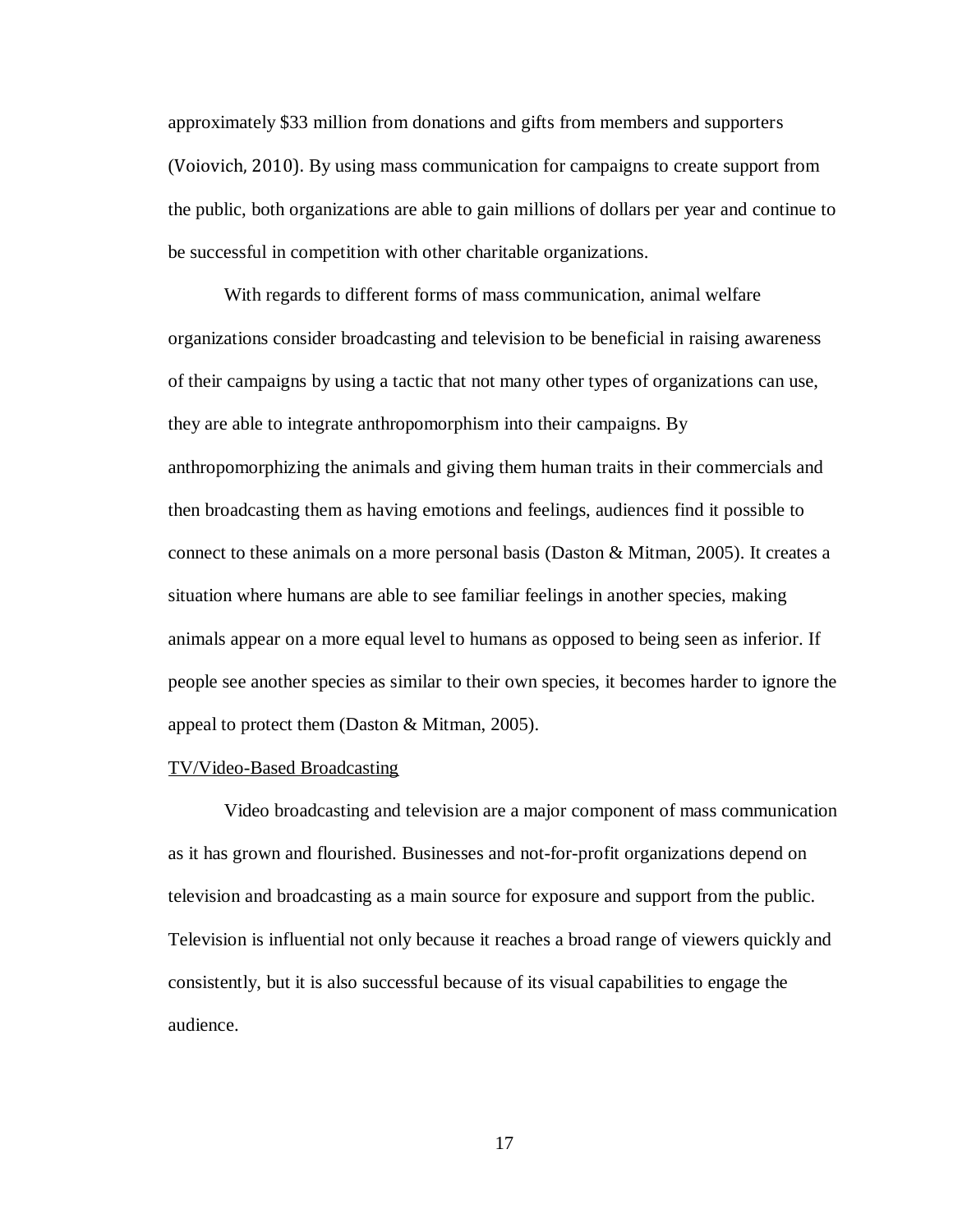Video broadcasting and television benefit fundraising campaigns in multiple ways. Television is capable of broadcasting messages that use use both sounds and images to trigger emotion in an individual; they provide a "visual aid" while using music to create a feeling in the audience. Television and video broadcasting generally fall under the press agentry and public information models, mostly because they are meant to persuade the public to support their cause, using multiple different tactics to benefit their arguments.

The ASPCA conducted a campaign in 2010 (see Image 1) to promote adoption at their shelters and to try and reduce the amount of cruelty that unfortunately so many animals end up going through. This campaign shows a 2-minute commercial, featuring music by Willie Nelson in the background while the commercial flips through multiple video clips and images of lonely, sad-looking animals. A voiceover then speaks about how to donate to help these and future neglected animals by calling or going to their website to support and give money.



Image 1. ASPCA Television Campaign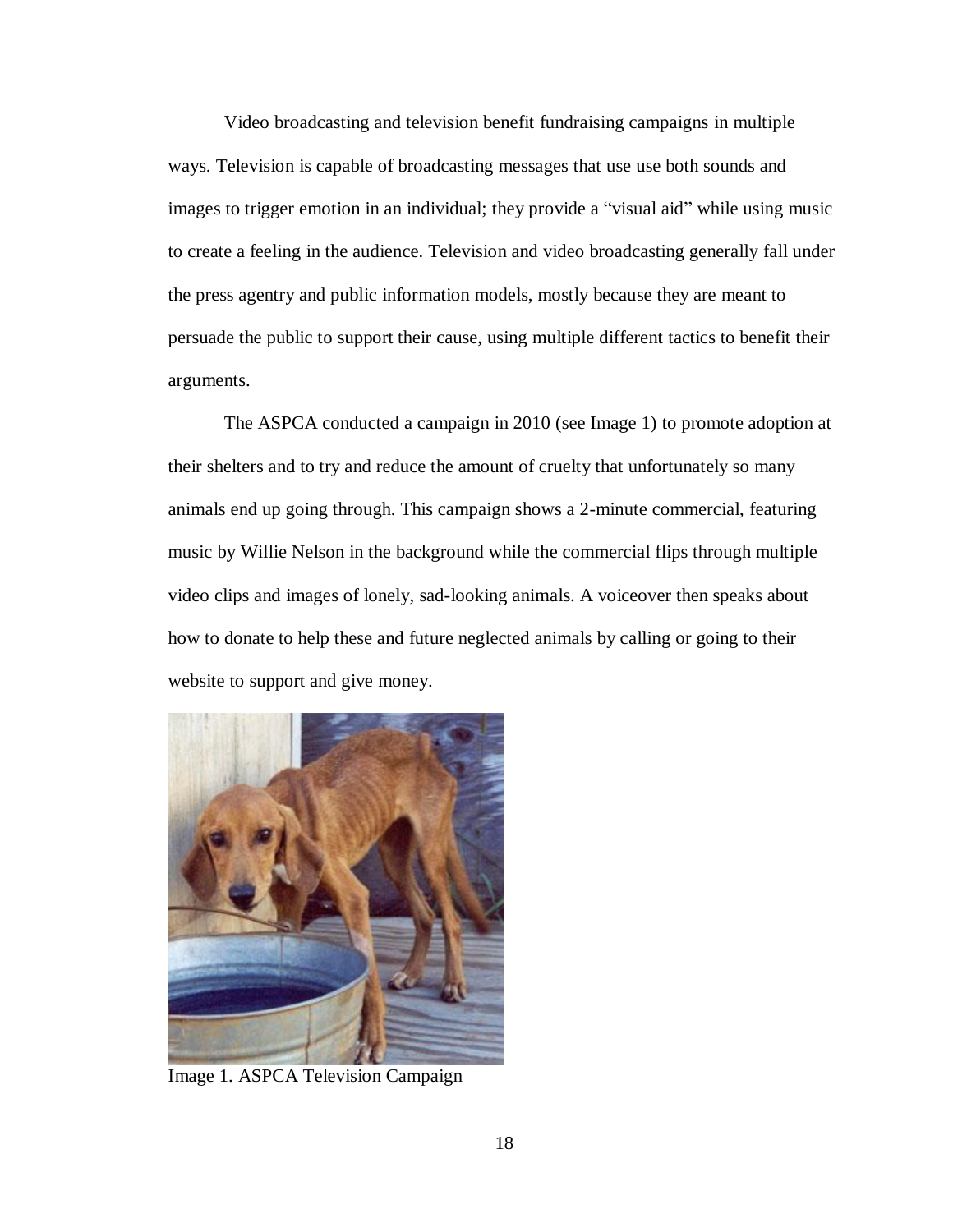Using celebrities in campaigns is a promising way to persuade people to join in on the cause, too. By either having the celebrity directly in the campaign, or by using their work, such as music, viewers see a musical artist they like as a big supporter of the campaign. People like to feel close to celebrities that they admire, so donating to causes that celebrities support make it seem like a very important cause and something an individual can have in common with a celebrity.

This particular campaign falls under the press agentry model because it is mainly a one-way form of communication that pushes messages to audiences in an effort to persuade people to think and feel a certain way. By combining sad, sentimental music created by a famous celebrity with photos of sad-looking animals encourages sympathy. No one wants to see pathetic, abused animals, especially since so many people see domesticated pets as family members, and it is easy to see your own pet in the eyes of the animals in the commercials, creating even more emotional connection and urge to help this cause.

However, unlike press agents who do not always rely on the truth of statements or research for the cause they are promoting, the ASPCA bases their message on research. Although they primarily are perceived as using sad, heartbreaking stories to engage supporters, they also provide success stories for animals that have been saved. The organization's website contains horror stories, but also happy tales of animals that have been saved through the ASPCA to provide evidence that the organization does help thousands of animals a year (ASPCA, 2011). Given this aspect, this campaign could also fall under the Public Information model. Because the commercial provides information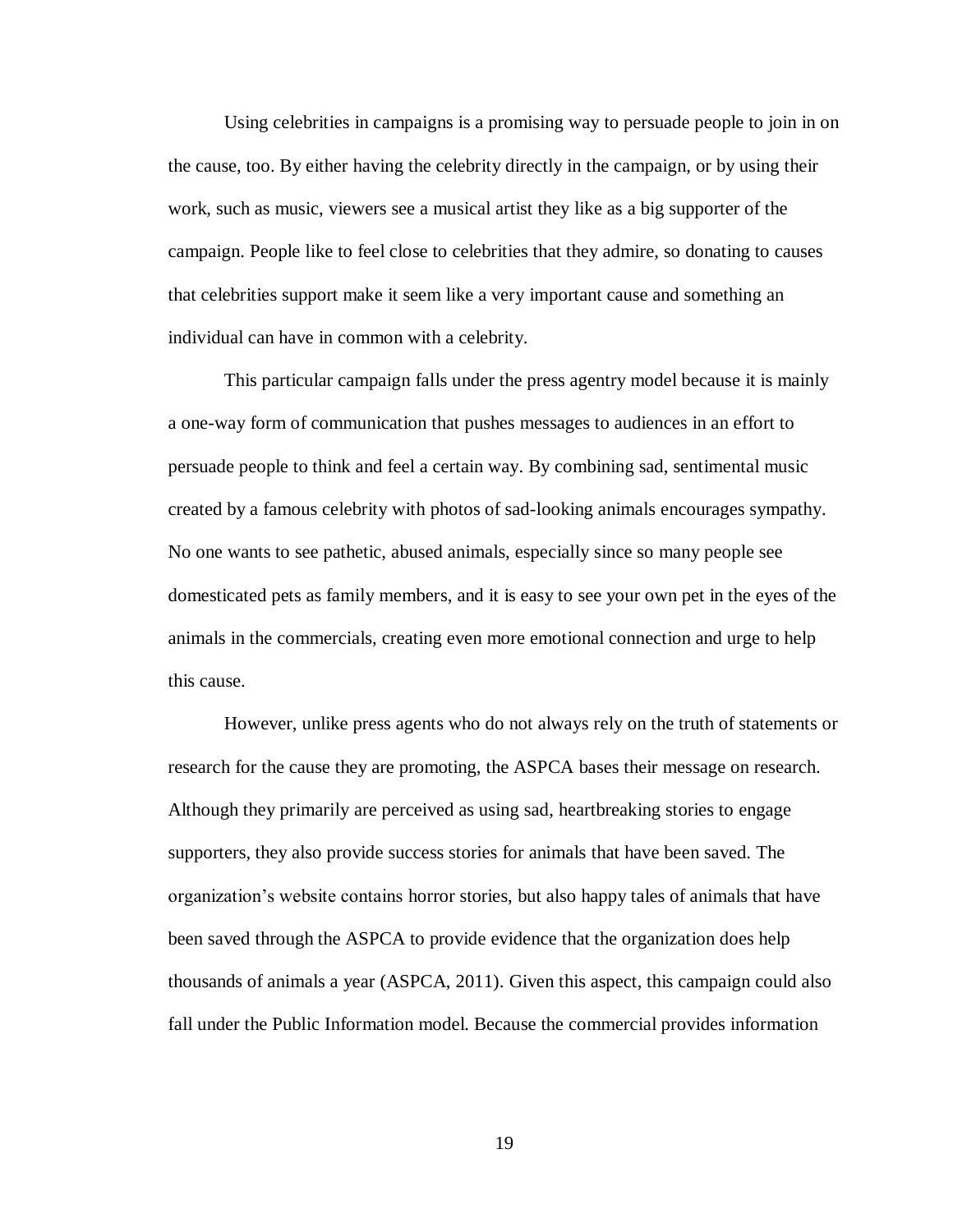and knowledge about the campaign and the ASPCA organization, it does more than just exaggerate its cause to the public.

PETA did a Combined Federal Campaign in 2010 (see Image 2), which was created to gain supporters and donations through a video broadcast published on www.Youtube.com. This video depicted abused, neglected animals with subtitles documenting the facts of abuse in order to persuade people to support their organization. PETA has always been known for showing very brutal pictures and clips of animals being tortured and killed. They provide blunt, horrific evidence and are never shy about showing gruesome stories about abused animals. This campaign, like the ASPCA's video campaign, would fall under the press agentry and public information models. This campaign falls under the press agentry model because it is primarily a one-way form of communication that tries to persuade its audience to support their organization through emotional appeals that pull on an individual's heartstrings.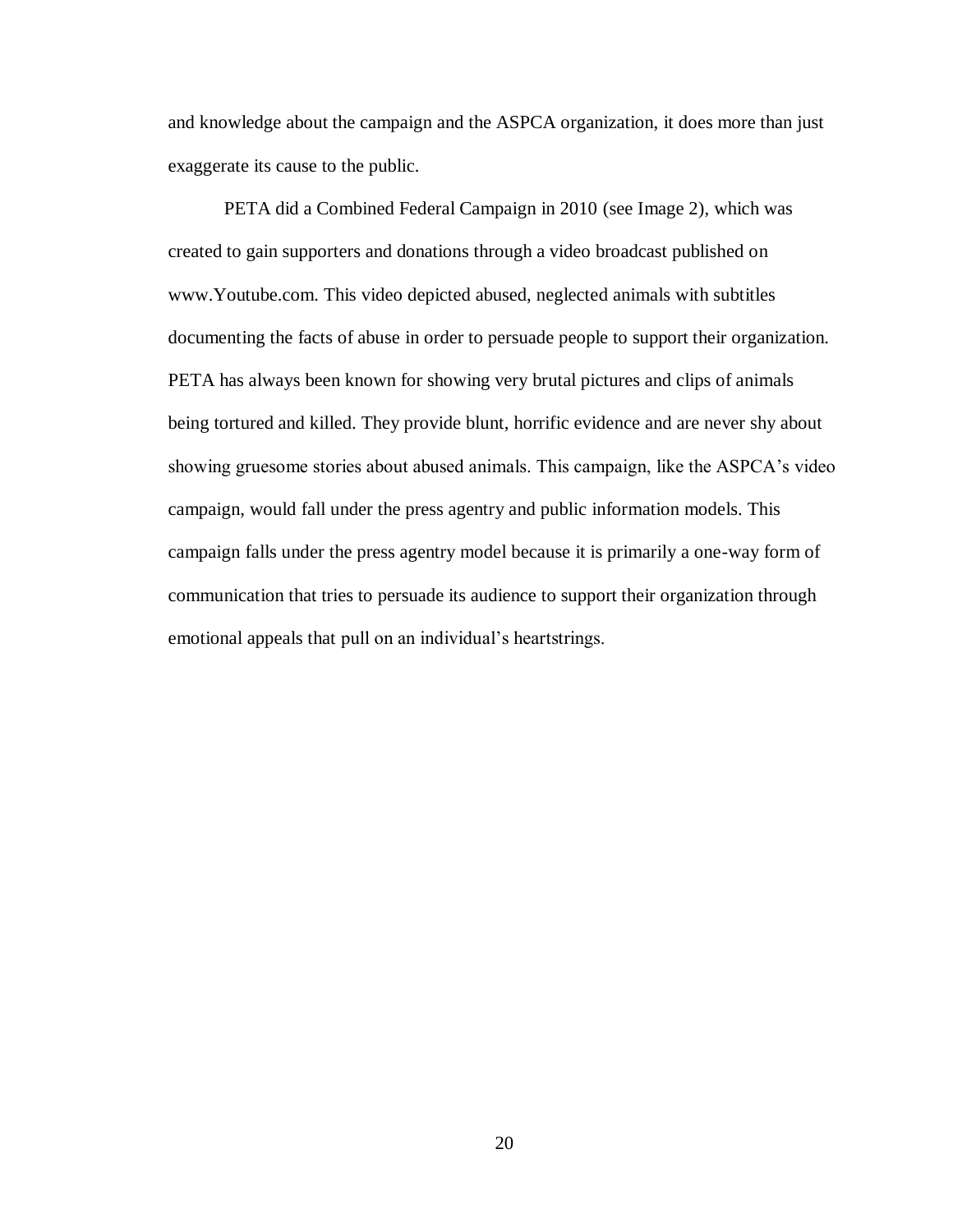

The Internet can be seen as both a "push" and a "pull" form of mass communication (Baran & Davis, 2009). The videos and campaigns posted to the Internet are published in an effort to be viewed and publicized. In this sense, video broadcasts are a "push" method because they place the video online, in front of as many viewers as possible. However, in order to be seen, most videos would need to be manually searched for by an individual in order to be found, so those who view the video are primarily viewing it because he/she searched for this particular kind of information on their own. In this way, video postings online are "pull" method because the viewer must seek out the information and ideas. They provide insight and beliefs, which the viewer actively seeks (Baran & Davis, 2009).

This specific PETA campaign worked to "get the word out" to people and to create awareness of the ongoing problem of animal abuse. As a "push" campaign it falls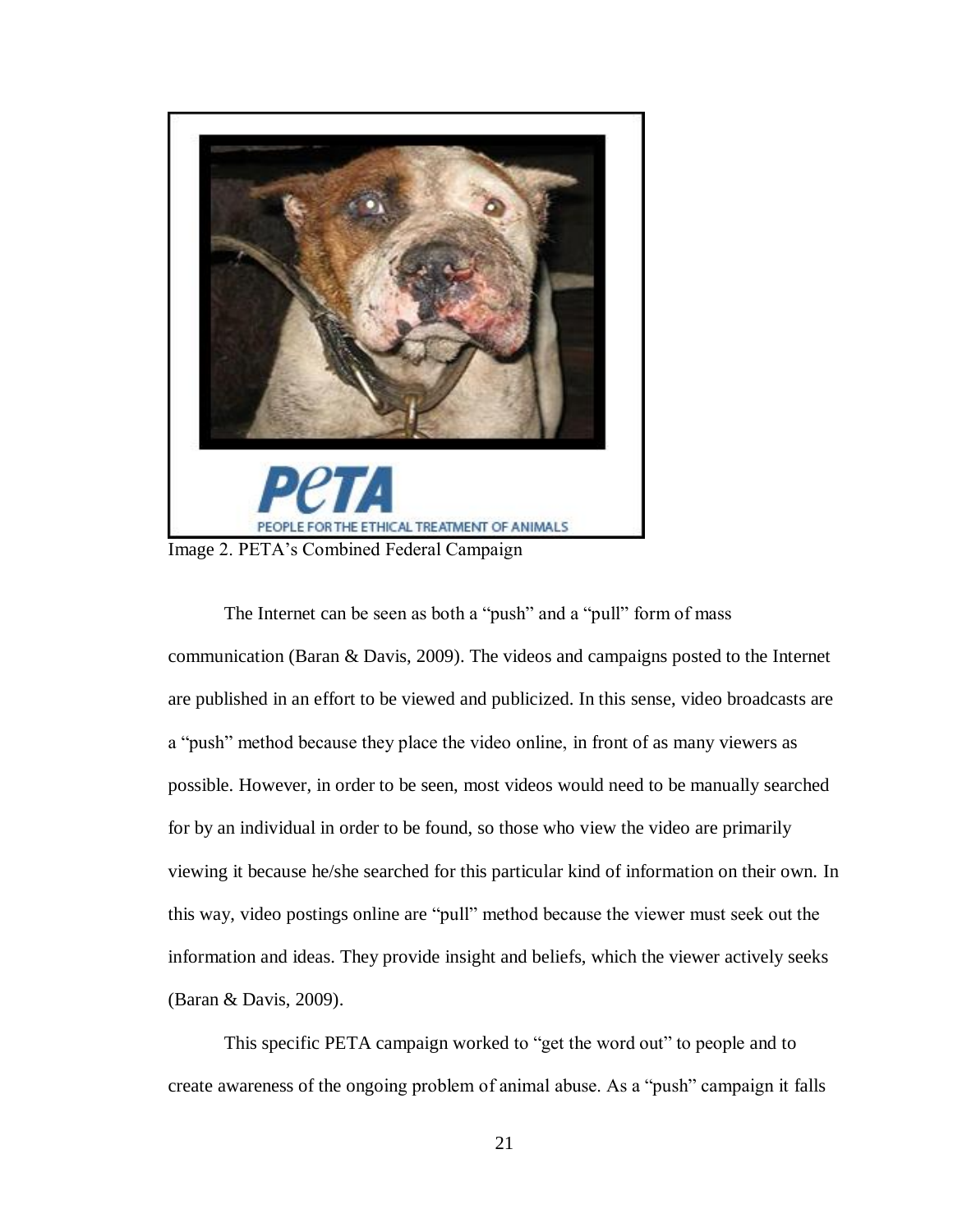under the public-information model because it provides facts, research and evidence to create a backbone for its cause and give reasons for why people should donate and support this organization. In addition, it falls under the press agentry model because it provides emotional stimuli and persuades people to support the cause through the use of sad images.

#### Print

The use of print in mass communication has been a beneficial source for fundraising campaigns for years. Print was one of the first reliable ways to spread awareness and information to large groups of people. Print campaigns focus on advertisements, such as those seen in newspapers, magazines, etc. Print campaigns are beneficial because they can provide hard copies of information and knowledge to individuals, making it easier to save and pass on to others. Paid-circulation newspapers are a source of information that people have relied on for years, and this "source credibility" is still true today.

Most communities are known to have some form of newspaper, which is used to provide information, knowledge, news, and awareness of multiple events and causes on a daily basis. Newspaper advertisements are low cost, which in turn saves the organization as much money as possible while still being able to reach large populations of people within an allotted time. This saves money for the organization, while soliciting money through donations from the public.

Print is able to target a specific geographical audience, making it even more beneficial by reaching the target audiences directly through a source that most targeted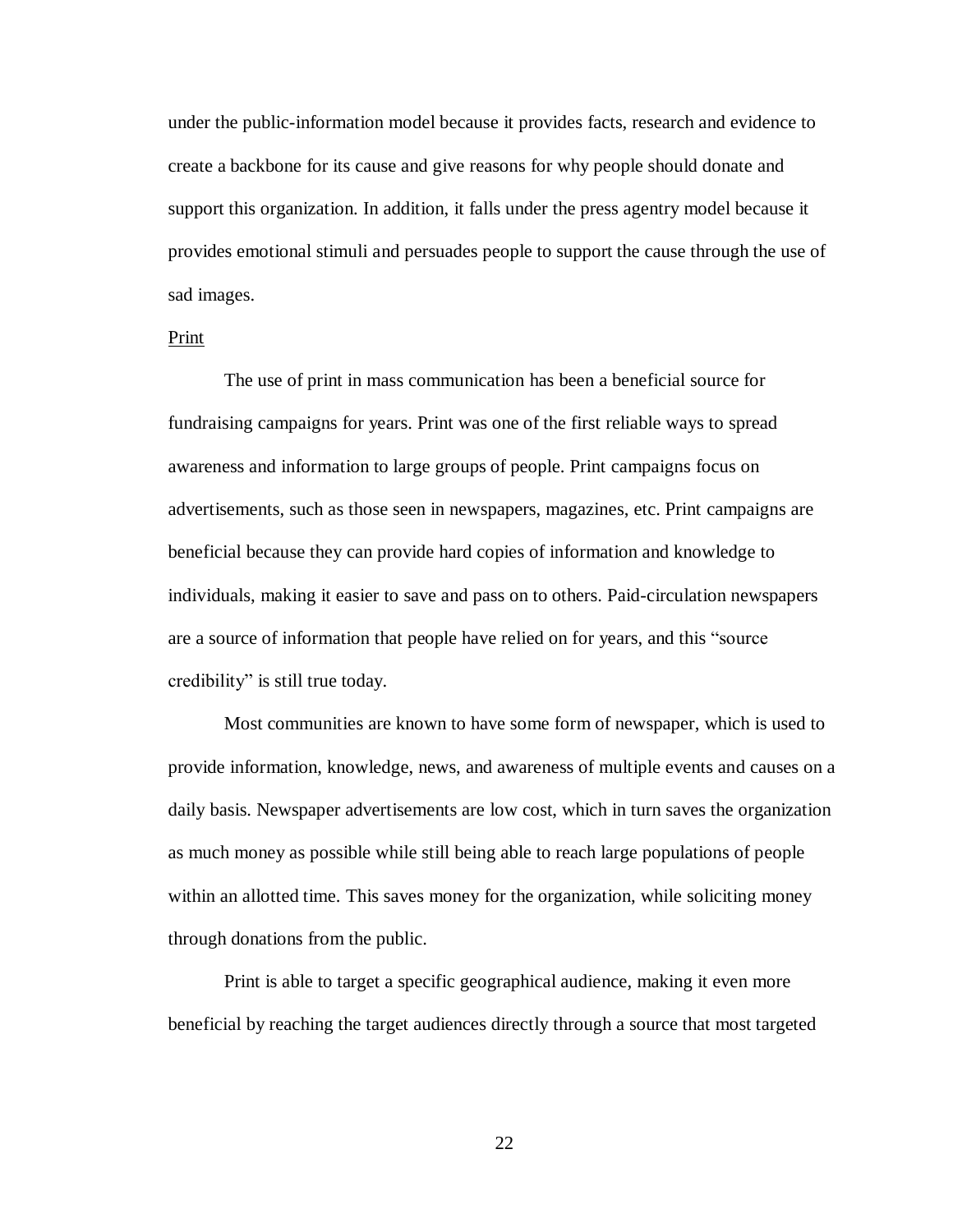individuals tend to read on a regular basis. People tend to read newspapers and magazines that they rely on, and find intriguing based on their own hobbies and interests.

Over a period of time, magazines and newspapers are able to gain loyal readers who feel safe relying on the information that specific form of print provides and the individual views its articles as dependable, which is why most people tend to keep purchasing the same magazine or newspaper over time; they become comfortable knowing that the information they are reading is seen to them as credible and worthwhile. It explains why magazines are known as "potential promotional vehicles" (Benefits of Advertising Through Print Media, 2012). It adds enhanced value to the multiple brands and causes.

Print is also able to make ads and articles stand out through eye-catching, colorful, humorous, or even risqué images in order to gain attention, and be remembered long after the magazine or newspaper has been read. The point of an advertisement is to make a statement, and convince the viewer that that product or idea being represented is the most important, most worthwhile, and most dependable option offered (Benefits of Advertising Through Print Media, 2012).

Placing an advertisement or article in a specifically chosen form of print is important because the audience that reads that specific magazine or newspaper will be the one seeing the information placed inside. Magazines and newspapers "narrowcast" specific audiences based on kinds of hobbies, belief, gender, race, and even education. They are addressed to a public with a shared or communal interest (The Benefits of Advertising Through Print Media, 2012).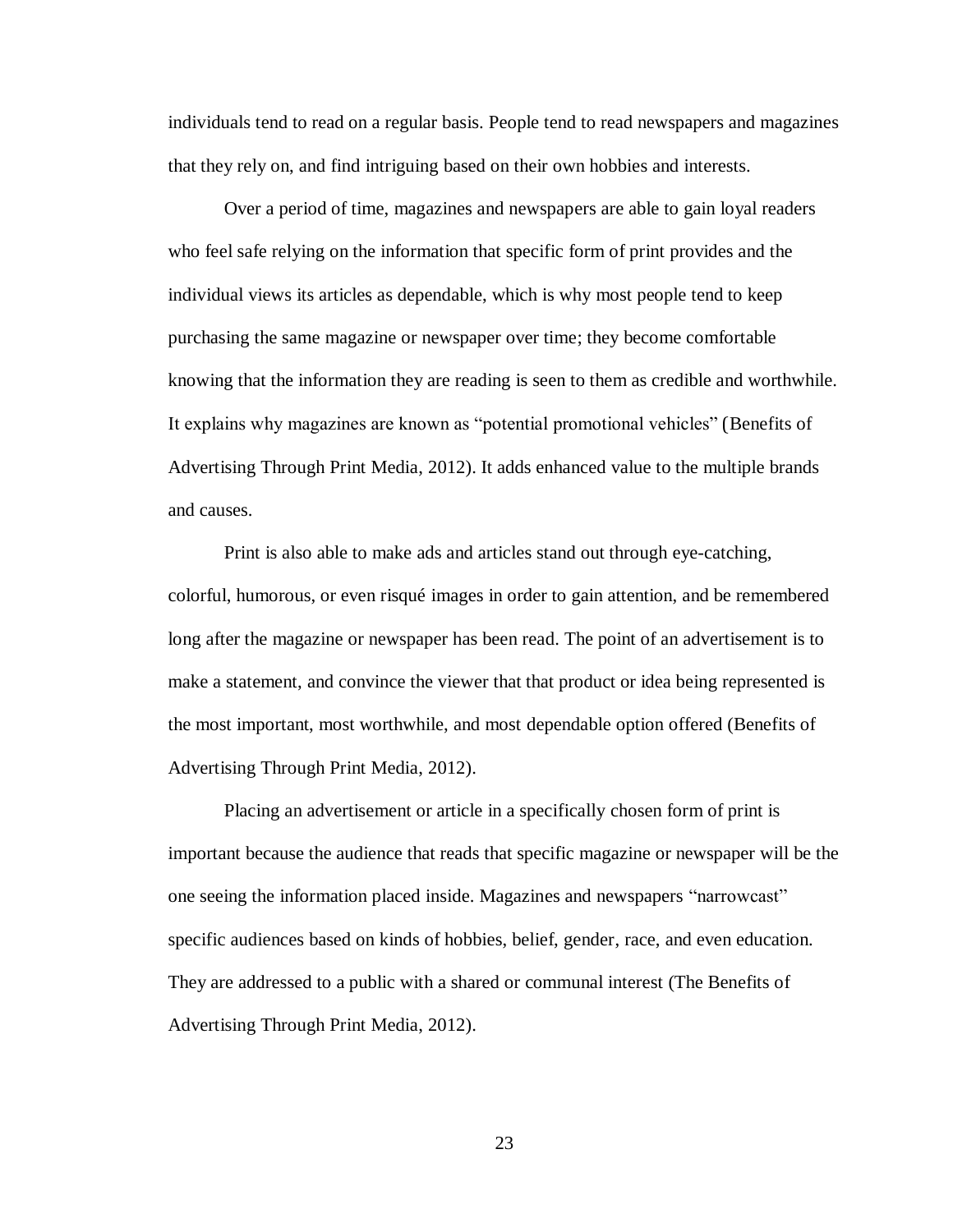By "narrowcasting" an audience, the magazine or newspaper specializes in certain groups by providing information, articles, ads, etc. that would probably be of interest to the viewer. For example, magazines such as Cosmopolitan target women between the ages of 18-40 through the use of numerous articles on topics such as sex, make-up, relationships, careers, etc. The magazine specifically chooses topics that women within that age range could experience or understand. The advertisements within this magazine also are meant to target this specific audience (such as perfume, condom, and make-up advertisements), which makes it easier to sell the product.

Print campaigns usually fall under the public information model. That is, most print campaigns and advertisements are created to distribute information; they are made to pass along knowledge about a specific cause or event. Advertisements and articles are made to provide insight into a cause or event, in attempts to persuade the viewer to support or spread awareness after viewing it. However, those that solicit advice and opinion from the public in return, also fall under the two-way asymmetrical model, which gains success from having a two-way form of communication between the organization and the public.

The ASPCA has been combating the issue of dogfighting since its founding in 1866 (ASPCA Action, Inside The Ring). The ASPCA created and recently printed a campaign titled "Inside the Ring- ASPCA Tackles Dog Fighting" (See Image 3). This campaign focuses on putting a continued effort into ending Pit Bull fighting rings, as well as helping to end a long lasted stereotype to rest: that all Pit Bulls are vicious and dangerous.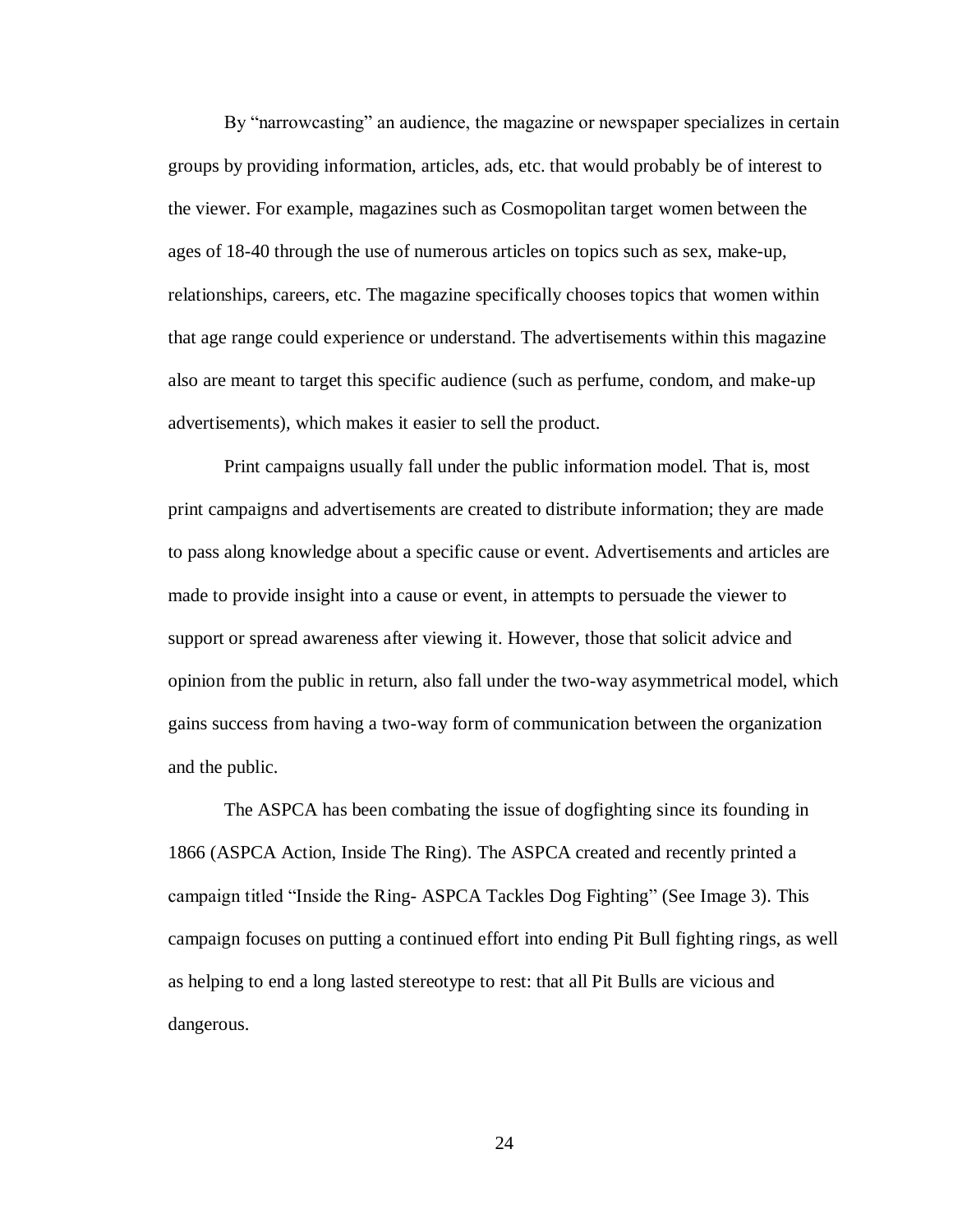The Pit Bull breed has been viewed and stereotyped for years as malicious and are primarily owned by gangs for fighting and security purposes. And to an extent, this stereotype is true. Pit Bull fighting is a blood sport. It has been an ongoing problem in many states across the U.S. Gangs and people in less economically stable communities look to Pit Bull fighting as a way to gain money, as well as a means of authority and power. However, no puppy is born to be aggressive and violent; this behavior must be taught to him/her as a means of survival by its owner, and through the environment in which they are placed.



Image 3. Anti- Pit Bull Rings Campaign

When Pit Bulls are trained to fight, they are taught to fight to the death. The dogs are mistreated and abused, so that many become mean and aggressive towards other living things that attempt to approach them. When two Pit Bulls are put into a fighting ring, only one comes out alive. The owner of the winning Pit Bull usually gains money,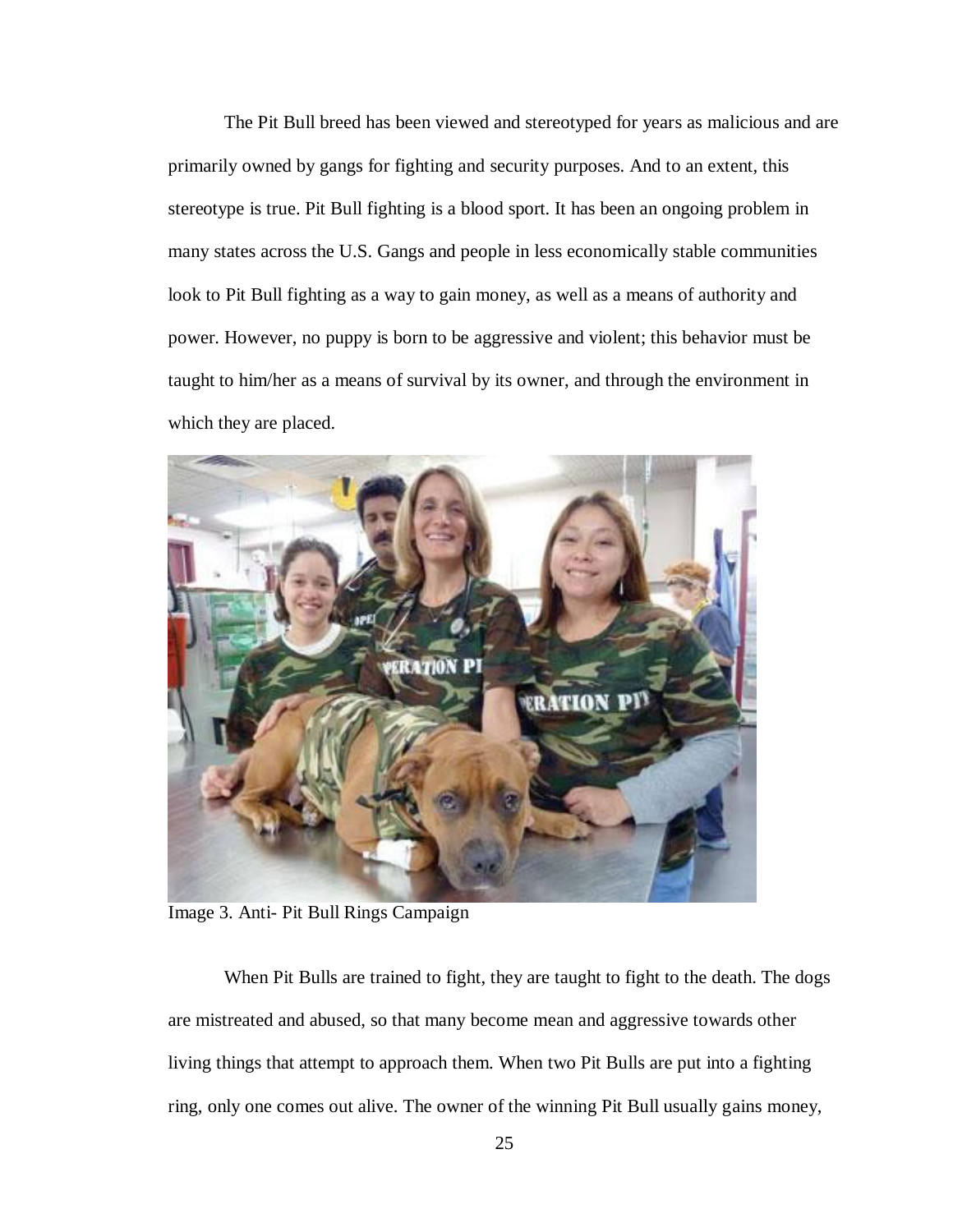drugs, weapons, or powerful status. Because of this situation, most Pit Bulls, if rescued from these fighting rings, would be euthanized because of the risk of aggression. However, the ASPCA created this campaign in order to give each canine a chance to prove that they can adapt (through behavior training) to society as a friendly animal eventually.

The use of print for this campaign is beneficial because it provides a hard copy of information from ASPCA magazine. The magazine provides pictures, articles, and also resources for donation and participation. The tone of this article is informational, personal, and emotional. It discusses a specific Pit Bull ring in Virginia that was recently raided. They provide information and evidence proving that not all Pit Bulls are dangerous, and that not all fighting dogs are permanently, if at all aggressive towards others. This article is personal because it is relatable, and familiar; when donors read this article, it reminds them of their own family pets, which makes the evidence in the article that much more heart wrenching.

This campaign falls under the public information model as well as the two-way asymmetrical model because, although it mainly provides information and facts to the reader, it also provides resources on where to donate, where to help, and where to voice opinions online. It asks for help and support from the public, which is beneficial to both the recipient and the organization. The reader gains knowledge while the organization gains donations, support, and insight from the public.

PETA has always been notorious for its risqué, ongoing campaign advertisements against wearing animal fur. One of its biggest, and most popular advertisements is the "I'd Rather Go Naked Than Wear Fur" series (see Image 4). In these advertisements,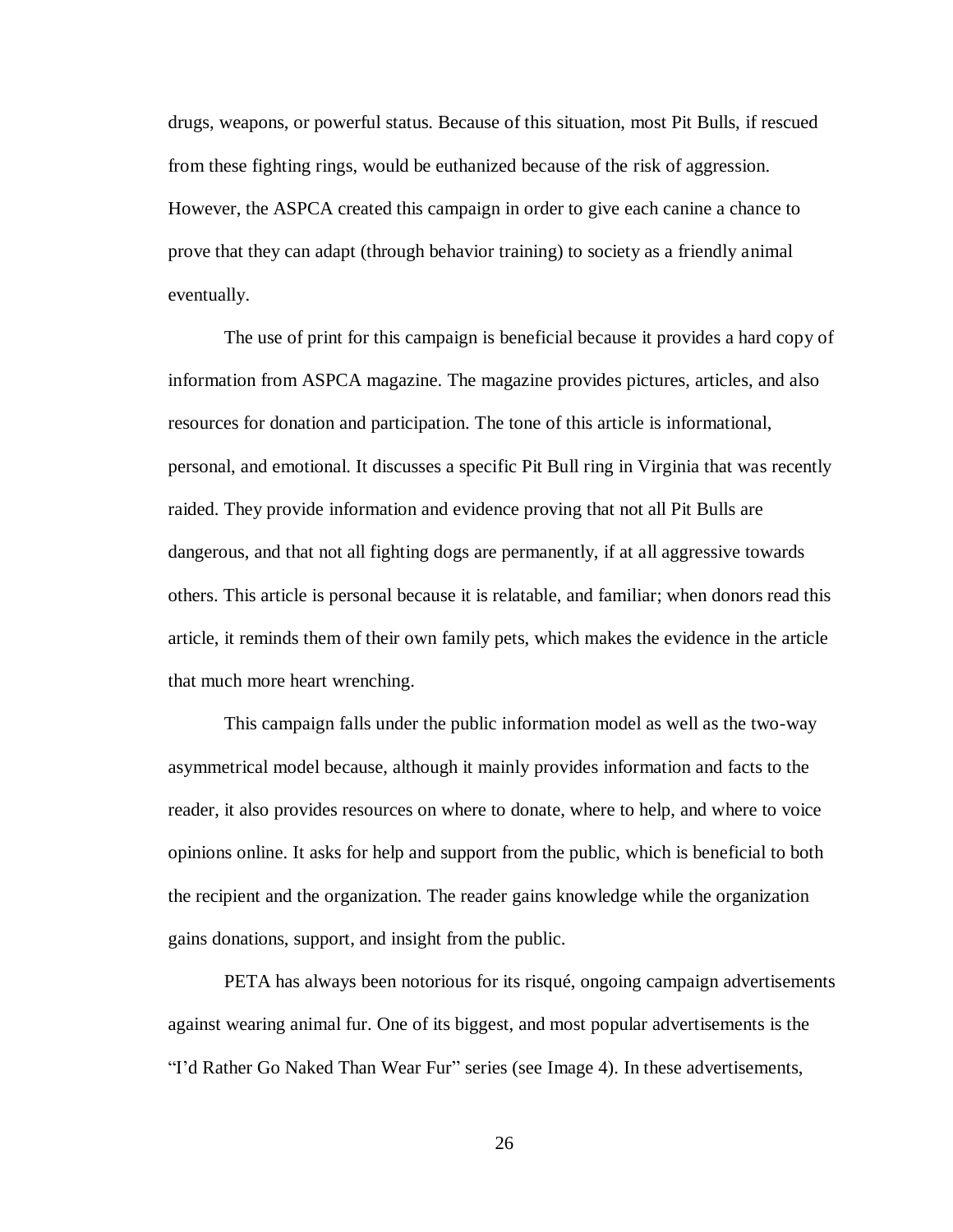different celebrities pose nude, leaving little to the imagination in attempt to gain attention and persuade the public to follow in their footsteps and refuse to buy or support stores and companies that produce, sell or support the sale of real fur clothing. In the fur trade, animals are often tortured, beaten, strangled, or bludgeoned before being killed. Because of the horrible treatment these animals face, PETA created a campaign to stop supporting the fur trade in any way, shape or form.



Image 4. "I'd Rather Go Naked" Campaign Advertisement

This campaign began in 1991 when a female musical band named The Go-Go's agreed to pose naked behind a banner to support the cause. Although the ads have become slightly more racy since PETA's first nude campaign, the campaign has only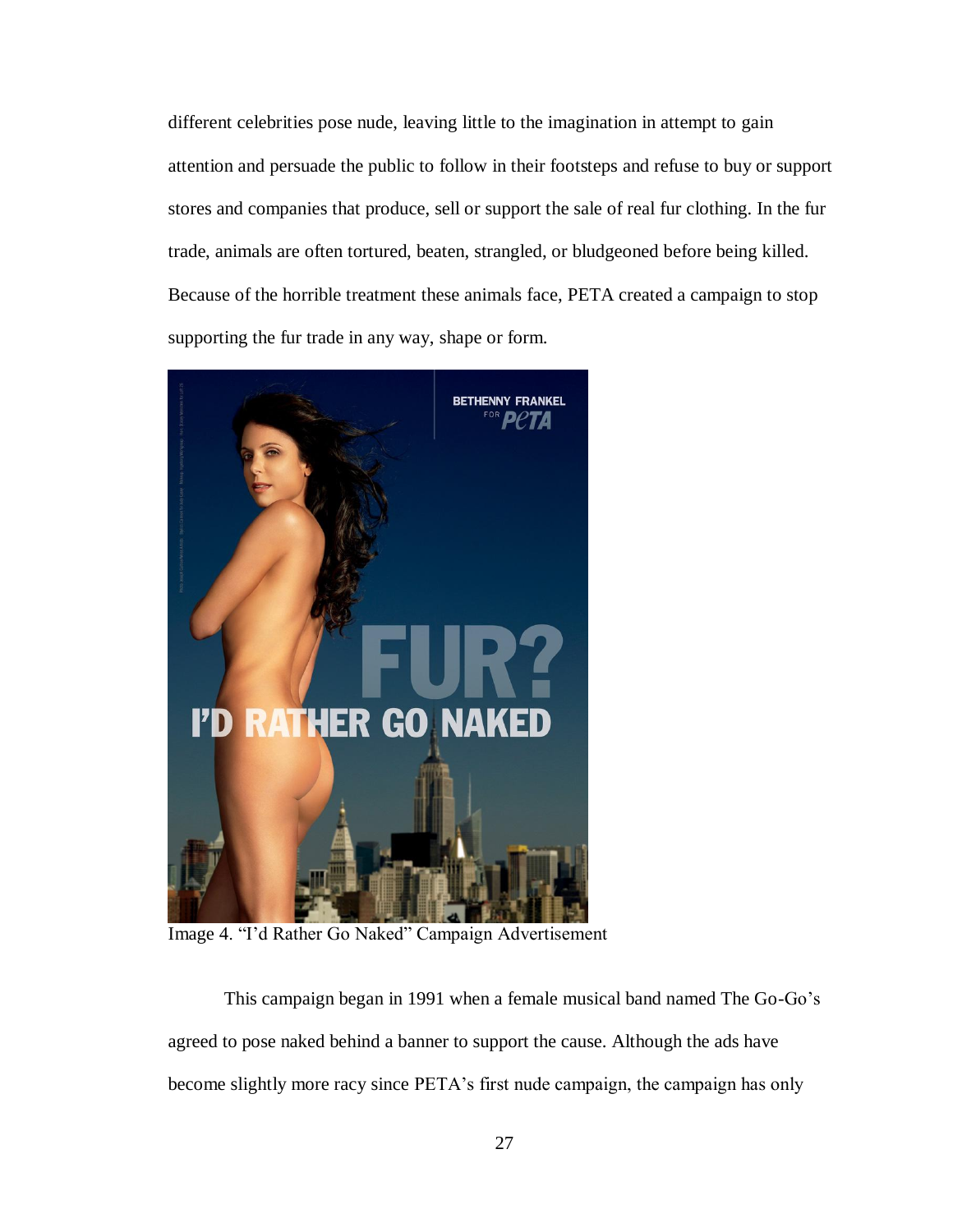skyrocketed with support from around the world. Joel Bartlett, Assistant Director of marketing at PETA stated that the goal of these ads is to "make sure every young person is aware that animal cruelty is the most important social-justice cause of our time" (Busch, 2009). Celebrities such as Lil Wayne, Anna Nicole Smith, Pink, Dennis Rodman, and Khloe Kardashian have all modeled for this campaign. PETA has created similar slogans for the campaign such as "Ink, Not Mink" for celebrities showing off their tattooed bodies, as well as "Be Comfortable In Your OWN Skin" and "If You Wouldn't Wear Your Dog…" to promote the campaign's efforts.

The support of celebrities is beneficial to any campaign, as illustrated by their use in television campaigns. If a celebrity endorses a campaign, it has a chance of becoming a popular cause; if over a hundred celebrities endorse a campaign, there is almost no way to silence it. People follow celebrity trends and explore why a celebrity supports a specific cause (2005, p.13). In turn, many individuals also join the cause in order to feel more relatable to a specific celebrity.

This campaign would fall under the public information model because it provides information through photos, although if an individual chose to search deeper into the campaign online, they could find a group of information and links to its efforts, beliefs, and values. It would also fall under the two-way asymmetrical model because the advertisement itself does not provide a lot of information beyond the nude model and slogan. This campaign is part of the two-way asymmetrical model because it is a means of persuasion to engage the public. It is meant to be eye-catching, unique, and enticing by presenting nude celebrities, and posting their bodies in millions of printed forms of mass media. It provides little factual evidence or written information or any attempt for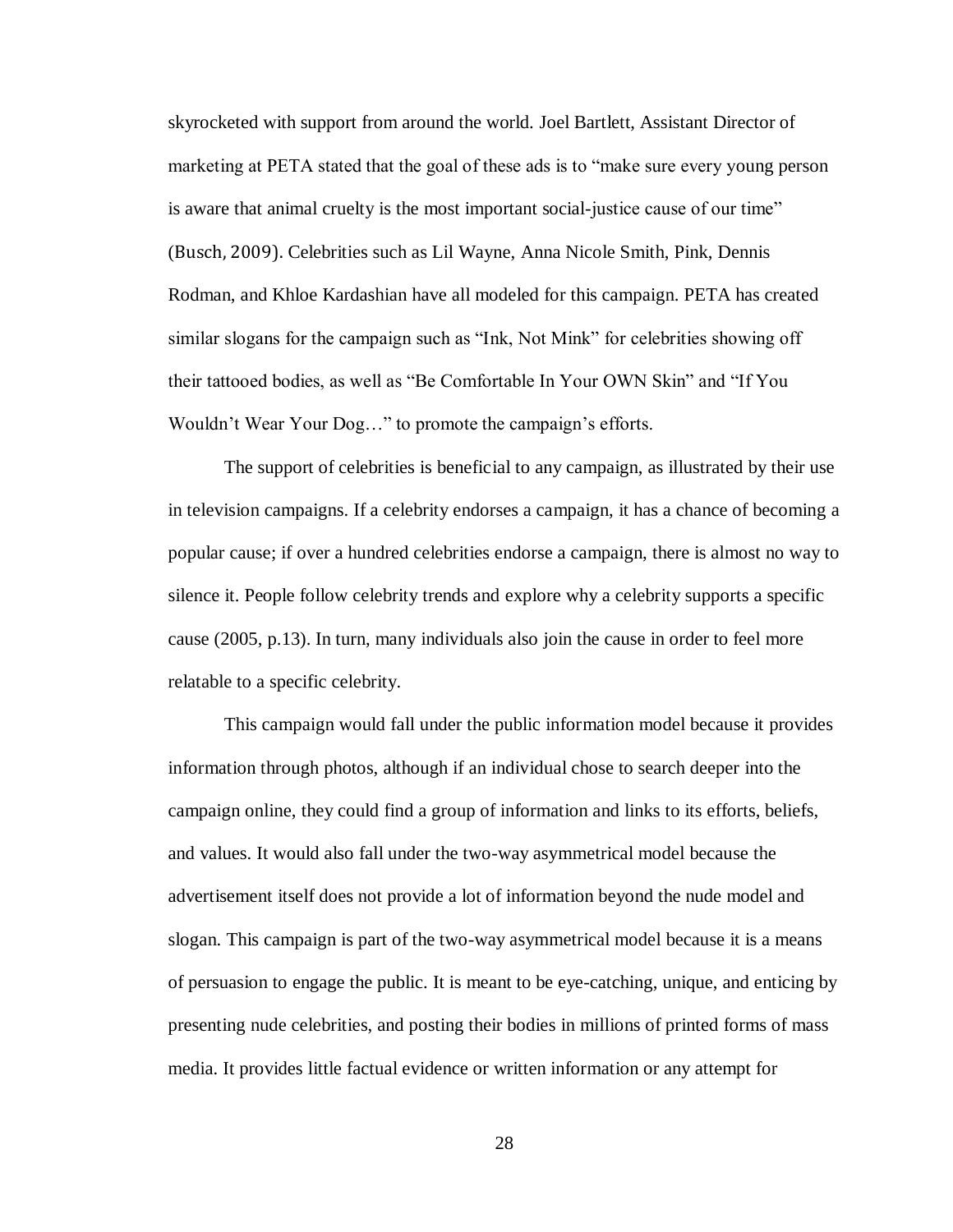feedback from the public, but it definitely gets the main point across. It is considered a two-way asymmetrical form of communication because the donor and the organization form an unequal relationship with each other; each party helps the other out in some way, or provides something for the other party, such as donations or the feeling of fulfillment. Internet

The Internet is a resource frequently used by millions of people per day. The Internet can be used for just about anything; communication, advice, taxes, gossip, medicine, education, etc. The Internet makes it possible to do multiple tasks at once, quickly, and easily. As a result, the Internet is a resource for animal welfare organizations looking to reach millions of people interested in a common cause, with little effort, and with little need for money to keep their websites and Internet campaigns running. The Internet is a form of mass communication that usually falls under the two-way asymmetrical model, mainly because it creates a two-way form of communication between the audience and the organization. The audience provides input to the organization, and the organization provides information, resources, and knowledge on the campaign or cause they are petitioning. Through the Internet, animal welfare organizations are able to form a "relationship" with supporters, and create a respectful support system between both parties. The use of the Internet in fundraising campaigns could also fall under the public information model as well. The Internet provides information and facts to the donor, as well as resources and visual aids to persuade the donor to commit to the organization's cause. The Internet is a source for knowledge and information on topics and organizations.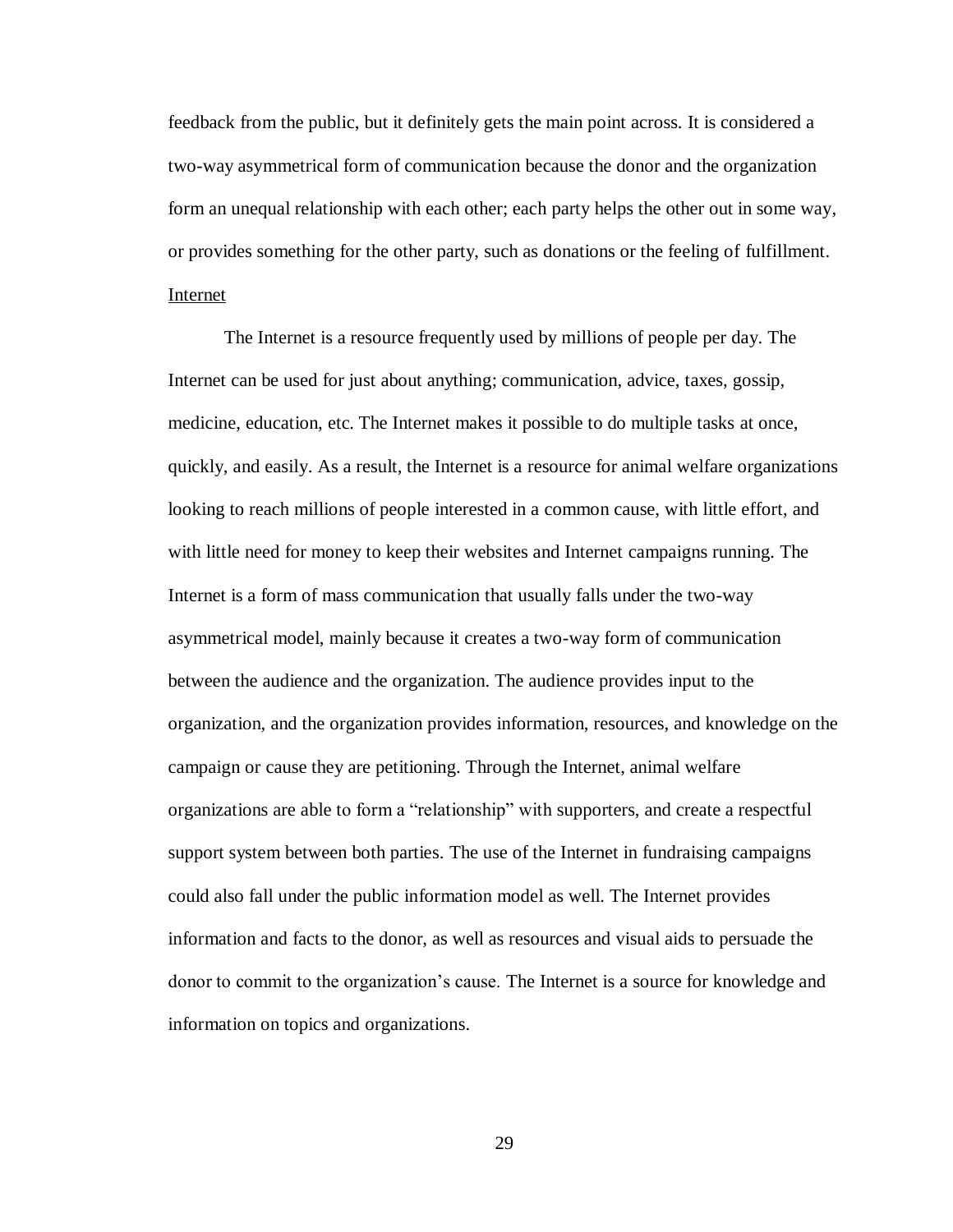The ASPCA and PETA both use the Internet for their campaigns and information. The Internet is also a resource to solicit donations from supporters and feedback from the public. Both organizations use the Internet for email-based newsletters, mail, and member updates. The ASPCA alone has over 650,000 e-mail names of members and other public who sign up to receive their newsletters electronically (Viveiros, 2007).

One popular and well-known on-line campaign that the ASPCA has created is the Anti-Puppy Mill Campaign (see Image 5). This campaign was created to stop people from supporting the sale and breeding of puppies from mills. The ASPCA defines a puppy mill as "a large-scale commercial dog breeding operation where profit is given priority over the well being of the dogs." there is no official definition of "puppy mill" in the legal world [\(www.ASPCA.org,](http://www.aspca.org/) Laws That Protect Dogs in Puppy Mills).

This cause is considered an issue with regards to animal neglect and mistreatment; puppy mills rarely take care of the dogs or puppies they breed. The primary purpose of a puppy mill is to make money through the sales of the dogs, not to pay money to care for the animals. Breeders will force dogs to breed continuously to provide puppies on a regular basis to sell. The mothers of the puppies are poorly cared for, and are basically used to produce puppies their entire lives. The puppies, once born, are also poorly cared for, and almost never treated for any diseases such as worms, which is infectious and harmful to not only the puppy, but also other dogs. The puppies are usually taken form their mother too soon, before they have weaned away from her, and are sold primarily to pet stores, where they are caged, with still little treatment, until they are adopted (usually at a hefty price!).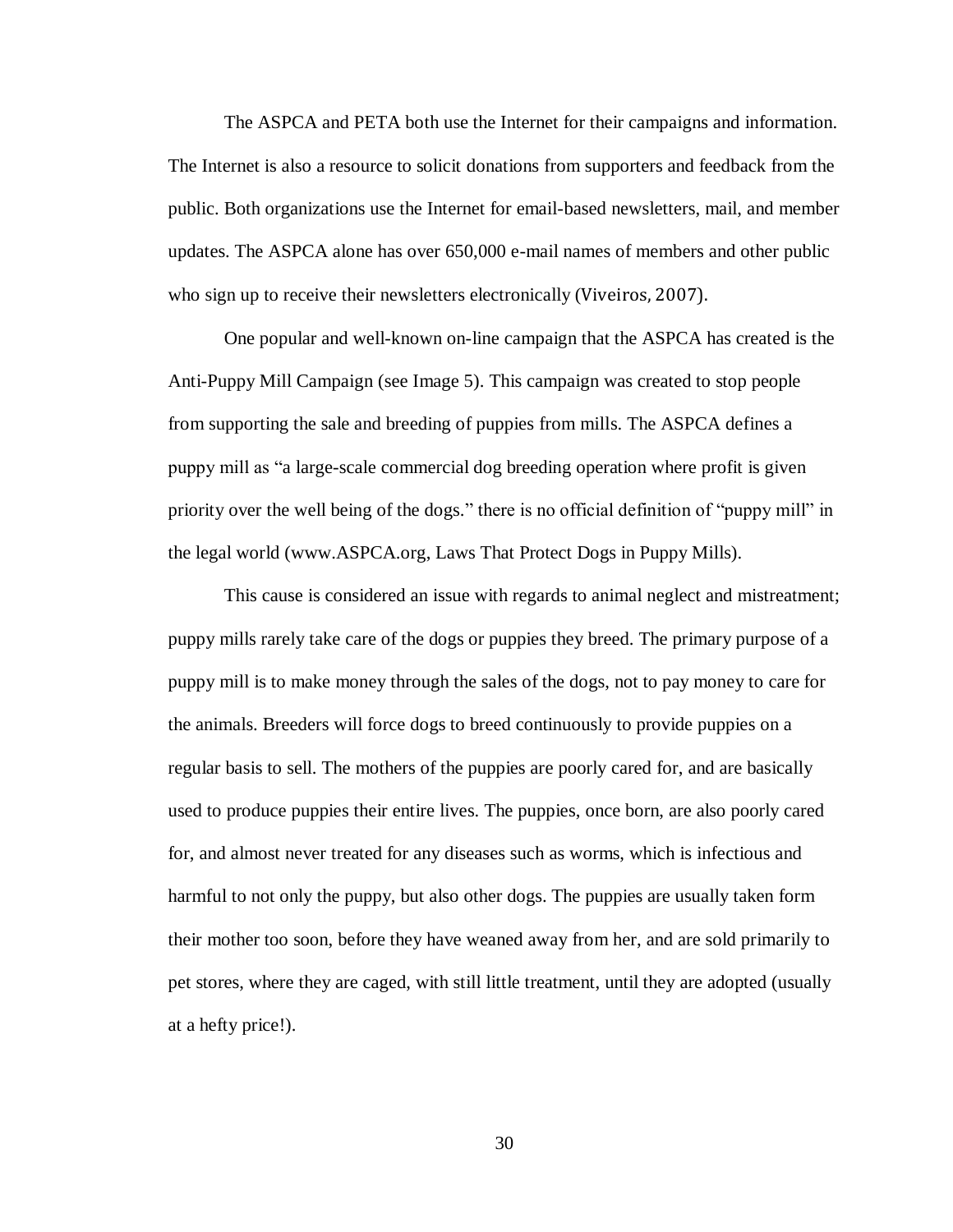

Image 5. Puppy Mills

Puppy mills have been an ongoing problem, because it is hard to keep track of the "breeders." The federal government does not oblige "breeders" to be licensed, as it "considers these breeders "retailers," and thus the responsibility of the state—but states often categorize these operations as being primarily "breeders," not retailers. The result is that no one regulates these facilities. There are no inspections, no standards that they are required to meet and no consequences for providing inadequate care" (ASPCA, 2011).

However, through the use of the Internet, this problem has become well known, and, with the support of the public, the ASPCA has been able to help pass several laws to protect dogs in puppy mills. Laws that have been passed include The Animal Welfare Act, which was passed in 1966, the 2008 Farm Bill, and The 2011 Puppy Uniform Protection and Safety Act, which is currently pending in court (ASPCA, 2011).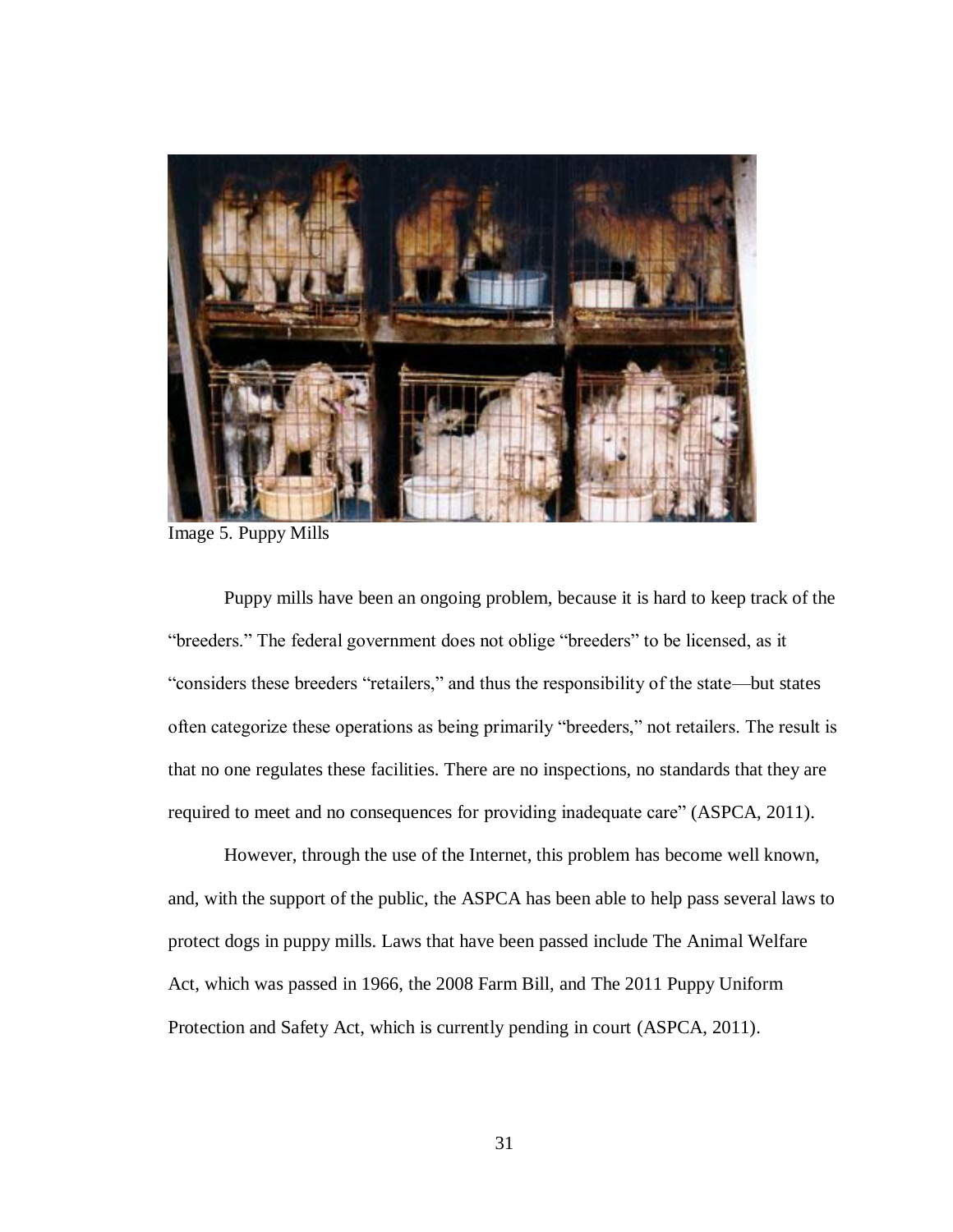The Anti-Puppy Mill campaign would fall under the two-way asymmetrical model because, through use of the Internet, the ASPCA provided information on this cause to the public, and in return, the public provided support and donations while still being able to give insight and opinion to the organization as well through blogs and the website. The public and the ASPCA work together to support and revise the campaign and its goals. Through the Internet, all parties benefit through this campaign; the ASPCA gains money and support, and the public earns knowledge, and a feeling of satisfaction by being able to help make a difference for this cause (one major reason for donating is to feel recognition and satisfaction in return).

In 1999, PETA created an on-line Anti-McDonalds Campaign in hopes of people supporting the cause to refrain from eating McDonald's food (see Image 6). This popular fast food chain is known to buy chicken meat from farms that abuse and neglect their chickens before slaughter, as well as torture them during slaughter. Because of this, PETA has created this campaign in order to persuade McDonalds to stop buying and supporting these types of farms; in the meantime, PETA encourages the public to not support McDonalds by buying anything from their restaurants. Since the campaign began, PETA has only gained more support and publicity through the organizations wellknown tactics of vocal, blunt protests and campaigning. In the year 2000 alone, PETA held over 400 protests against McDonalds [\(www.PETA.org,](http://www.peta.org/) McCruelty, I'm Hating It).

On PETA's website, where the campaign is publicized, the organization has created an entirely separate page for this campaign. When clicked on, the site opens up to multiple page options; donations, games, blogs, updates, how to take action, etc. On the front page PETA writes, chickens are "slaughtered using an outdated method that results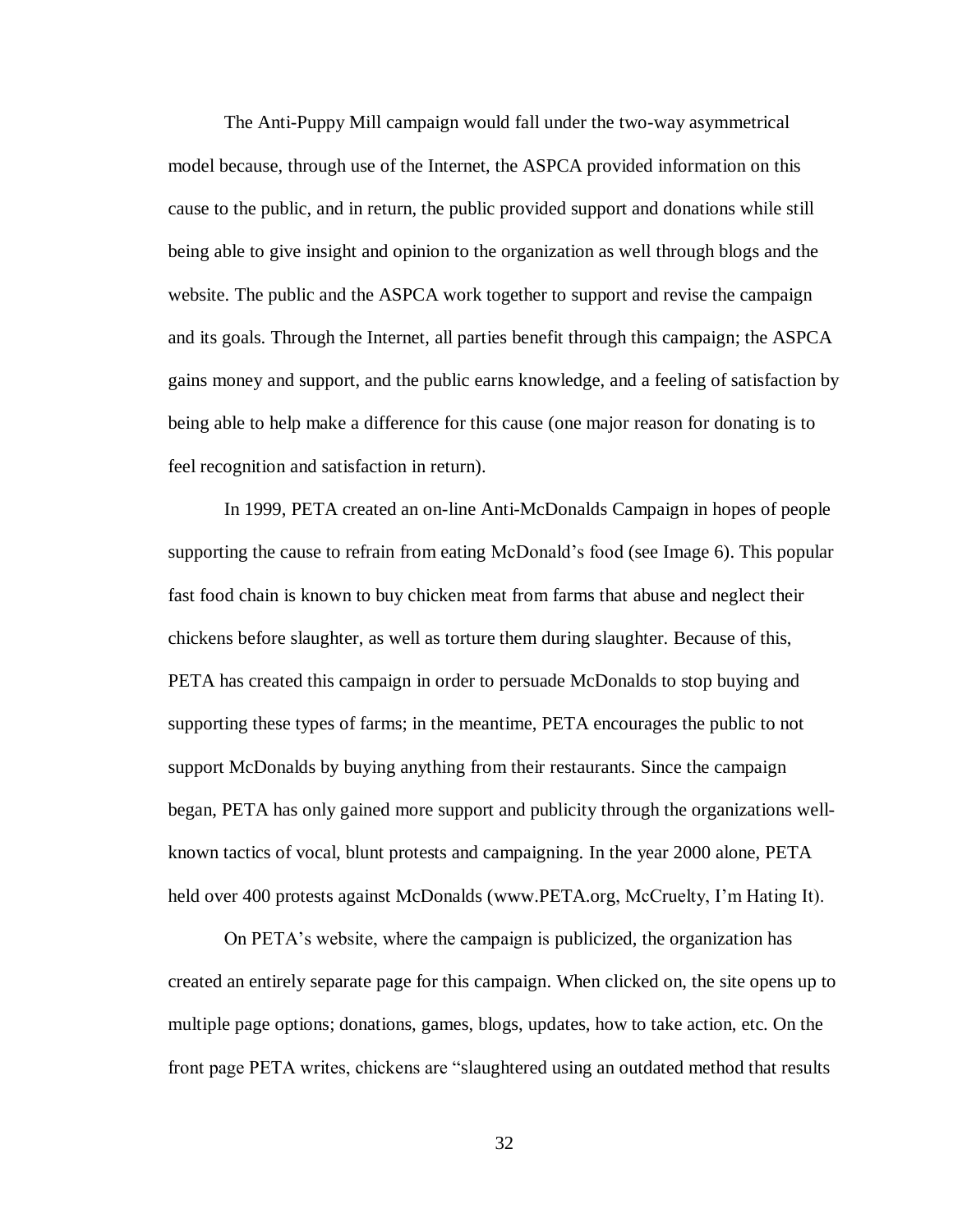in extreme suffering. As one of the biggest sellers of chicken meat, McDonald's has the responsibility—and the ability—to reduce this abuse by demanding that its U.S. and Canadian suppliers use a less cruel slaughter method"[\(www.PETA.org,](http://www.peta.org/) McCruelty, I'm Hating it).



Image 6: McCruelty Advertisement

The campaign comes with its own slogan too-"McCruelty, I'm Hating It." This slogan is meant to be a sarcastic parody of McDonald's original slogan, "McDonalds, I'm Lovin' It." The site provides graphic photos and descriptions of how chickens are abused and tortured at these farms, making it hard not to cringe at the images provided.

PETA's campaign would fall under the public information model, as well as the press agentry model. PETA is well known for having very in-your-face, emotional, and raw material used for campaigns and causes. This campaign would fall under a public information model because it aims persuade viewers to support the cause of the campaign through information, photo evidence, and knowledge of the background behind the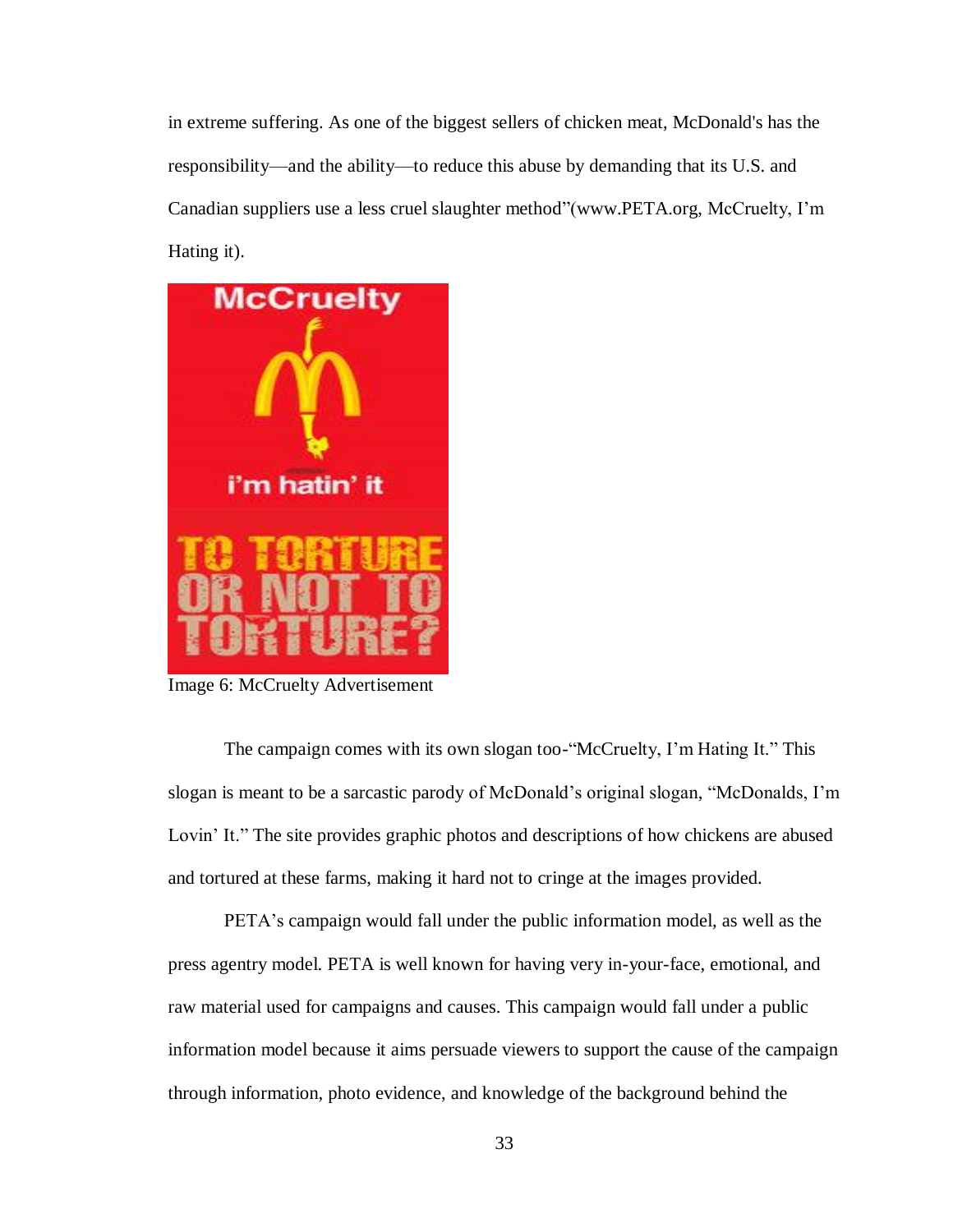campaign. Through this campaign, PETA provides information, and evidence to support the campaign, and asks for help from the public in return.

This campaign could also fall under the press agentry model because, like almost all of PETA's campaigns, this campaign uses emotion, tragedy, and guilt to draw in the public. In order for a campaign to be successful, the campaign needs constant support. Through the use of emotional stimulus, PETA has successfully pulled in millions of supporters while fighting a fourteen-year battle against McDonalds. This campaign uses emotional appeal guilt to get supporters to keep supporting them, and for new members to become a part of their team. In addition, PETA uses the Internet to address different audiences. Besides using it to publicly show graphic, disturbing videos and photos of torture and abuse, PETA now has two separate websites. In order to relate to both the baby boomer generation, as well as young adults and teenagers today, PETA has created 2 different sites, [www.PETA.org](http://www.peta.org/) (which is the original website) and [www.Peta2.com](http://www.peta2.com/) (Busch, 2009). Peta2.com was created to be more "trendy" and up-to-date on styles and trends that the current generation would find more familiar. By creating two websites, the organization appeals to different age cohorts, which in turn provides support from a generation that may not be familiar with current trends or styles of language. By using two websites, PETA is able to sell its products and campaigns to multiple age demographics. The websites also contain videos and games for viewers to play, making it even more relatable to a younger generation while also providing a strong message through its interactive activities.

Like the ASPCA, PETA uses the Internet for electronic newsletters, donations, and email. The Internet makes it possible for both organizations to send out messages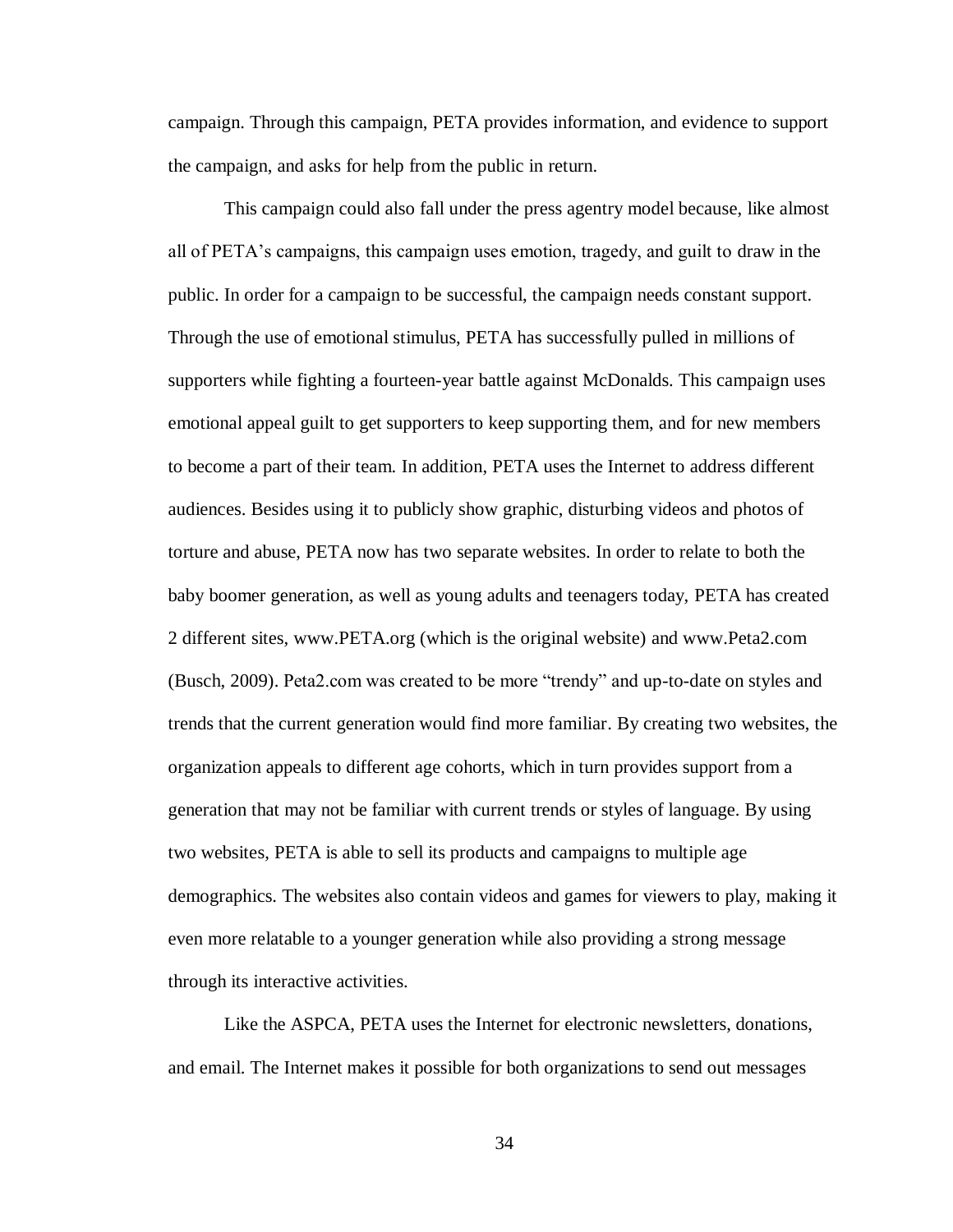instantaneously, while spending less than a penny per email (Miller, 2005). The Internet also provides access into social networking such as Facebook and Twitter that are very dependable forms of communication. By using popular social networking, animal welfare organizations are capable of reaching millions of viewers trough a single advertisement or campaign, and it makes it easy to spread the word through a website.

#### Mail

Mail is a form of mass communication that has been used for hundreds of years as a reliable source of direct communication for charity work. Mail is beneficial because it is personal and direct. Although it can take a few days for mail to be delivered, by sending a direct thank you letter for a donation, for addressing an individual by their name in a letter, the organization can make an impression on audiences (Mutz & Murray, 2010, p. 250). Through surface mail, organizations can use colorful paper to catch the reader's eye. Mail makes it possible to provide gifts to donors as a way of thanking them for their support. Recognition is one of the best forms of flattery; when an individual receives an email it is well known that this email was probably sent to millions of other email addresses, and that no one took the time to package and seal any envelope with the person's name on it. However, a letter sent to an individual's house is personal, and private.

Although it is known that people can become overwhelmed by the constant letters received that provide tragic stories and then ask for donations, this is true with every form of mass media (known as "compassion fatigue") (Baran & Davis, 2009). Organizations should never "cry wolf" constantly to donors, the organization needs to show that they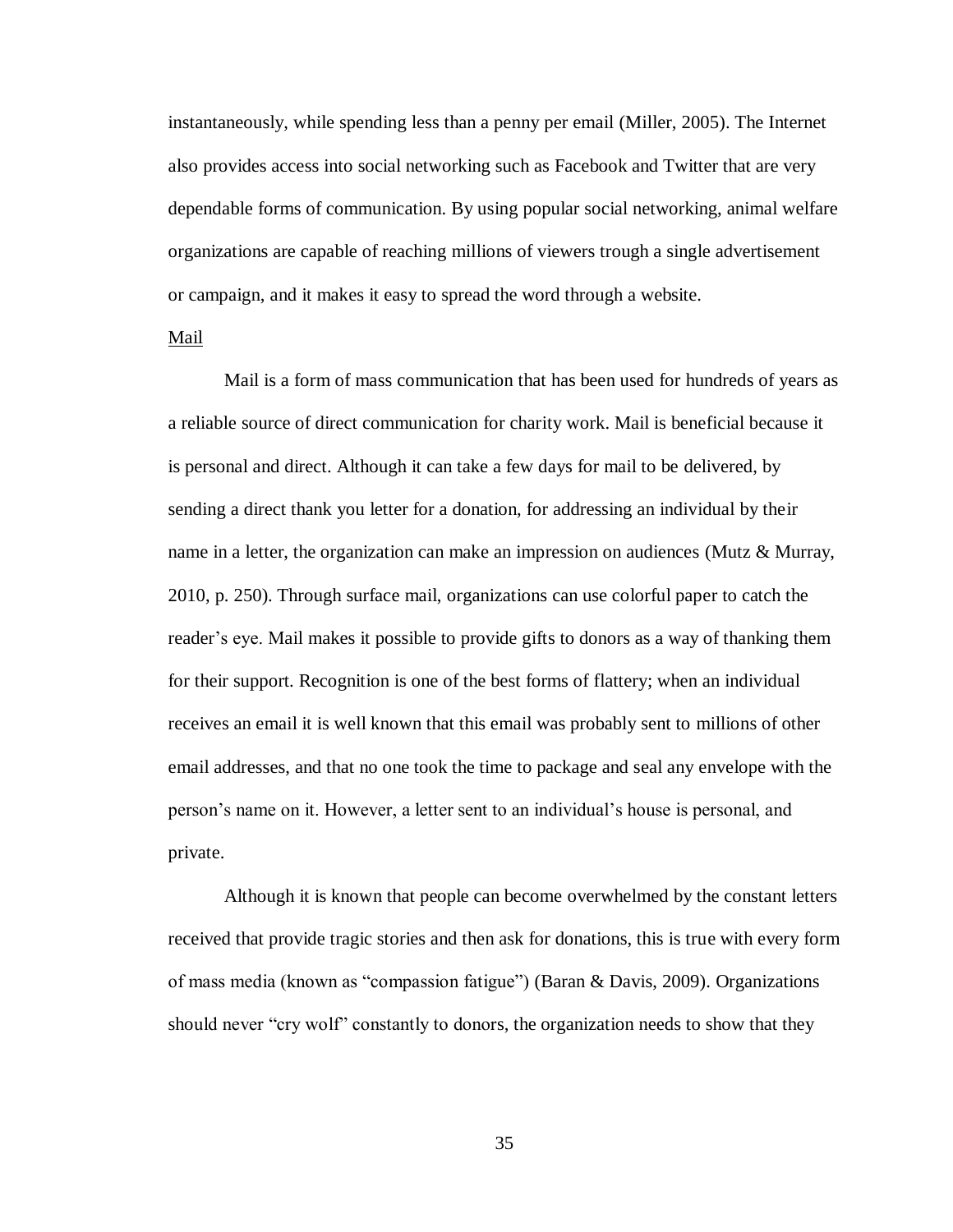are a winning success, which will inspire donors to join the cause, not resent them (Mutz & Murray, 2010, p.19).

Mail and newsletters are usually sent out to serve a certain purpose, ask donations for a specific cause, or thank someone for a specific donation. Donors like to know where their donations will end up, what the money will be used for, which will in turn, create a small amount of satisfaction, knowing that their money was used beneficially (Mutz & Murray, 2010, p. 31).

ASPCA used mail for their Holiday Campaign in September of 2011 (see Image 7). This campaign letter was sent out to households to ask for donations during the holiday season to care for the many animals at the ASPCA shelter. The letter begins by directly thanking the individual for helping save a particular cat, Lucky's life. The letter goes on to describe how Lucky was separated from her family during the big Missouri storm earlier that year. Lucky was fortunate enough to be found by the ASPCA Field and Response Team and eventually returned to her family.



Image 7. ASPCA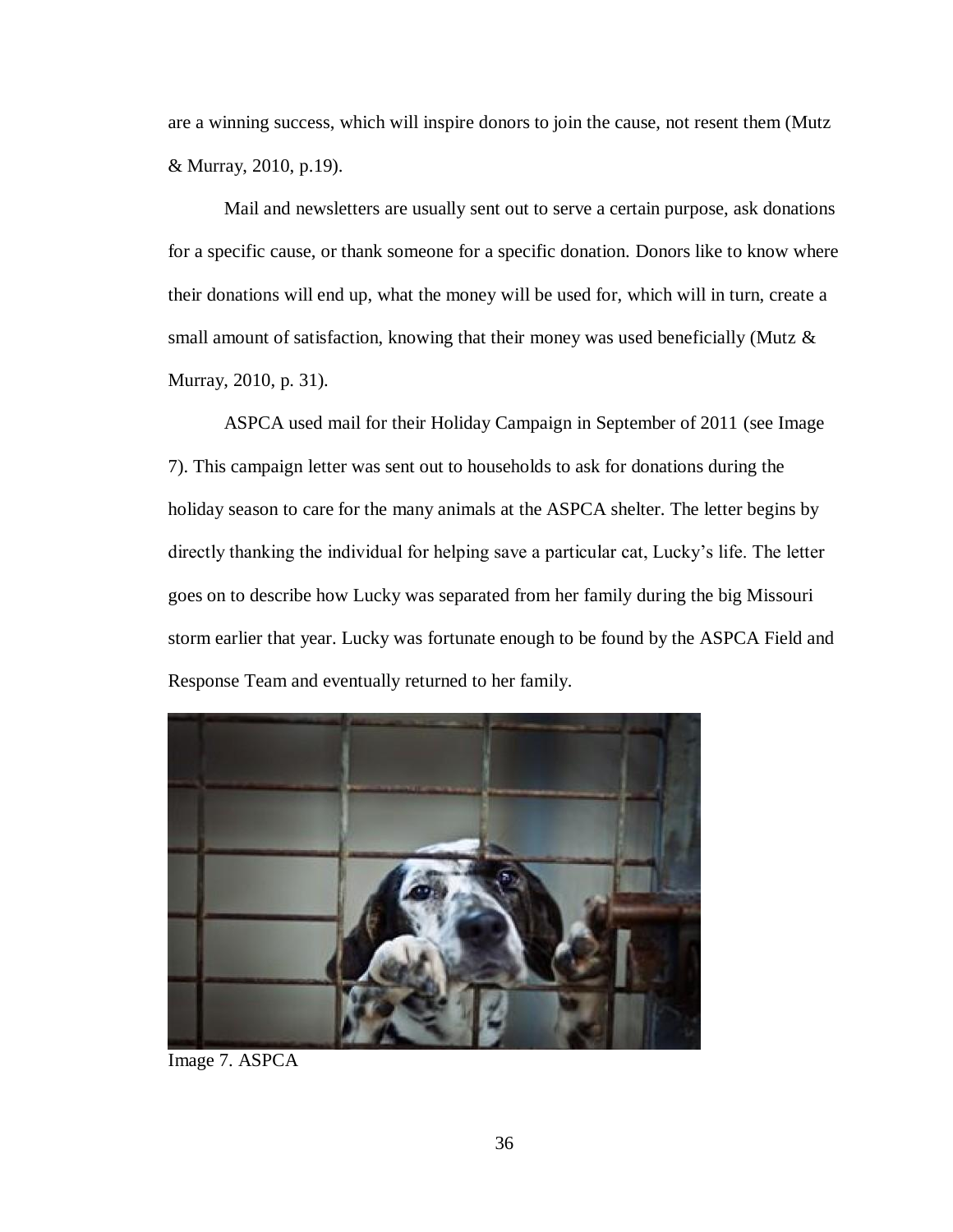During the holiday season, it is usually more beneficial to provide happy stories of rescued animals then to send out the usual tragic, sad tale of an abused animal. The holidays are meant to be a time of happiness and charity, so by providing a happy story, it not only lifts the reader's spirits, but also inclines them to donate to help other animals like lucky find homes. The ASPCA paints a picture for the donor, providing a picture of Lucky back with her family, and the letter is written very passionately, which is a useful way to gain support (Mutz & Murray, 2010, p. 50). The ASPCA refers to the donor as a friend, and graciously asks them for a donation during the holiday season so that "together we can build a country safe for all animals…one community at a time." The letter goes on to thank the donor numerous times before underlining the organization's request for another donation.

This specific campaign would fall under the two-way asymmetrical model. The ASPCA asks in the letter to continue to form the "friendship" that the organization and donor have created by donating to this campaign. The donor feels connected and cherished, and in return the ASPCA gets support and donations. The ASPCA asks the donor to spread the word about the organization, and to always support its causes. By doing so, the donor receives gifts and recognition, as well as their own satisfaction in donating to a cause the donor cares about. However, although the impression of symmetry is given, the relationship is actually not symmetrical, because the donor is really just benefiting because they are giving to a charitable cause, while the organization receives the donation and support.

PETA also relies on direct mail to gain donations for its organization. Karen Taggart, PETA's manager of fundraising innovations, states that most of PETA's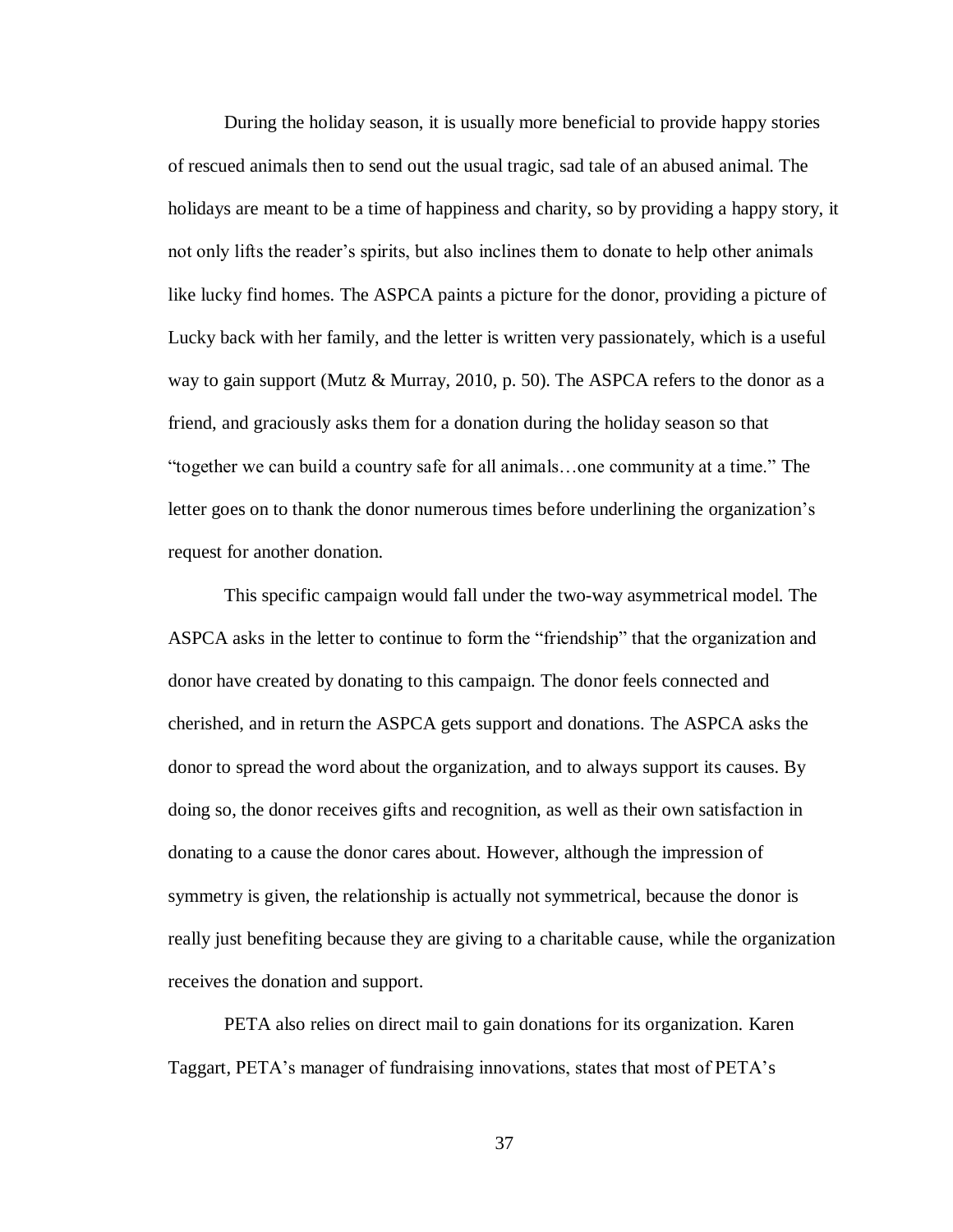donations are generated from direct-mail campaigns (though e-mail appeal is increasing) (Busch, 2009). PETA works to provide "family" stories in their direct mail. By doing so, it makes it even more relatable for the receiver of the letter; the donor sees their own pet in the eyes of a mistreated or abused dog or cat in the photos they look at (Song, 2010, p. 46). Mail and newsletters sent to the home are also meant to be "random"; by that, it means that no two issues or letters sent are about the same story, therefore making it easy for anyone to tap into the cause at any time and feel welcome (Song, 2010, p. 46).

PETA conducted a campaign in 2008 during the Beijing Olympics (see Image 8). This campaign was created to expose and put an end to the horrible conditions that had been witnessed and documented on Chinese fur farms. PETA used the Olympics to its advantage to gain exposure by using a gold medalist swimmer, Amanda Beard to not only support the campaign, but also had her pose nude for their "Be Comfortable In Your Own Skin" ads (this ad was cancelled the day before it was meant to be shown for fear of the swimmer's safety while in China). This campaign, although it used all forms of mass media combined, relied heavily on direct mail for donations and support.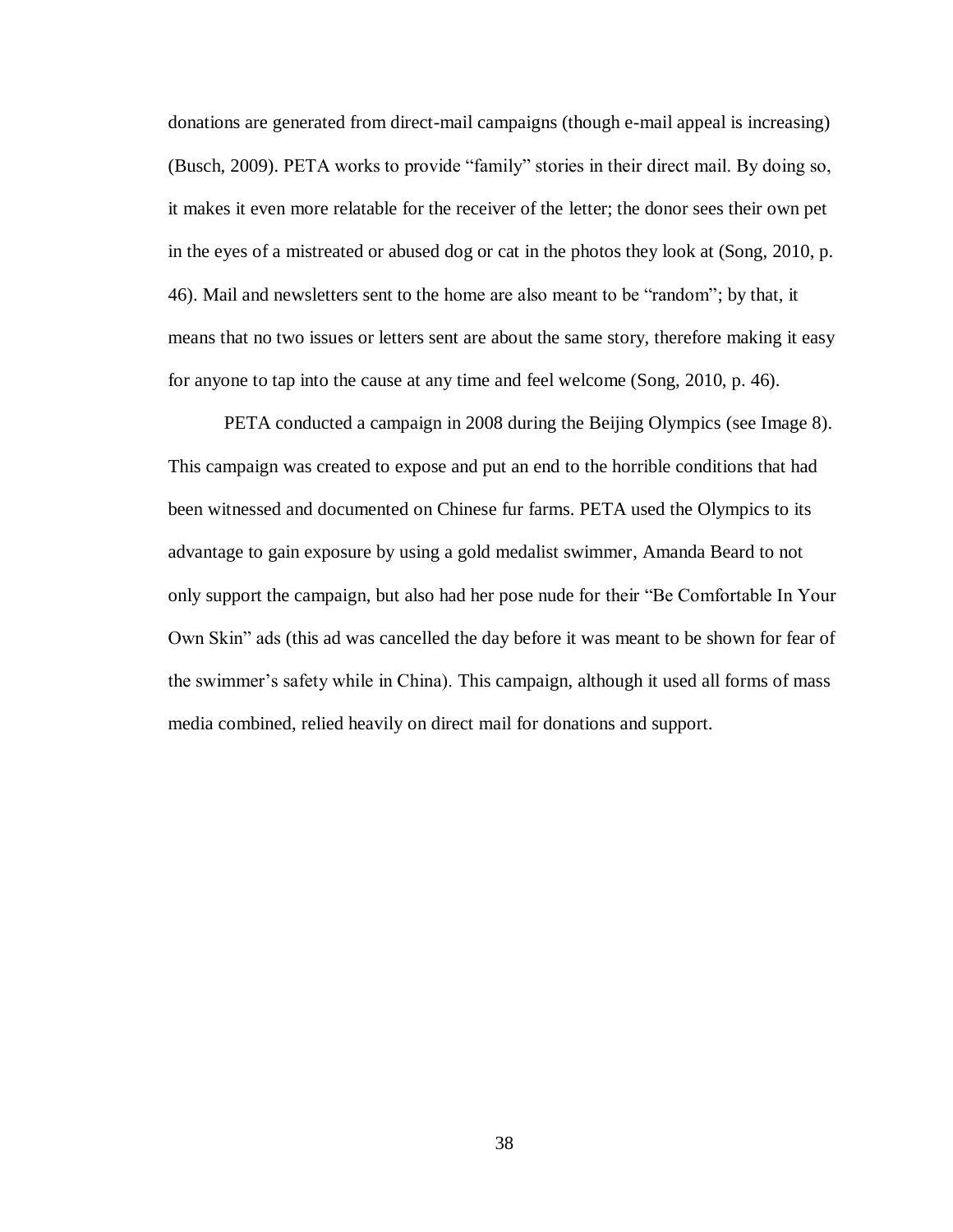

Image 8. Anti Chinese Fur Farms

Direct mail and newsletters were sent to households to persuade supporters to join the battle against Chinese fur farms, in which there was evidence exposing the farms after an undercover investigation which showed dogs being skinned alive for fur. PETA used several tactics and relied heavily on emotional stimuli to get support. This campaign would fall under the two-way asymmetrical model and also the press agentry model. This campaign is part of the two-way asymmetrical model, because through this campaign, PETA looks to create a keep a certain bond between its supporters and the organization. A relationship is created through the need of both parties to support each other, yet, in reality, the organization still holds a lot of control over the campaign.

This campaign could also be considered part of the press agentry models because it provides an emotional insight into the campaign and uses emotional stimulus such as photos, stories, investigator's diary entries, etc. to persuade the public to give money and help out a stop to the Chinese fur farms. This campaign also used a popular event (the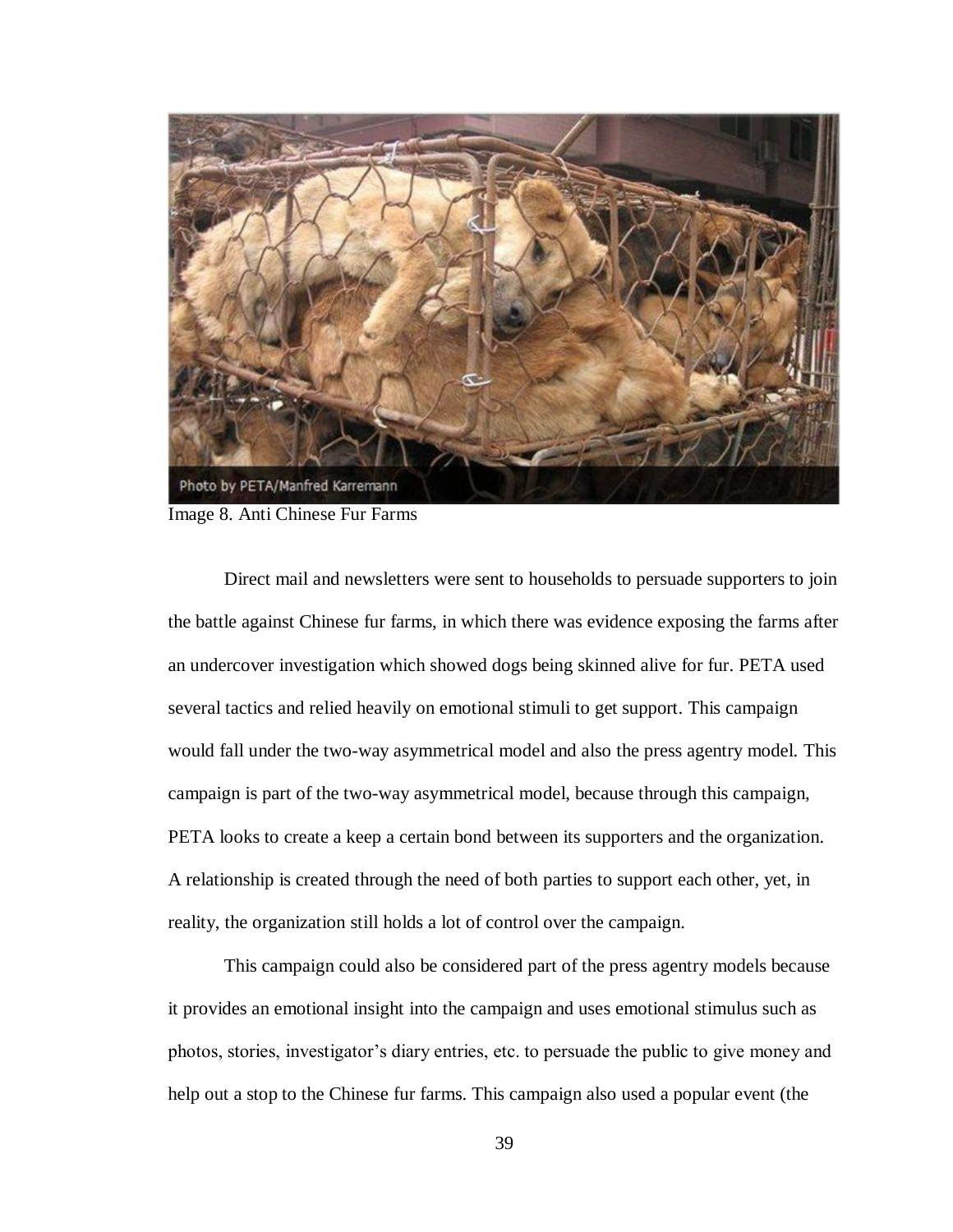Olympics) to its own advantage by using a star athlete to promote the campaign during the Olympics and create a lot of uproar throughout the world. Taking advantage of big events and/or situations in the world that are similar to the cause is usually very successful (Mutz & Murray, 2010, p. 88).

#### Conclusion

Kelly's four models of public relations help us to understand the use of mass communication in fundraising campaigns by providing the four basic types of models that organizations can follow. It helps illustrate why charitable organizations practice fundraising they way they do (Kelly, 1995, p. 111). These models, tested through research, represent the values of both the organization and the donor. These models show what both the donor and the organization want out of the cause that both parties are invested in, and what the organization feels is necessary to provide to the public in order to gain support and donations.

Charity and non-profit organizations have to appeal to donors in order to become and stay successful. Donations are a key route of success. So, in order to gain supporters, an organization has to prove that it is worthwhile and long lasting. Through the use of these four models, organizations use different forms of mass communication to spread awareness of their values and goals, as well as specific campaigns and goals.

The four models use different tactics to gain appeal and support form the public. While one may use emotional stimuli and coercive stories of persuasion, with little emphasis on research, another model relies heavily on evidence and information to persuade the public. All four models use different methods in order to reach a goal, and gain supporters, and as shown through this study, all four models are capable of success.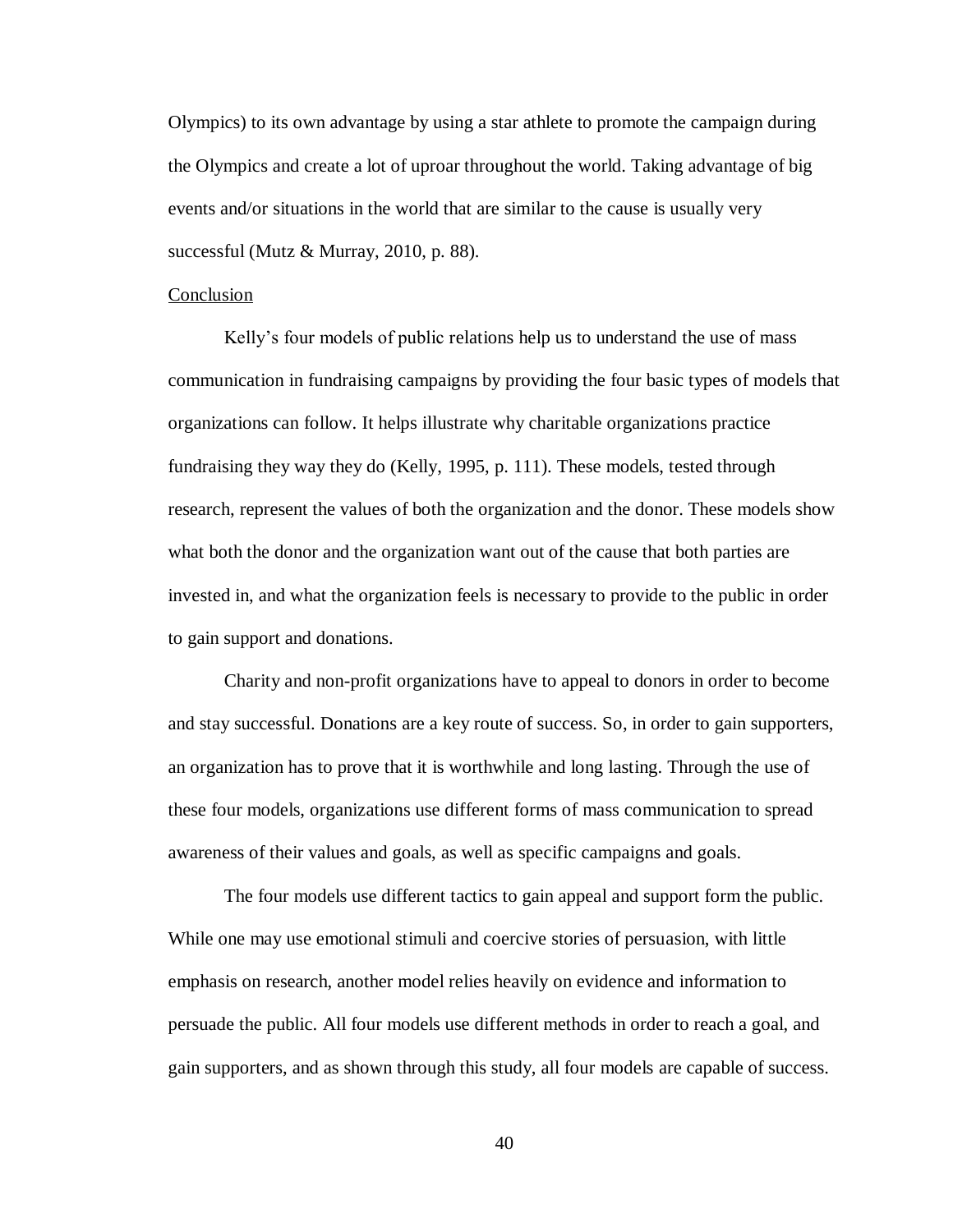The ASPCA and PETA are two of the largest, most popular animal welfare organizations in the world. Both have received millions of donations since they began, and both continue to strive in support, regardless of the suffering economy. By using different forms of mass media, such as print, television, Internet, and mail, the ASPCA and PETA have been able to reach multiple demographics quickly, efficiently, and continuously. Mass communication campaigns have been beneficial to both groups, helping to form relationships and bonds between donors and the organization.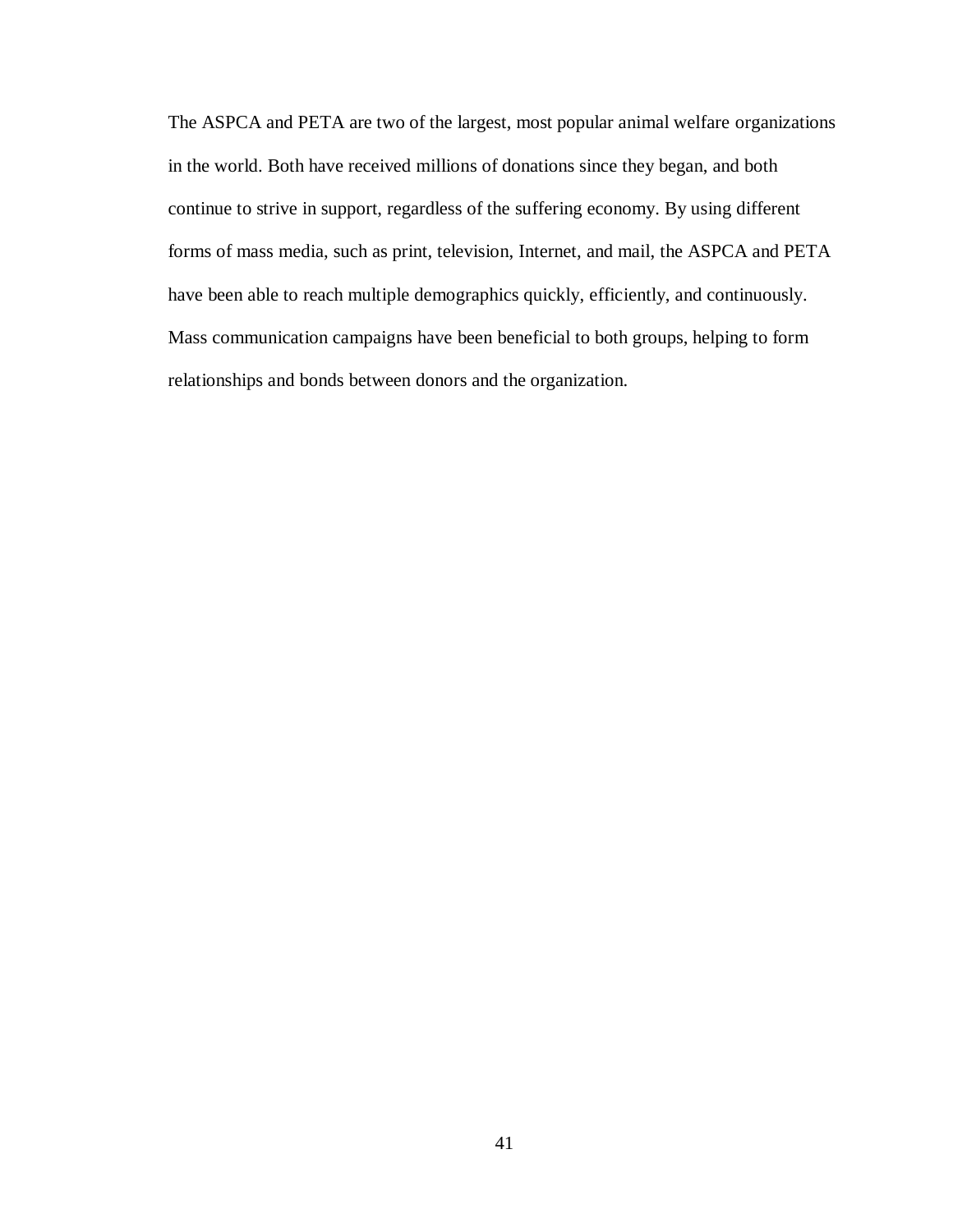#### BIBLIOGRAPHY:

ASPCA Action. (2011). *Inside the ring.* Volume 7, Number 4. p. 6-9.

ASPCA- The American Society for the Prevention of Cruelty to Animals. (2011). Mission. Retrieved from [http://www.aspca.org/m](http://www.aspca.org/)ission.

ASPCA. (2011). Laws that protect dogs in puppy mills. Retrieved from http://www.aspca.org/fight-animal-cruelty/puppy-mills/laws-that-protect-dogs.aspx.

ASPCA. (2011). Puppy mills. Retrieved from [http://www.aspca.org/PUPPYMILLS.](http://www.aspca.org/PUPPYMILLS)

ASPCA. Sayres, E. (Sept. 2011). Special holiday campaign newsletter.

ASPCA- Willie Nelson- Always On My Mind. 2010. Retrieved from http://www.youtube.com/watch?v=JqvzFqdnwE0.

Beers, D. L. (2006) *For The Prevention of Cruelty: The history and legacy of animal rights activism in the united states*. Athens, OH: Swallow/Ohio UP.

AddCMS. (2012). *Benefits of advertising through print in media*. Web Development and Content Management. Retrieved from http://www.contentmanagementsoftwares.net/Benefits\_of\_advertising\_through\_print\_me dia.htm.

Baran, S. J., & Davis, D. K. (2009). *Mass communication theory: Foundations, ferment, and future*. Boston, MA: Wadsworth Cengage Learning.

Busch, M. (2009, Jan). *"Cows and chickens and naked celebs (oh my!)." The fundraiser's complete source for multichannel strategy and integration techniques.*  Retrieved from http://www.fundraisingsuccessmag.com/article/peta-s-in-your-facecampaigns-get-people-talking-listening-and-ultimately-giving-401582/l.

Dictionary.com. (2012). Campaign. Retrieved from http://dictionary.reference.com/browse/campaign.

Daston, L, & Mitman, G. (2005). *Thinking with animals: new perspectives on anthropomorphism*. New York: Columbia UP.

Edles, L. P. (1993). *Fundraising: Hands-on tactics for nonprofit groups*. 2nd Edition. New York: McGraw-Hill.

Kelly, K., S. (1995). *The fundraising behavior of U.S. charitable organizations. Journal of Public Relations Research*. 7(2), p. 111-137.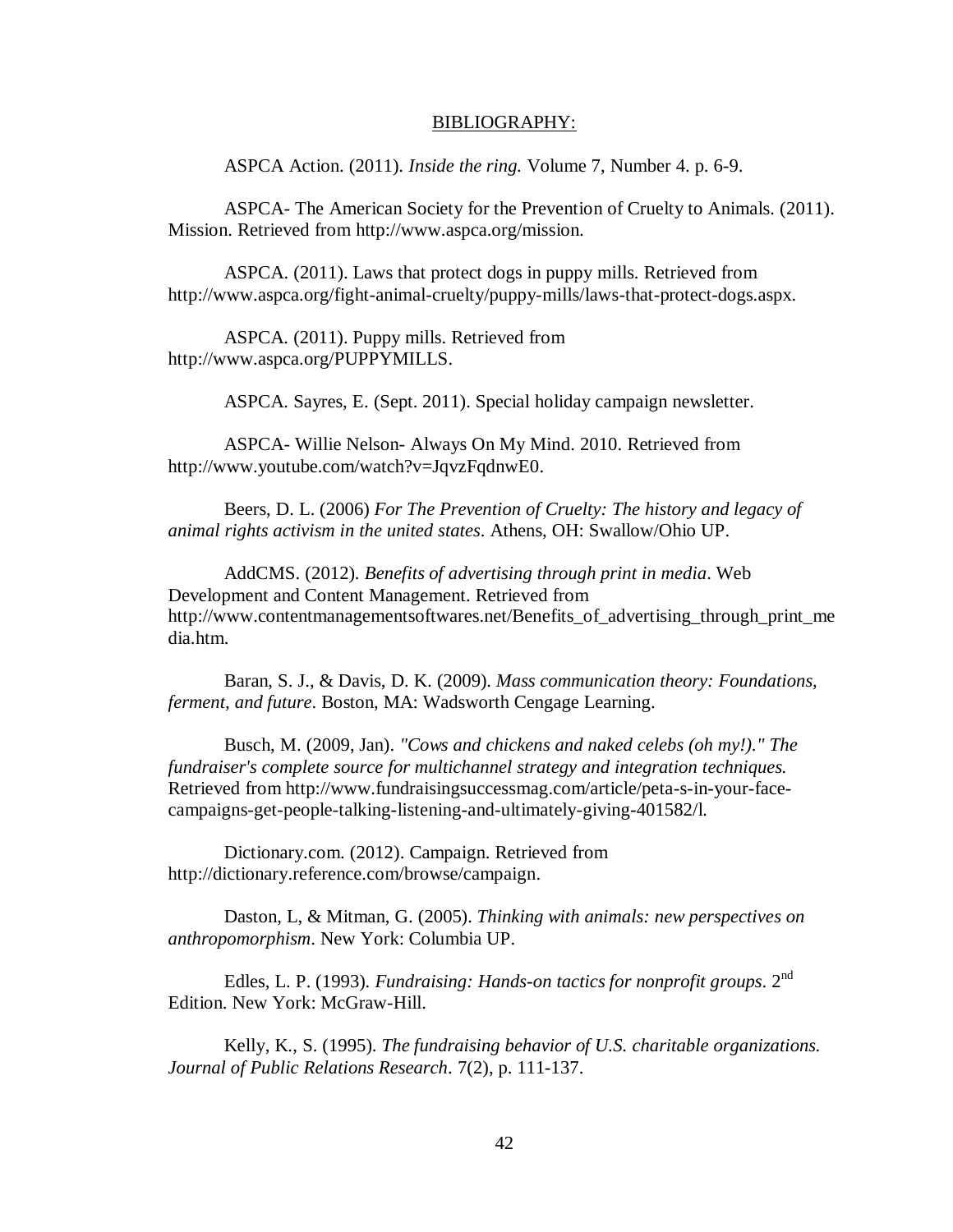Miller, D. J. (2005). *Fund-raising for animal care organizations*. Washington, D.C.: Humane Society Press.

Mitchell, R. W., Thompson N. S., & Miles, H. L. (1997). *Anthropomorphism, anecdotes, and animals.* Albany, NY: State University of New York Press.

Mutz, J. M. & Murray, K. (2010). *Fundraising for dummies*. Hoboken, NJ: Wiley.

People for the Ethical Treatment of Animals (PETA). (2011). The animal rights organization. Retrieved from [http://www.peta.org/.](http://www.peta.org/)

People for the Ethical Treatment of Animals 2 (Peta2). (2011). The animal rights organization: Free for all. Retrieved from [http://www.peta2.com/.](http://www.peta2.com/)

People for the Ethical Treatment of Animals (PETA). (2012). *McCruelty, i'm hatin' it.* Retrieved from http://www.mccruelty.com/.

Ritvo, H. (1987). *The animal estate: The English and other creatures in the Victorian age.* Cambridge, MA: Harvard UP.

Singer, P. (1977) *Animal liberation: A new ethics for our treatment of animals*. New York: Avon.

Song, H. (2010). *Pigeon trouble: Bestiary biopolitics in a deindustrialized America.* Philadelphia: University of Pennsylvania.

PETA. (2010). Support PETA through the combined federal campaign. Retrieved from http://www.youtube.com/watch?v=ncGtK7KVyRg.

Viveiros, B. N. (2007, Feb. 1). Mixed breed. *Chief Marketer Network.* Retrieved from http://chiefmarketer.com/direct-mail/mixed-breed.

Voiovich, J. (2010, July 19). Bad, ASPCA! Bad! *State of the Brand*. Retrieved from http://stateofthebrand.com/?p=704.

Wheeldon, E. (2010). A social society: The positive effects of communicating through social networking sites. Home - Online Conference on Networks and Communities. Retrieved from http://networkconference.netstudies.org/2010/04/a-socialsociety-the-positive-effects-of-communicating-through-social-networking-sites/.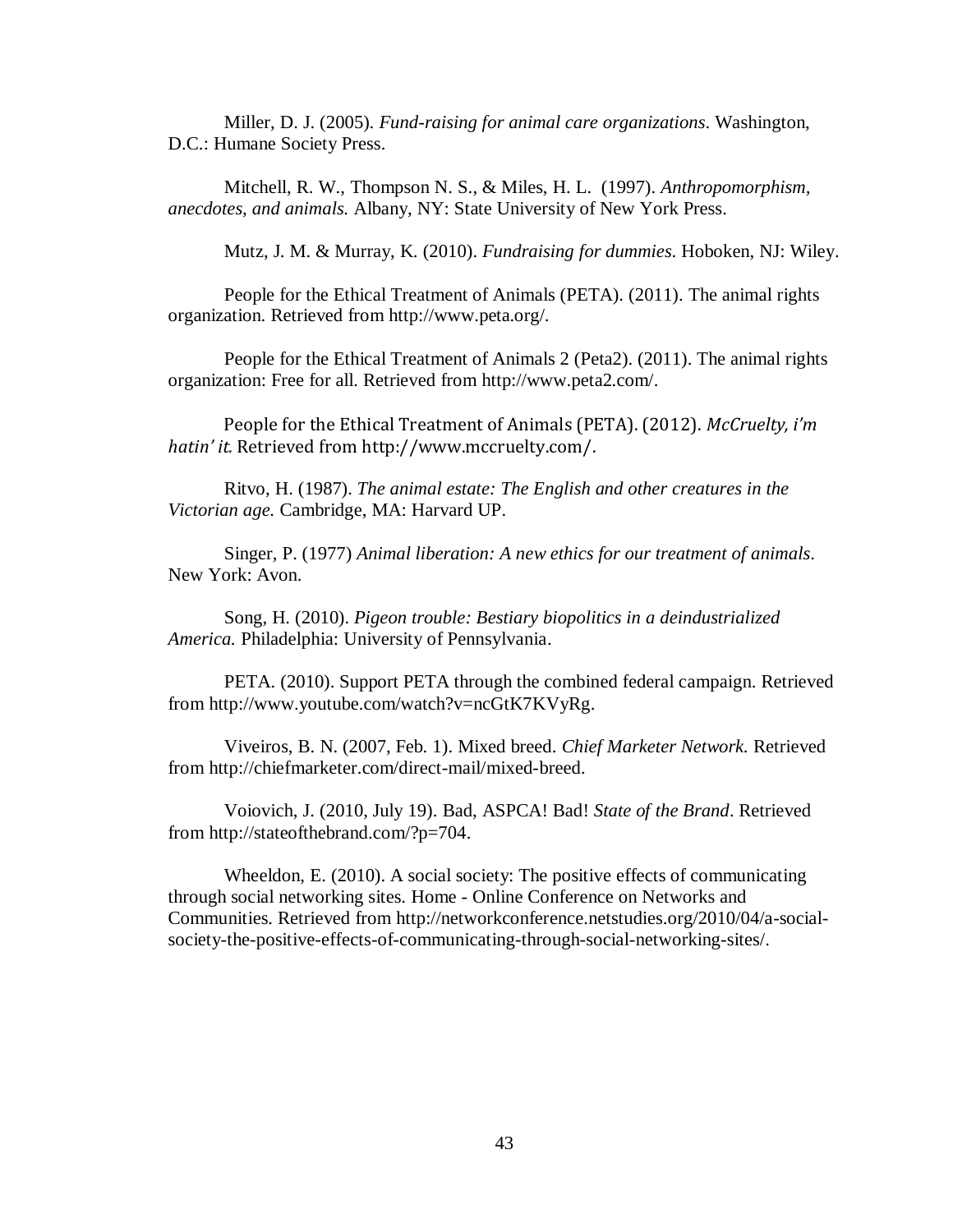## IMAGES

## Image 1:

ASPCA. (2010). *Television for the prevention of animal cruelty*. Retrieved from http://protectallanimals.files.wordpress.com/2010/03/blog-skinny-dog.jpg.

## Image 2:

PETA: People for the Ethical Treatment of Animals. PETA. Retrieved from http://cache.heraldinteractive.com/blogs/news/working\_stiff/wpcontent/uploads/2007/10/petadog.jpg.

# Image 3:

Sodahead. (Oct. 2010). *Are pit bulls misunderstood?* Retrieved from http://i147.photobucket.com/albums/r281/AVENUEmag/2011/ot-petse.jpg.

## Image 4:

PETA. PSAs by campaign: skins. Retrieved from http://www.peta.org/mediacenter/ads/print-ads-skins.aspx.

## Image 5:

Animal People. (Jan. 2012). *Puppy Millers Move From Malls to Web Sites.* Retrieved from http://www.animalpeoplenews.org/anp/wpcontent/uploads/2012/02/puppy\_mills\_1.jpg.

# Image 6:

GreenWala. *What is mccruelty and 6 easy ways you can help*. (Oct. 2010). Web. <http://www.greenwala.com/channels/food-healthy-living/blog/11233-What-is-McCruelty-and-6-Easy-Ways-You-Can-Help>.

# Image 7:

Take Part. (Dec. 2011). Don't shop, adopt! bring a shelter dog home this holiday season. Retrieved from http://www.takepart.com/blog-series/paw-andorder/2011/12/13/dont-shop-adopt-bring-shelter-dog-home-christmas.

## Image 8:

PETA. (Jan. 2012). You have the power to stop the fur trade." The PETA Files. Retrieved from http://www.peta.org/b/thepetafiles/archive/tags/China/default.aspx.